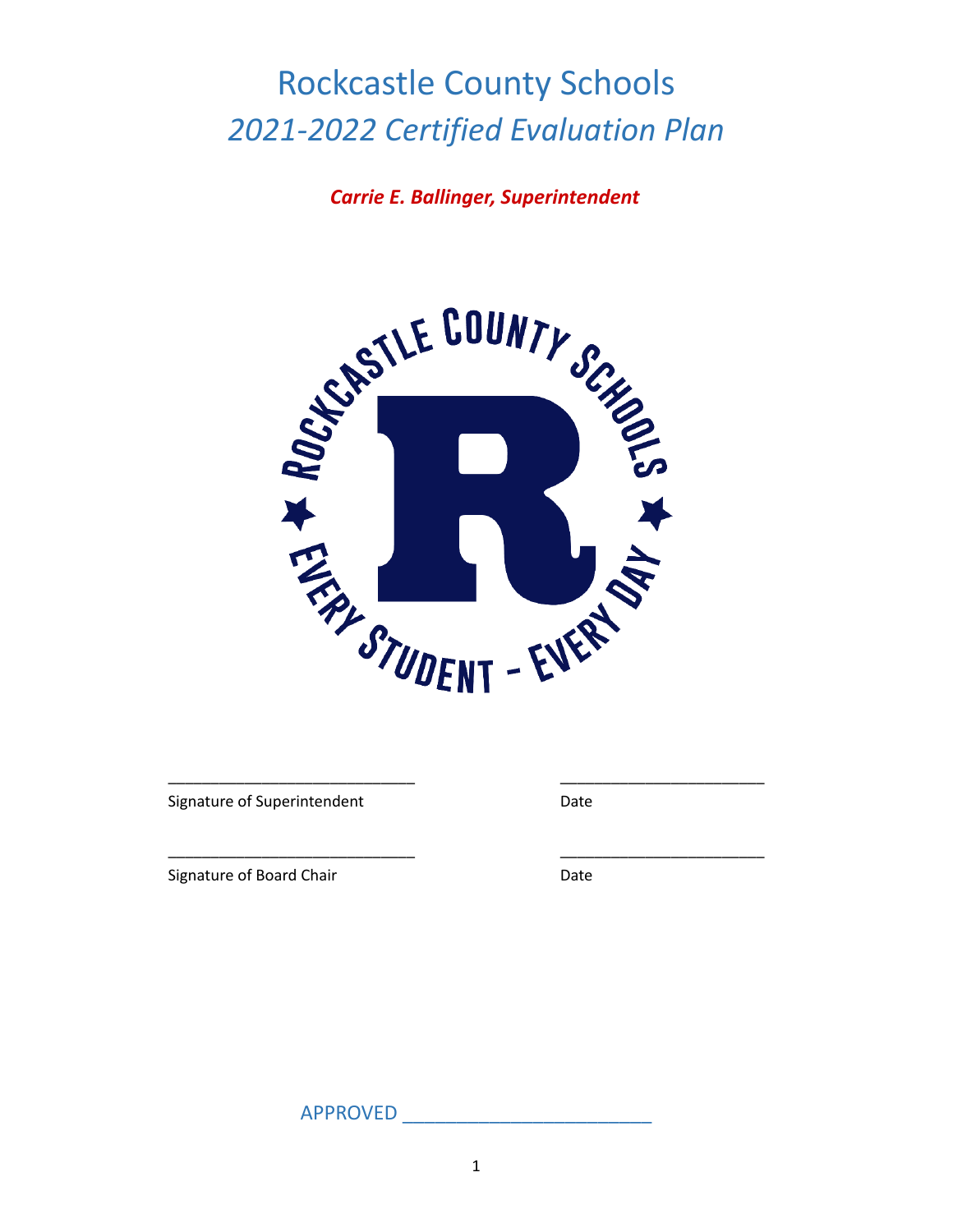# Table of Contents

|                                                                                  | Page # |
|----------------------------------------------------------------------------------|--------|
| Kentucky Department of Education Assurances                                      | 3      |
| Rockcastle County Schools Certified Evaluation Committee Members                 | 4      |
| Certified School Personnel Evaluation Plan Information                           | 5      |
| <b>Glossary of Roles and Definitions</b>                                         |        |
| Teachers' and Other Professionals' Evaluation                                    |        |
|                                                                                  | 9      |
| • Kentucky Framework for Personnel                                               | 10     |
| Sources of Evidence Framework, Professional Growth Planning and                  |        |
| Self-Reflection                                                                  | 13     |
| Observation/Work Site Visit and Implementation                                   |        |
|                                                                                  | 14     |
| <b>Observation and Observation</b>                                               |        |
|                                                                                  | 15     |
| <b>Observation Cycles and Conferencing</b>                                       |        |
|                                                                                  | 16     |
| Rating the Performance                                                           |        |
|                                                                                  |        |
|                                                                                  | 17     |
| Determining the Summative Rating and Summative Rating                            |        |
|                                                                                  | 18     |
|                                                                                  |        |
| Principals', Other Building-Level, and District-Level Administrators' Evaluation | 19     |
| • Performance Measures and Sources of Evidence                                   |        |
|                                                                                  | 20     |
| Professional Growth Planning, Self-Reflection, Site Visits, Implementation       |        |
| Timeline                                                                         | 21     |
| <b>Evaluator Certification and Observation</b>                                   |        |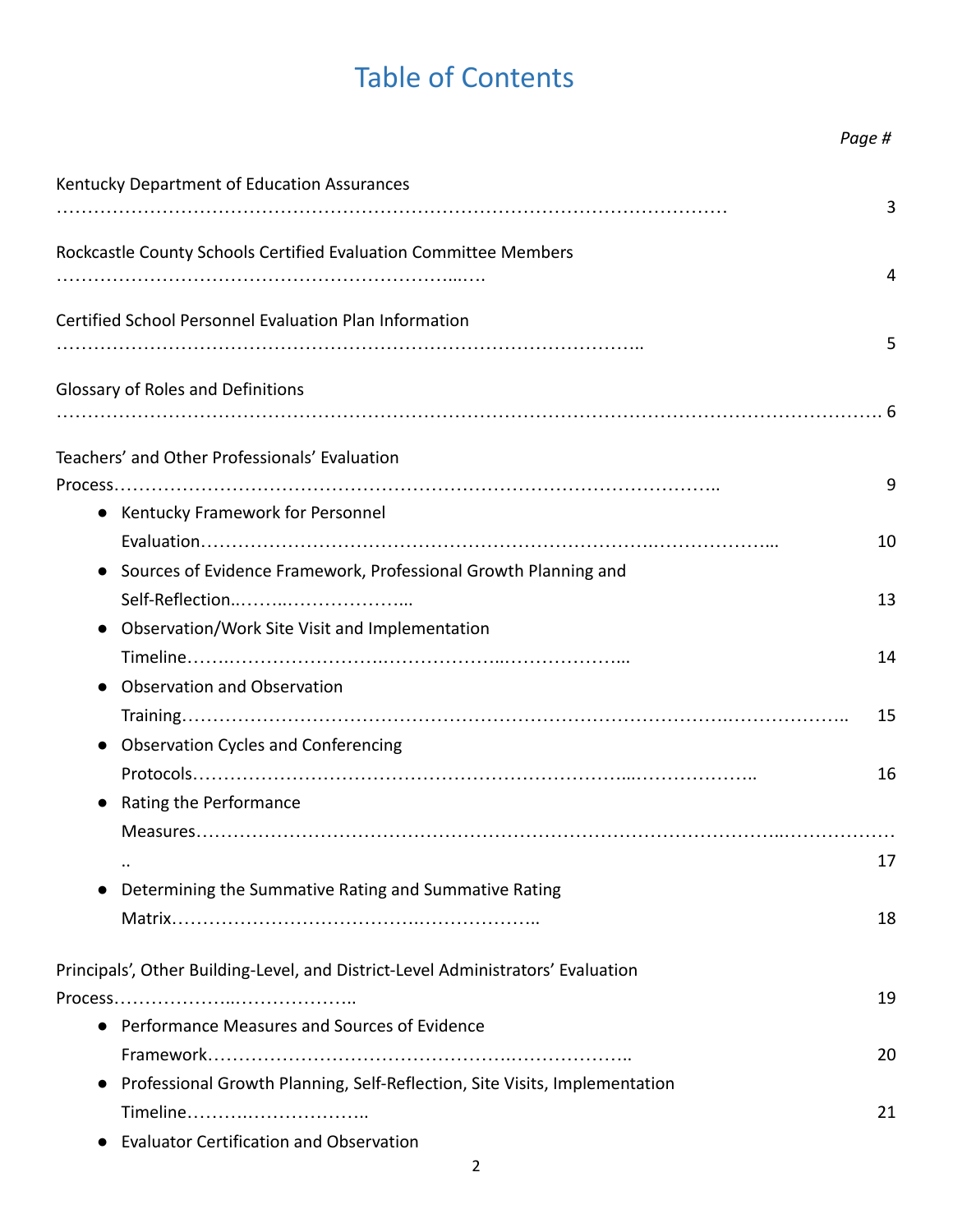|                                                       | 23 |
|-------------------------------------------------------|----|
| <b>Administrator Evaluation Plan</b>                  |    |
|                                                       | 23 |
| Kentucky Principal Standards                          |    |
|                                                       | 24 |
| Determining the Summative Rating and Summative Rating |    |
|                                                       | 25 |
| Responsibilities for Evaluation: All Certified        |    |
|                                                       | 26 |
| • Evaluation Due                                      |    |
|                                                       |    |
| .                                                     | 26 |
| • The Certified Evaluation Appeals                    |    |
|                                                       | 27 |
| <b>Corrective Action</b>                              |    |
|                                                       |    |
| .                                                     | 29 |
| Evaluation                                            |    |
|                                                       |    |
|                                                       | 30 |
| Professional Growth Planning and Self-Reflection      |    |
|                                                       |    |

## ASSURANCES

## **CERTIFIED SCHOOL CERTIFIED EVALUATION PLAN**

The Rockcastle County Board of Education *hereby assures the Commissioner of Education that:*

This evaluation plan was developed by an evaluation committee composed of an equal number of teachers and administrators (KRS 156.557).

| Name:           | Title:        | Name:             | Title:         |
|-----------------|---------------|-------------------|----------------|
| Chris Bishop    | Administrator | Melissa Fairchild | <b>Teacher</b> |
| Derrick Bussell | Administrator | Melissa Neeley    | Teacher        |
| James Bussell   | Administrator | Dusty McClure     | Teacher        |
| Robert Phillips | Administrator | Cassandra Smith   | Teacher        |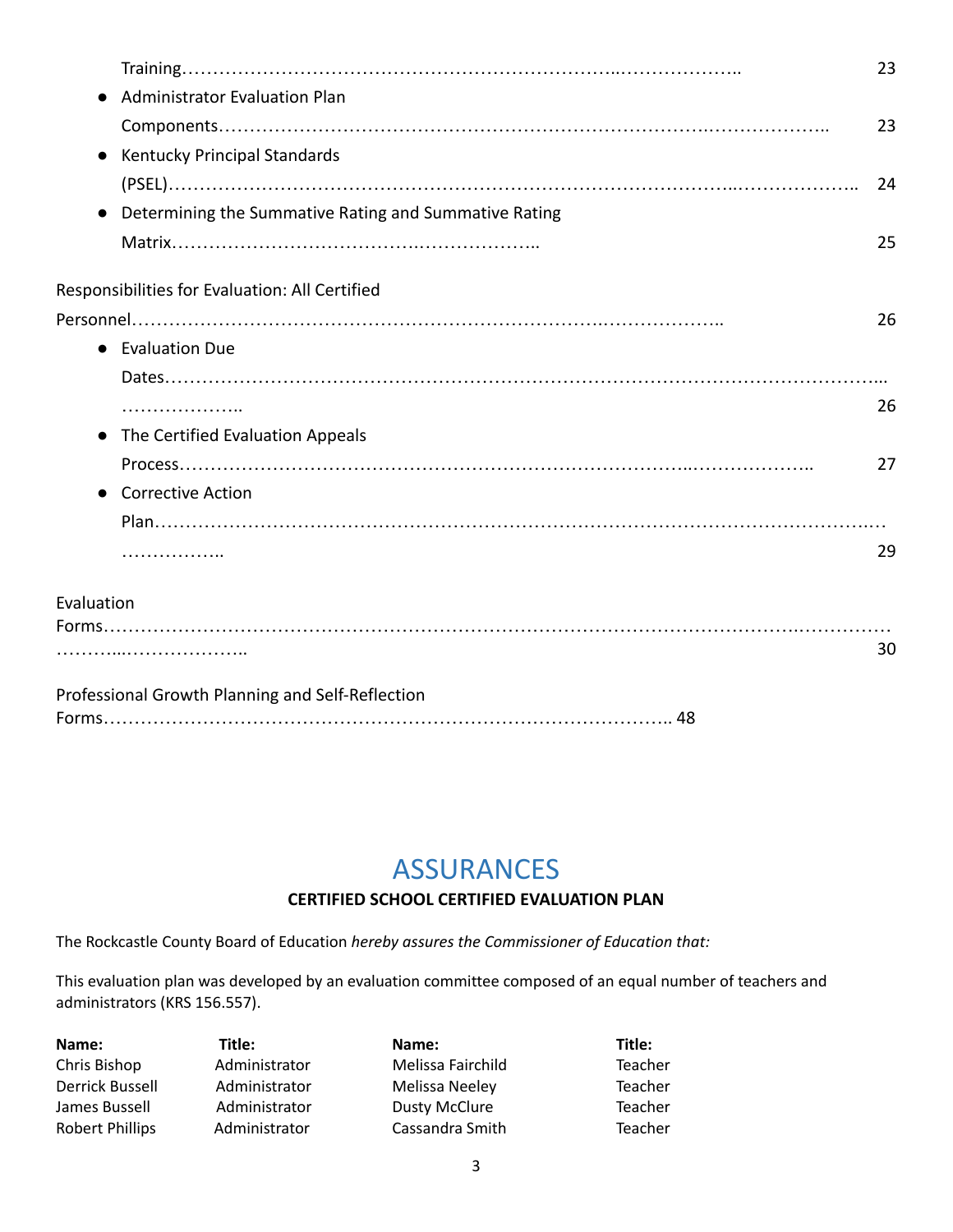The evaluation criteria and process used to evaluate certified school personnel shall be explained to and discussed with the evaluatee no later than the end of the evaluatee's first thirty (30) calendar days of reporting for employment each school year. (704 KAR 3:370)

All certified school personnel who have not attained continuing service status shall receive an annual summative evaluation and shall incorporate the formative data collected during the Kentucky Teacher Internship Program (if funded). (KRS 156.557)

All certified school personnel who have attained continuing service status shall receive a summative evaluation at least once every three (3) years. (KRS 156.557)

Each evaluator will be trained, tested, and approved in the use of appropriate evaluation techniques (KRS 156.557).

This plan requires a summative evaluation of certified school personnel to be documented in writing and to be included in the evaluatee's official personnel record. (704 KAR 3:370)

The local evaluation plan provides for the right to a hearing as to every appeal, an opportunity to review all documents presented to the evaluation appeals panel, and a right to presence of evaluatee's chosen representative (KRS 156.557).

The evaluation plan process will not discriminate on the basis of age, race, color, national origin, religion, sex, disability, or any other protected characteristic, as required by all applicable federal, state, and local law.

The local board of education shall review, as needed, the district's certified evaluation plan to ensure compliance with KRS 156.557 and this administrative regulation. If a source of evidence is added or removed from the certified evaluation plan or if a decision rule or calculation is changed in the summative rating formula, the revised certified evaluation plan shall be reviewed and approved by the local board of education. If the local board of education determines the changes do not meet the requirements of KRS 156.557, the certified evaluation plan shall be returned to the certified evaluation committee for revision.

The local board of education approved the evaluation plan as recorded in the minutes of the meeting held on \_\_\_\_\_\_\_\_\_\_\_\_\_\_\_\_\_\_\_\_\_\_. (704 KAR 3:370)

# Rockcastle County Schools Certified Evaluation Committee Members

This evaluation plan was developed by an evaluation committee composed of an equal number of teachers and administrators (KRS 156.557).

**Name Title School**

Melissa Neeley **Teacher** Teacher **Brodhead Elementary School** Jamie Shepherd Teacher Teacher Teacher Mt. Vernon Elementary School Cassandra Smith Teacher Rockcastle Co. Middle School Dusty McClure Teacher Teacher Teacher Rockcastle Co. High School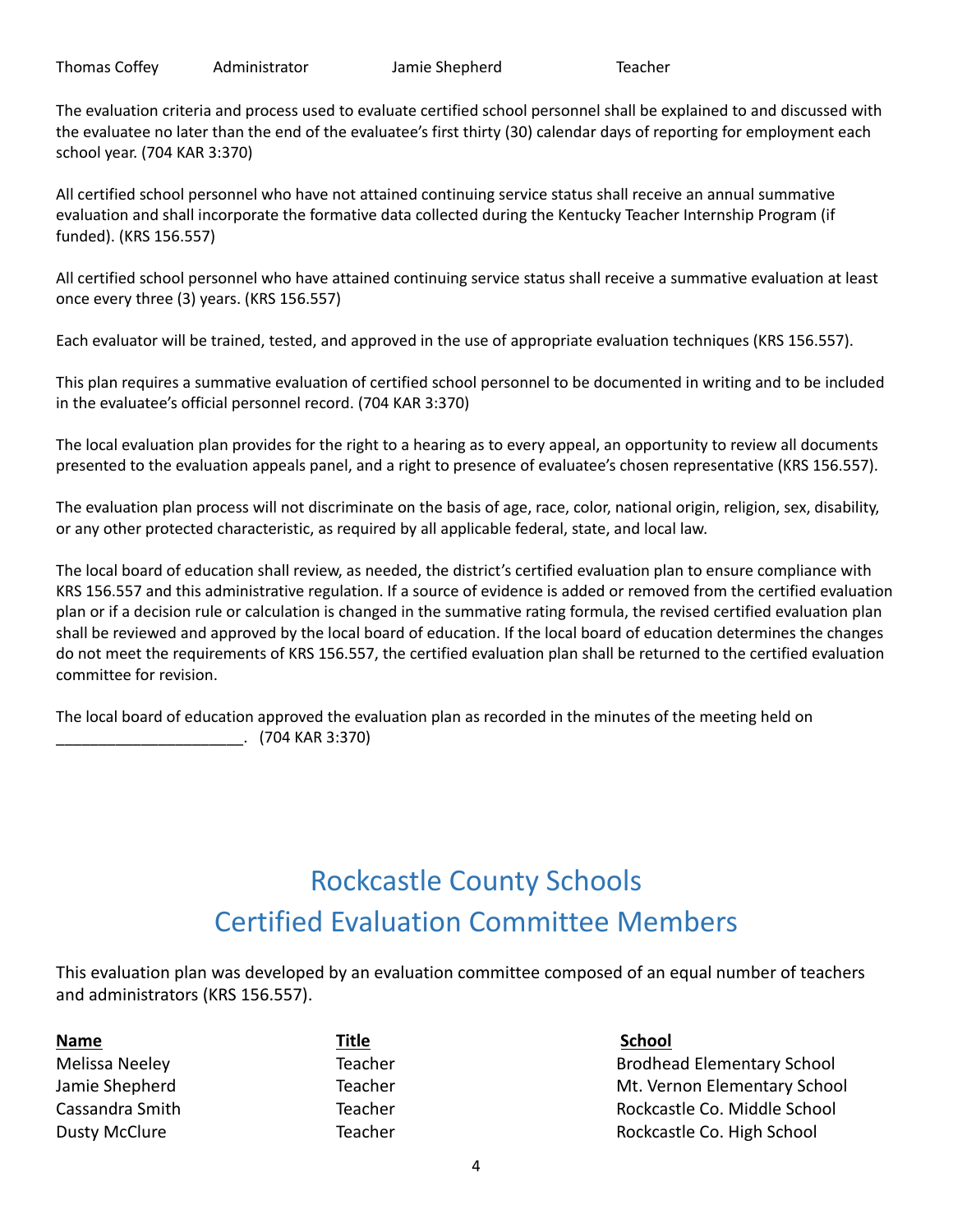Melissa Fairchild **Teacher** Teacher **Roundstone Elementary School** 

Chris Bishop **Administrator** Administrator Roundstone Elementary School **Chris** Derrick Bussell **Administrator** Administrator **Brodhead Elementary School** Thomas Coffey **Administrator** Administrator Mt. Vernon Elementary School Robert Phillips **Administrator** Administrator Rockcastle County Middle School James Bussell **Administrator** Administrator Rockcastle County High School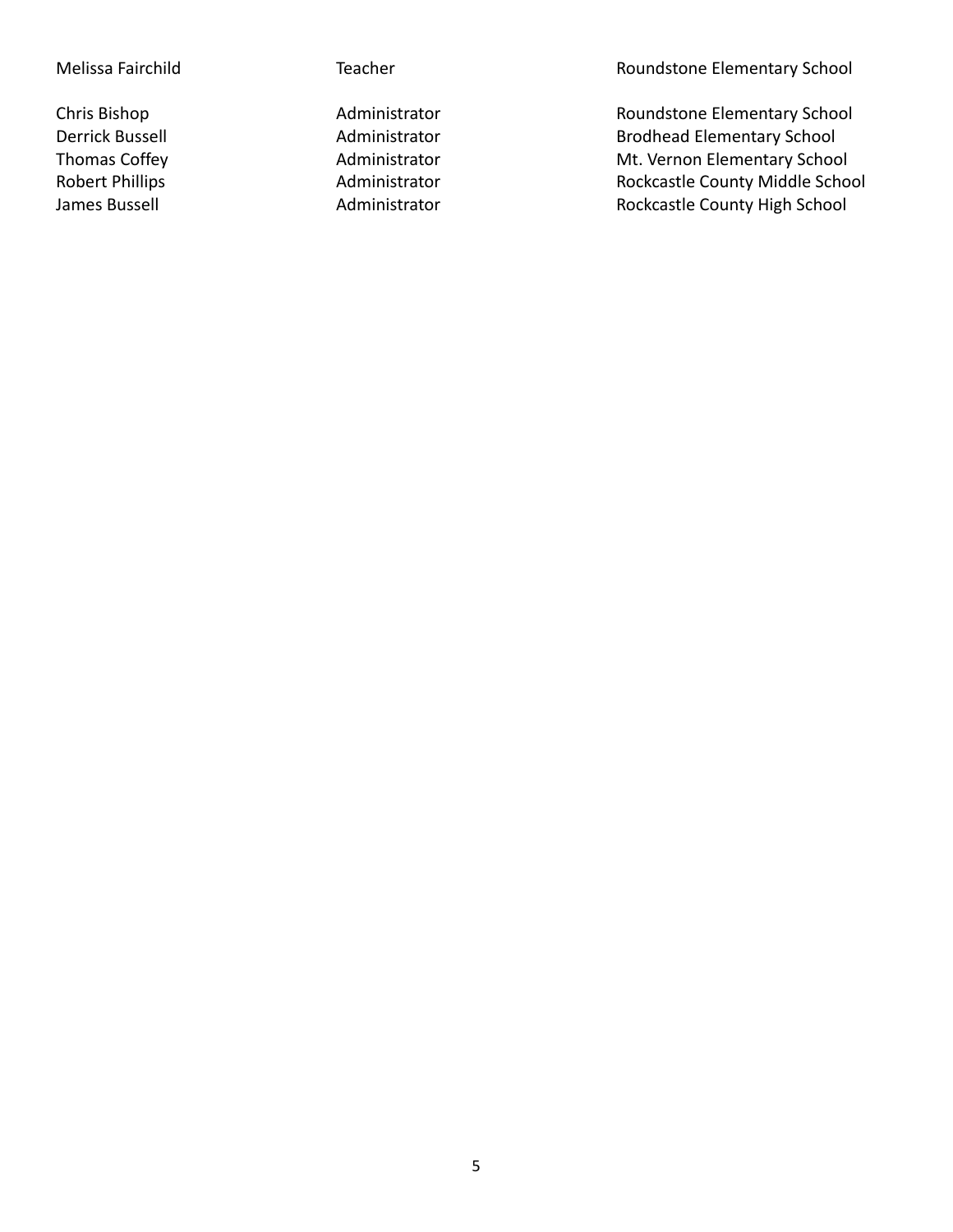# Certified School Personnel Evaluation Plan Information

Rockcastle County Schools 245 Richmond Street Mt. Vernon, KY 40456 606.256.2125

Superintendent: Carrie E. Ballinger Evaluation Contact Person: Jennifer Mattingly, Instructional Supervisor

#### *Administrators:*

| James Bussell:          | Rockcastle County High School Principal     |
|-------------------------|---------------------------------------------|
| <b>Robert Phillips:</b> | Rockcastle County Middle School Principal   |
| Derrick Bussell:        | <b>Brodhead Elementary School Principal</b> |
| Thomas Coffey:          | Mt. Vernon Elementary School Principal      |
| Chris Bishop:           | Roundstone Elementary Principal             |

## *Appeals Panel Committee:*

*Zach Gentry Jamie Shepherd Alternates: 1st - Melissa Fairchild 2nd - Skyler Bradley 3rd - Charity Johnson*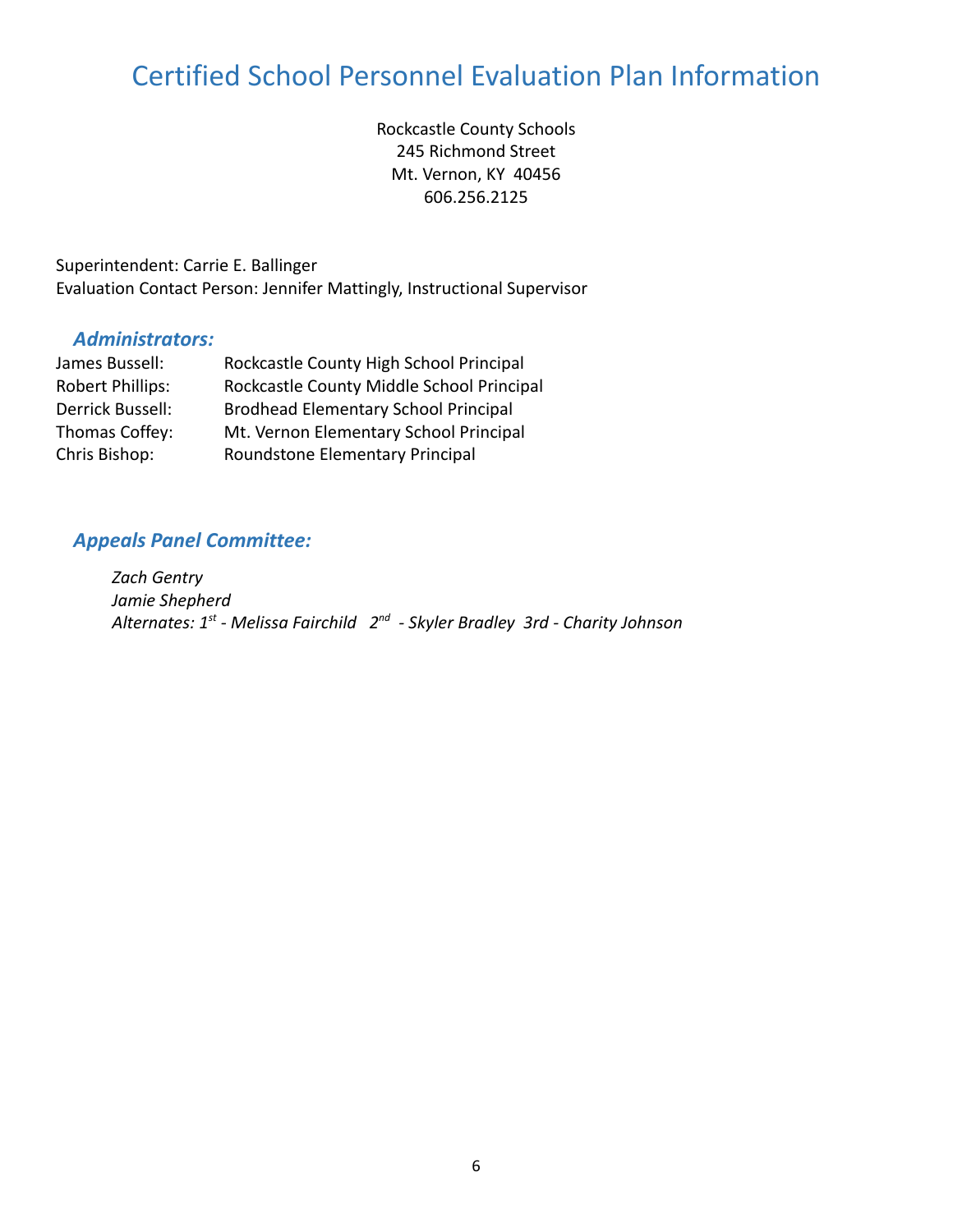# Glossary of Roles and Definitions

- 1. **Assistant Principal:** A certified school personnel who devotes the majority of employed time in the role of assistant principal, for which administrative certification is required by the Education Professional Standards Board pursuant to 16 KAR Chapter 3.
- 2. **Certified administrator**: A certified school personnel, other than principal or assistant principal, who devotes the majority of employed time in a position for which administrative certification is required by the Education Professional Standards Board pursuant to 16 KAR Chapter 3.
- 3. **Certified evaluation plan**: The procedures and forms for evaluation of certified school personnel below the level of superintendent developed by an evaluation committee and meeting all requirements of the Kentucky Framework for Personnel Evaluation
- 4. **Certified school personnel:** A certified school employee, below the level of superintendent, who devotes the majority of employed time in a position in a district for which certification is required by the Education Professional Standards Board pursuant to Title 16 KAR and includes certified administrators, assistant principals, principals, other professionals, and teachers.
- 5. **Conference**: A meeting between the evaluator and the evaluatee for the purposes of providing feedback, analyzing the results of an observation or observations, reviewing other evidence to determine the evaluatee's accomplishments and areas for growth, and leading to the establishment or revision of a professional growth plan.
- 6. **Evaluatee**: A certified school personnel who is being evaluated.
- 7. **Evaluation committee**: A group, consisting of an equal number of teachers and administrators, who develop personnel evaluation procedures and forms for a local school district pursuant to KRS 156.557(5)(c)(1).
- 8. **Evaluator**: The primary evaluator pursuant to KRS 156.557(5)(c)2.
- 9. **Evaluator certification:** The successful completion of certified evaluation training to ensure that certified school personnel who serve as observers of evaluatees demonstrate proficiency in rating teachers and other professionals for the purposes of evaluation and feedback.
- 10. **Formative evaluation**: is defined by KRS 156.557(1)(a).
- 11. **Full Observation:** An observation conducted by a certified observer for the length of a full class period or full lesson.
- 12. **Job category**: A group or class of certified school personnel positions with closely related functions.
- 13. **Kentucky Framework for Personnel Evaluation**: The statewide framework a school district uses to develop a local certified school personnel evaluation system.
- 14.**Mini Observation:** An observation or site visit conducted by a certified observer for 20-30 minutes in length.
- 15. **Observation/Work Site Visit**: A data collection process conducted by a certified evaluator, in person or through video, for the purpose of evaluation, including notes, professional judgments, and examination of the data collected during one (1) or more classroom or worksite visits of any duration.
- 16. **Observation Calibration Training:** A process of ensuring that certified school personnel who serve as observers of evaluatees have demonstrated proficiency in rating teachers and other professionals for the purposes of evaluation and feedback.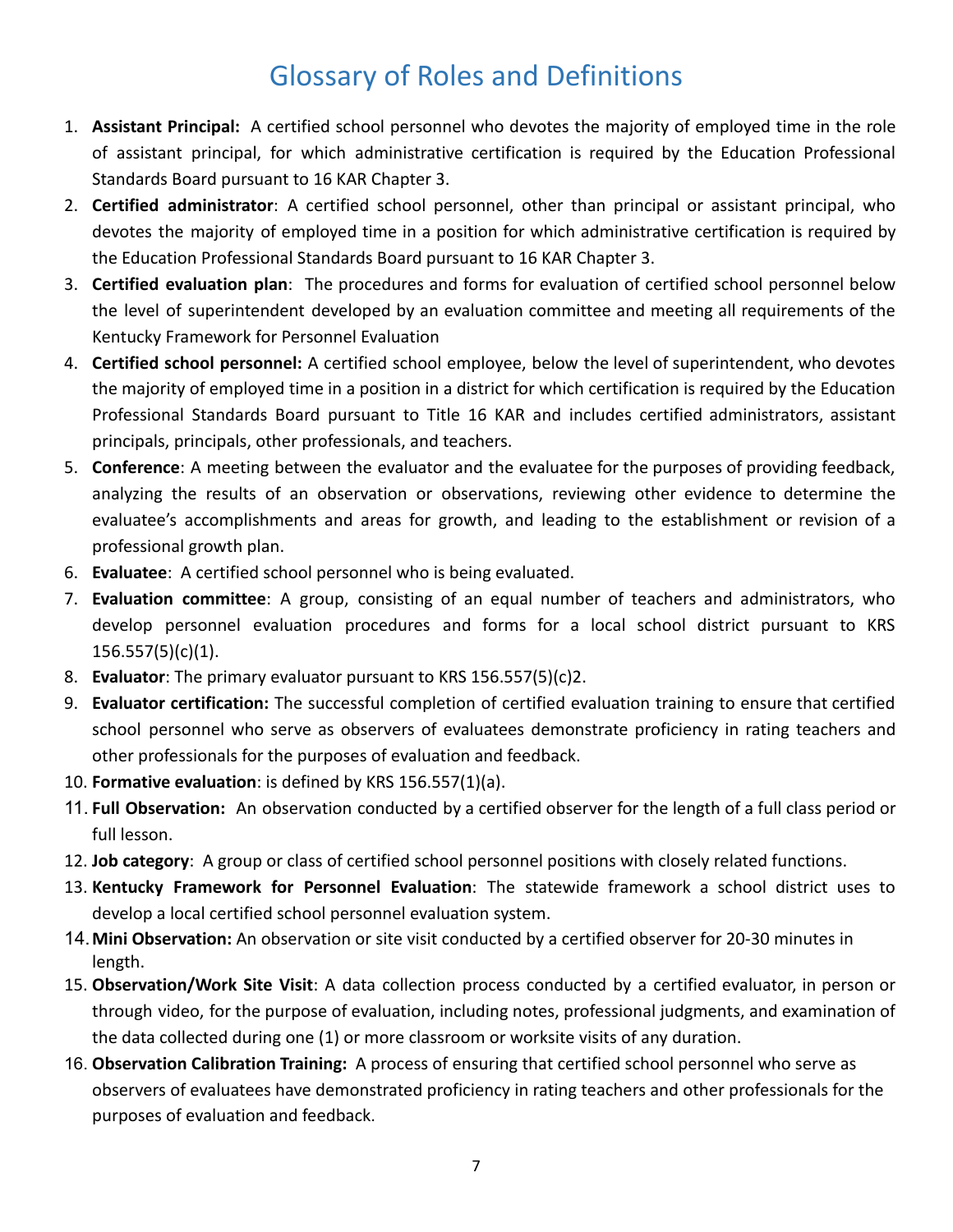- 17. **Observer Initial Evaluation Training and Testing**: A required KDE approved training for new evaluators to ensure that certified school personnel who serve as observers of evaluatees have demonstrated proficiency in rating teachers and other professionals for the purposes of evaluation and feedback.
- 18. **Other Professionals**: Certified school personnel, except for teachers, administrators, assistant principals, or principals for which certification is required by the Education Professional Standards Board pursuant to Title 16 KAR.
- 19. **Performance criteria**: The areas, skills, or outcomes on which certified school personnel are evaluated as described in KRS 156.557(4).
- 20. **Performance measure:** one (1) of four (4) measures defined in the Kentucky Framework for Personnel Evaluation. Measures include planning, environment, instruction, and professionalism.
- 21. **Performance rating**: The rating for each performance measure for a teacher, other professional, principal, or assistant principal as determined by the local district certified evaluation plan aligned to the Kentucky Framework for Personnel Evaluation. Ratings shall be exemplary, accomplished, developing, and ineffective. The performance ratings are defined as:

**Exemplary:** consistently exceeds expectations for effective performance **Accomplished:** consistently meets expectations for effective performance **Developing:** inconsistently meets expectations for effective performance **Ineffective:** consistently fails to meet expectations for effective performance

- 22. **Personnel Evaluation System** or "**system**": An evaluation system to support and improve the performance of certified school personnel that meets the requirements of KRS 156.557 and that uses clear and timely formative feedback to guide professional growth.
- 23. **Principal**: A certified school personnel who devotes the majority of employed time in the role of principal, for which administrative certification is required by the Education Professional Standards Board pursuant to Title 16 KAR.
- 24. **Professional Growth Plan:** An individualized plan for certified personnel that is focused on improving professional practice and leadership skills, aligned with performance standards and the specific goals and objectives of the school improvement plan or the district improvement plan, built using a variety of sources and types of data that reflect student needs and strengths, evaluatee data, and school and district data, produced in consultation with the evaluator and includes: (a) Goals for enrichment and development that are established by the evaluatee in consultation with the evaluator; (b) Objectives or targets aligned to the goals; (c) An action plan for achieving the objectives or targets and a plan for monitoring progress; (d) A method for evaluating success; and (e) The identification, prioritization, and coordination of presently available school and district resources to accomplish the goals.
- 25. **Professional Standards for Educational Leaders (PSEL):** The standards by which administrators will be evaluated.
- 26. **Self-Reflection:** The process by which certified personnel assesses the effectiveness and adequacy of their knowledge and performance for the purpose of identifying areas for professional learning and growth.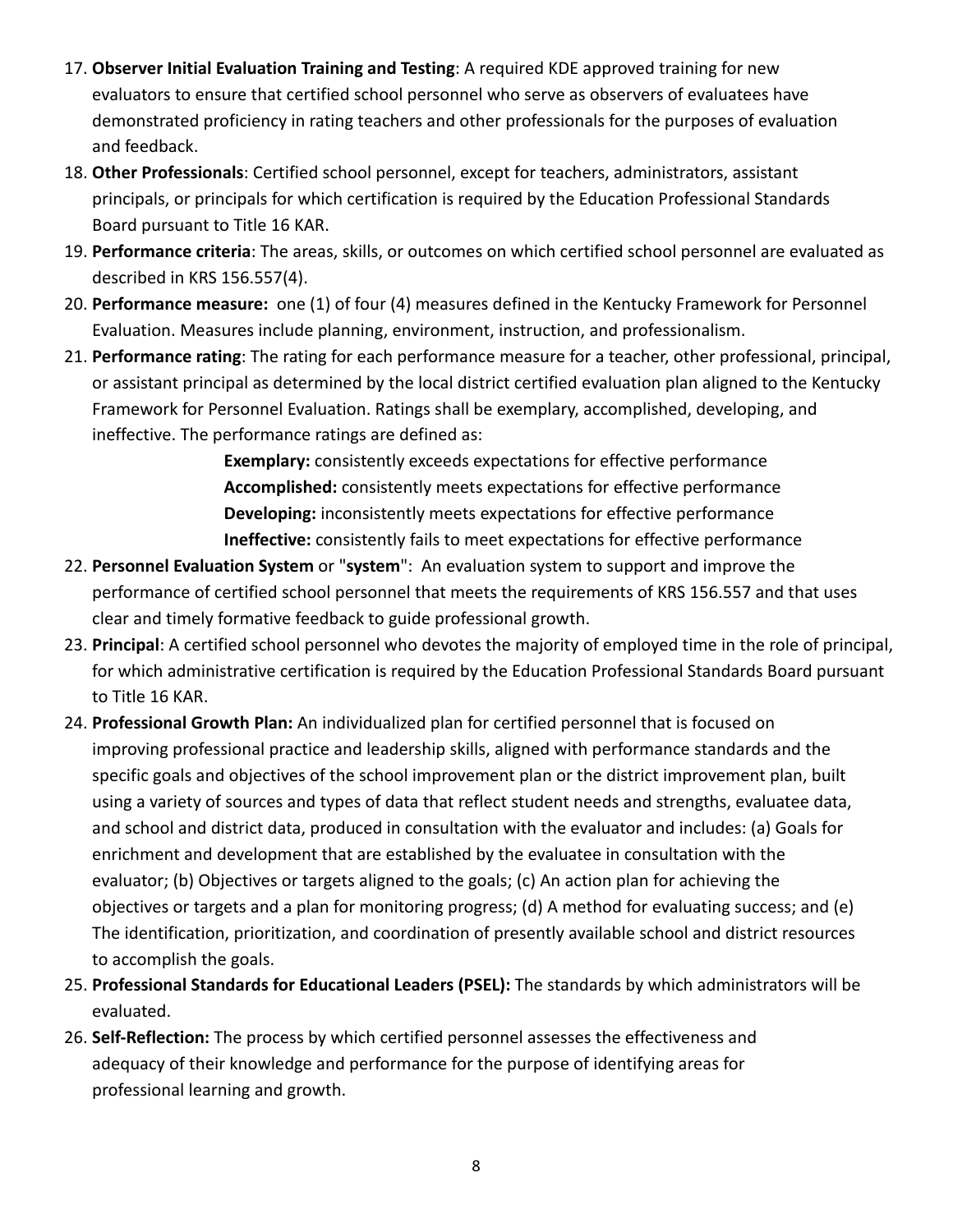- 27. **Sources of evidence** or "**source of evidence**": The district-approved evidence aligned to the performance measure and used by evaluators to inform performance measure ratings listed in Section 8 of this administrative regulation.
- 28. **Summative evaluation**: is defined by KRS 156.557(1)(d).
- 29. **Summative rating**: The overall rating for certified school personnel below the level of superintendent as determined by the district certified evaluation plan aligned to the Kentucky Framework for Personnel Evaluation.
- 30. **Teacher**: A certified school personnel who has been assigned the responsibility for student learning in a classroom, grade level, subject, or course and holds a teaching certificate pursuant to 16 KAR 2:010 or 16 KAR 2:020.
- 31. **Virtual Learning:** A learning experience that is enhanced through utilizing computers and/or the internet both outside and inside of the school building. It most commonly takes place in an online environment.
- 32. **Working Days:** A day in the established employee work calendar. Students may or may not be present.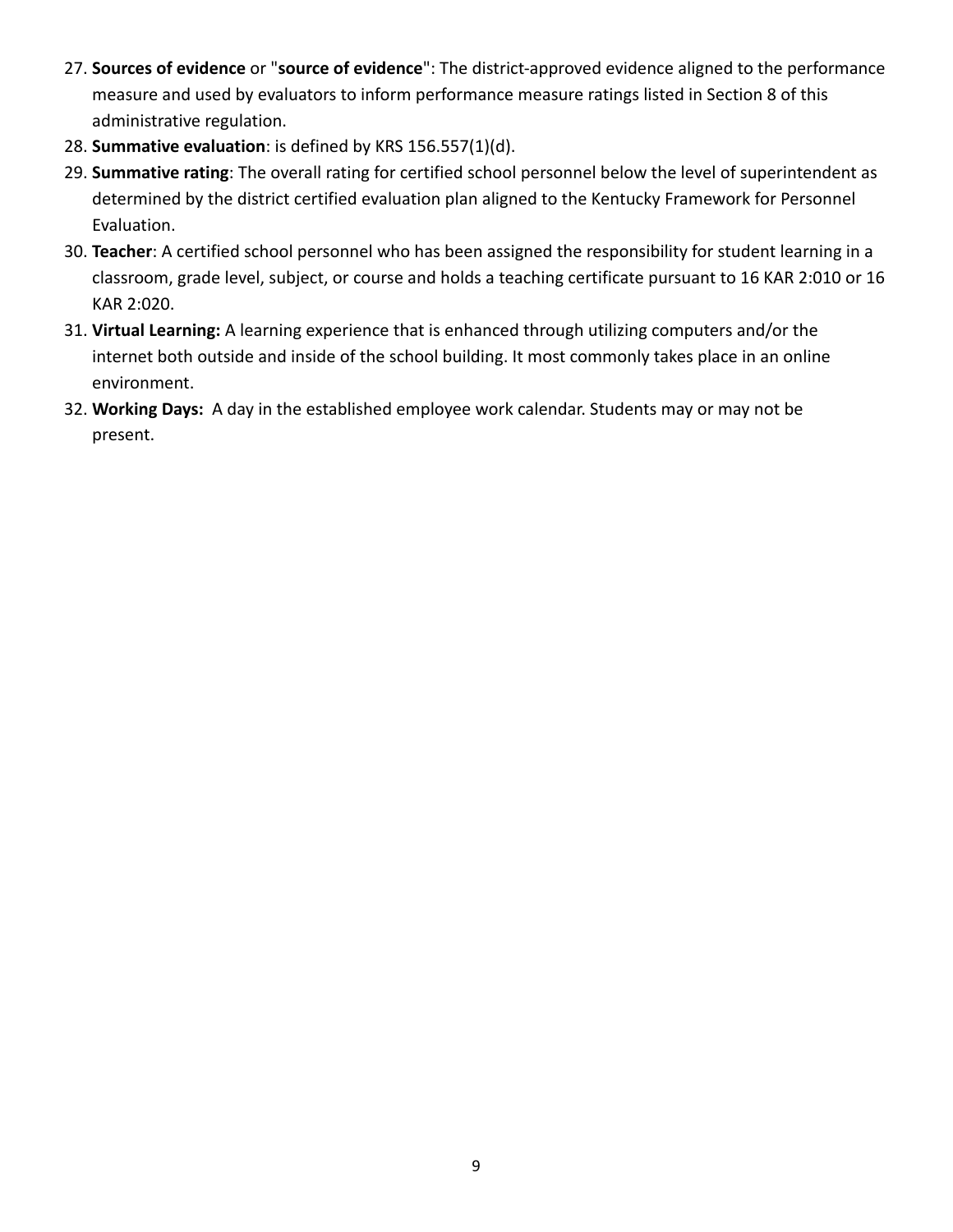# Teachers' and Other Professionals' Evaluation Process

*Includes, but not limited to:*

*Classroom Instructors, Special Education Instructors, Guidance Counselors, Library Media Specialists, Speech Therapists, Therapeutic Specialists and Administrative School and District Personnel*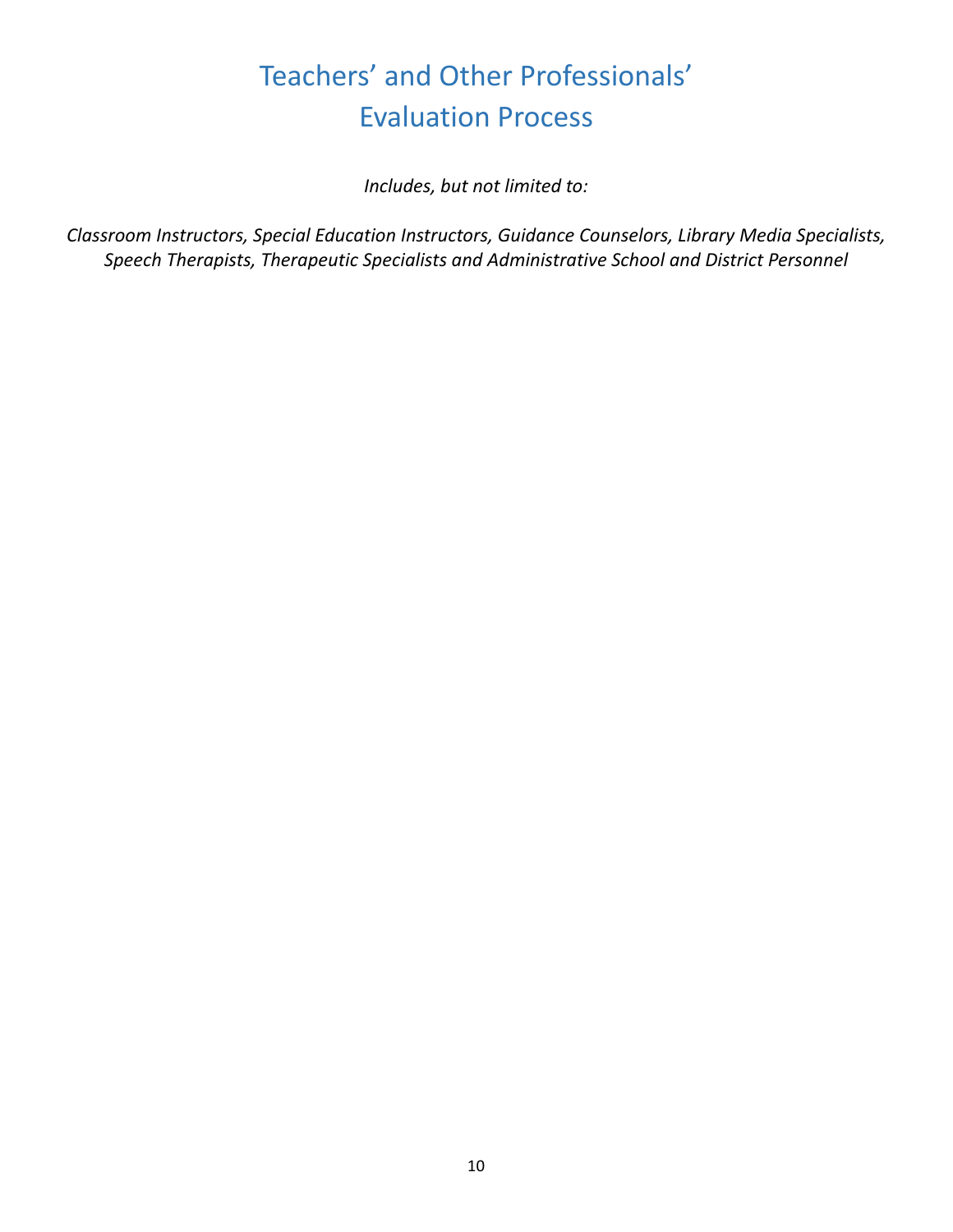# The Kentucky Framework for Teaching with Specialist Frameworks for Other Professionals

#### **Evaluation Plan Vision:**

The vision for the Certified Evaluation Plan is to have every student taught by effective certified staff. The goal is to create a fair and equitable system to measure effectiveness and act as a catalyst for professional growth. The Kentucky Framework for Teaching is designed to support student achievement and professional practice through the domains of:

| <b>Framework for Teaching</b>        | <b>Specialist Frameworks for Other Professionals</b> |
|--------------------------------------|------------------------------------------------------|
| Planning and Preparation             | Planning and Preparation                             |
| <b>Classroom Environment</b>         | Environment                                          |
| Instruction                          | Instruction/Delivery of Service                      |
| <b>Professional Responsibilities</b> | Professional Responsibilities                        |

When certified staff fall under multiple frameworks, the evaluator will determine evaluatee's framework within the first 30 days of employment. Best practice for determining the evaluatee's framework would include discussion with the evaluatee.

The frameworks also include themes such as equity, cultural competence, high expectations, developmental appropriateness, accommodating individual needs, effective technology integration, and student assumption of responsibility. They provide structure for feedback for continuous improvement through individual goals that target student and professional growth, thus supporting overall school improvement. Evidence documenting professional practice is situated within one or more of the four domains of the framework. Performance is rated for each component according to four performance levels: Ineffective, Developing, Accomplished, and Exemplary. The summative rating will be a holistic representation of performance, combining data from multiple sources of evidence across each domain.

The use of professional judgment based on multiple sources of evidence promotes a more holistic and comprehensive analysis of practice, rather than over-reliance on one individual data point or rote calculation of practice based on predetermined formulas. Evaluators will also take into account how educators respond to or apply additional supports and resources designed to promote student learning, as well as their own professional growth and development. Finally, professional judgment gives evaluators the flexibility to account for a wide variety of factors related to individual educator performance, such as: school-specific priorities that may drive practice in one domain, an educator's number of goals, experience level and/or leadership opportunities, and contextual variables that may impact the learning environment, such as unanticipated outside events or traumas. Evaluators must use the following categories of evidence in determining overall ratings:

#### **Required Sources of Evidence**

- $\triangleright$  Professional Growth Planning and Self-Reflection
- $\geq$  Observation(s)/Work site visits

#### **Optional Sources of evidence that can be used to support educator practice.**

- $\triangleright$  Program Review evidence
- $\triangleright$  Team-developed curriculum units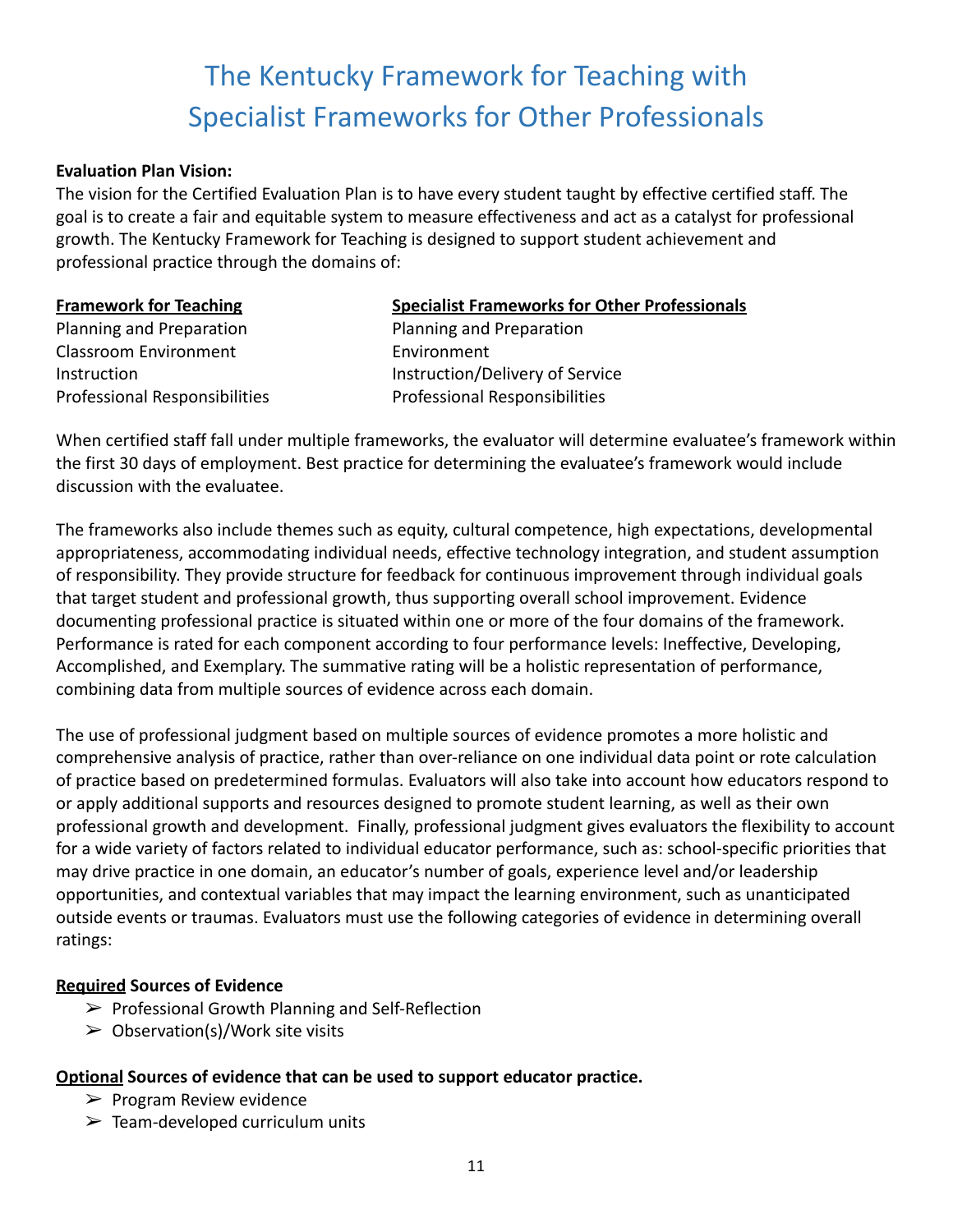- $\blacktriangleright$  Lesson plans
- $\triangleright$  Communication logs
- $\triangleright$  Timely, targeted feedback from mini or informal observations
- $\triangleright$  Student data records (formative and/or summative evaluations)
- ➢ Student surveys
- ➢ Minutes from PLC's
- ➢ Minutes from other committee meetings
- ➢ Teacher reflections and/or self-reflections
- ➢ Parent Engagement surveys
- $\triangleright$  Records of student and/or teacher attendance
- $\triangleright$  Video lessons
- $\triangleright$  Engagement in Professional Organizations
- ➢ Action Research conducted

All components and sources of evidence related supporting an educator's professional practice and student growth ratings will be completed and documented to inform the Overall Performance Category. All Summative Ratings will be recorded in the department-approved technology platform.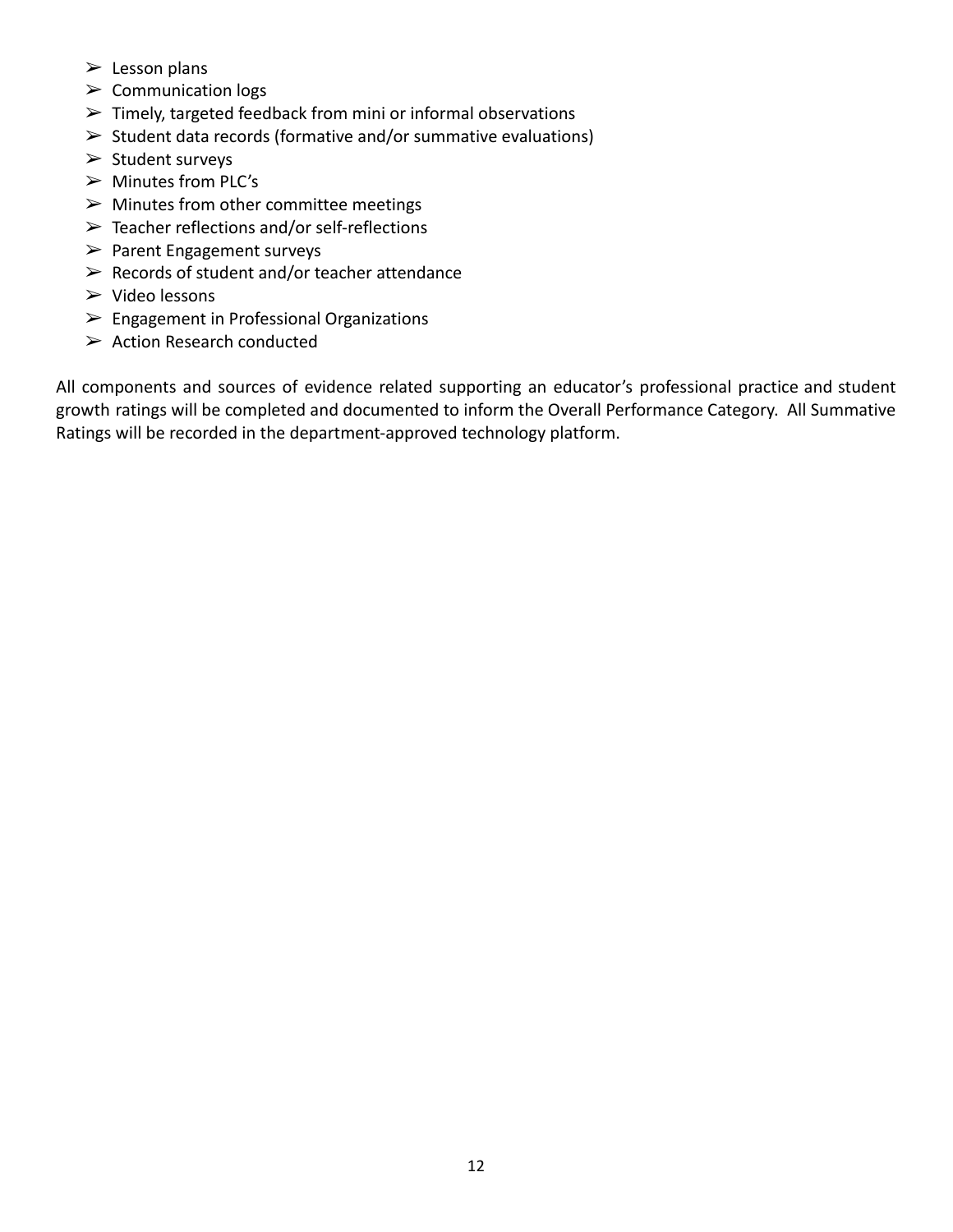# The Kentucky Framework for Personnel Evaluation Role Group, Measure and Performance Criteria

|                                                                                                  | <b>Performance Measures</b>                    |                                                    |                                                  |                                                          |
|--------------------------------------------------------------------------------------------------|------------------------------------------------|----------------------------------------------------|--------------------------------------------------|----------------------------------------------------------|
| Performance<br><b>Criteria</b>                                                                   | <b>Planning</b>                                | <b>Environment</b>                                 | <b>Instruction</b>                               | Professionalism                                          |
| <b>Teacher</b><br><b>KY Framework for</b><br><b>Teaching</b>                                     | Domain 1<br><b>Planning and</b><br>Preparation | Domain 2<br><b>Classroom</b><br><b>Environment</b> | Domain 3<br><b>Instruction</b>                   | Domain 4<br><b>Professional</b><br><b>Responsibility</b> |
| <b>Other Professional</b><br>The Kentucky<br><b>Framework for</b><br><b>Teaching Specialists</b> | Domain 1<br><b>Planning and</b><br>Preparation | Domain 2<br><b>The</b><br><b>Environment</b>       | Domain 3<br><b>Delivery of</b><br><b>Service</b> | Domain 4<br>Professional<br><b>Responsibility</b>        |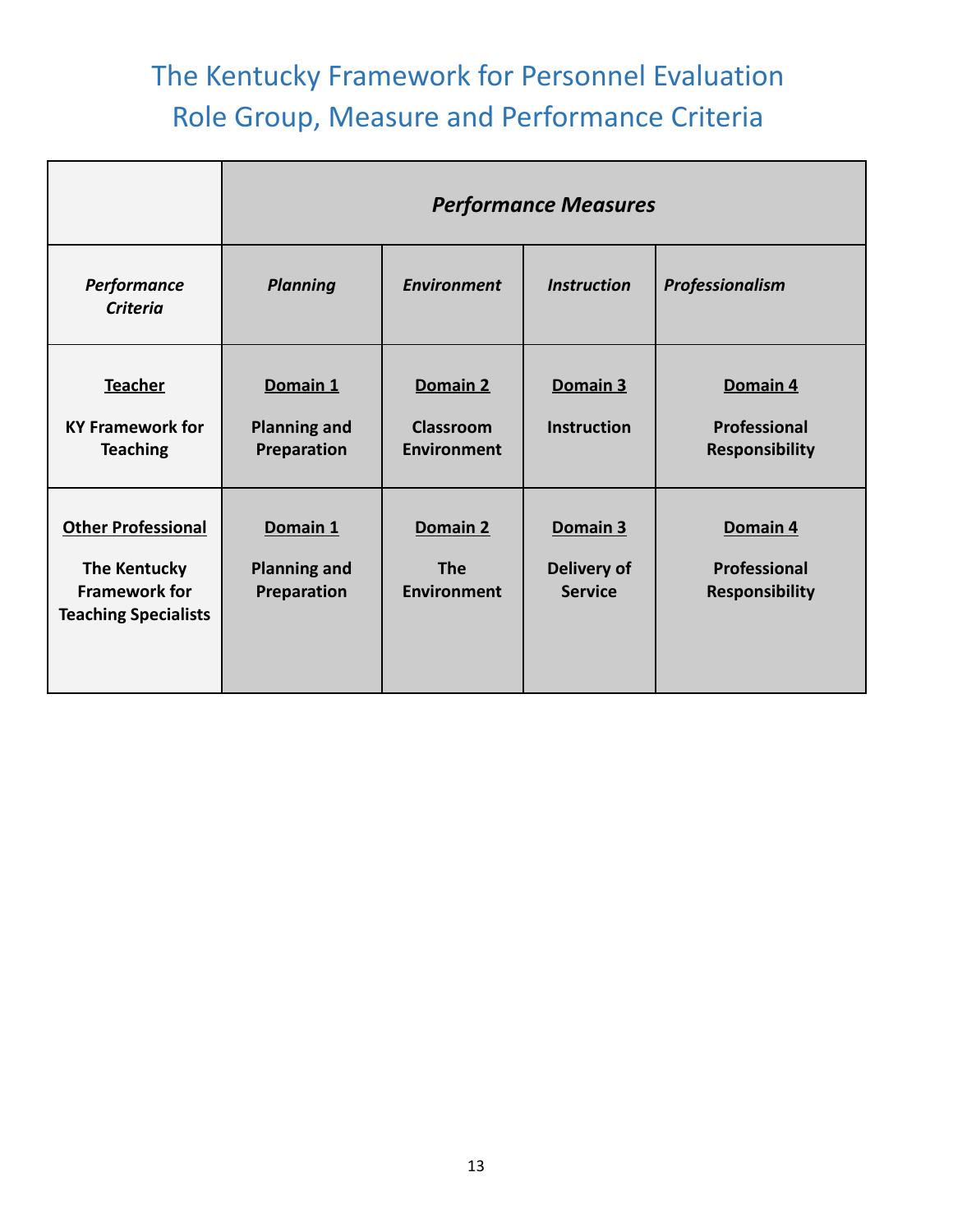# Sources of Evidence/Framework for Teaching Alignment

|                                                                  |                                                  | Performance<br>Measure:<br>Planning                                                                                                                                                                                                                                      | Performance<br>Measure:<br><b>Environment</b>                                                                                                                                                                           | Performance<br>Measure:<br><b>Instruction</b>                                                                                                                                                                                   | Performance<br>Measure:<br>Professionalism                                                                                                                                                                                               |
|------------------------------------------------------------------|--------------------------------------------------|--------------------------------------------------------------------------------------------------------------------------------------------------------------------------------------------------------------------------------------------------------------------------|-------------------------------------------------------------------------------------------------------------------------------------------------------------------------------------------------------------------------|---------------------------------------------------------------------------------------------------------------------------------------------------------------------------------------------------------------------------------|------------------------------------------------------------------------------------------------------------------------------------------------------------------------------------------------------------------------------------------|
| <b>FRAMEWORK</b><br><b>FOR</b><br><b>TEACHING</b><br>$($ FfT $)$ | <b>COMPONENT</b>                                 | 1a-Knowledge of<br>content/pedagogy<br>1b-Demonstrate<br>knowledge of<br>students<br>1c-Setting<br>Instructional<br><b>Outcomes</b><br>1d-Demonstrates<br>knowledge of<br>resources<br>1e-Designing<br>Coherent Instruction<br>1f-Designing<br><b>Student Assessment</b> | 2a-Creating<br>Environment of<br>Respect & Rapport<br>2b-Establish<br><b>Culture of Learning</b><br>2c-Maintain<br>Classroom<br>Procedures<br>2d-Managing<br><b>Student Behavior</b><br>2e-Organizing<br>Physical Space | 3a-Communicating<br>with students<br>3b-Questioning<br>and Discussion<br>Techniques<br>3c-Engaging<br>students in<br>learning<br>3d-Using<br>Assessment in<br>Learning<br>3e-Demonstrating<br>Flexibility and<br>Responsiveness | 4a-Reflecting on<br><b>Teaching</b><br>4b-Maintaining<br><b>Accurate Records</b><br>4c-Communicating<br>with families<br>4d-Participating in<br>PLC's<br>4e-Growing and<br>Developing<br>Professionally<br>4f-Showing<br>Professionalism |
| <b>Required</b><br>Sources of<br>Evidence-<br>To inform          | <b>Supervisor</b><br><b>Observation</b>          | Evidence<br>(pre/post<br>conference)                                                                                                                                                                                                                                     | <b>Observation</b><br>Evidence                                                                                                                                                                                          |                                                                                                                                                                                                                                 | (pre/post<br>conference)                                                                                                                                                                                                                 |
| <b>Summative</b><br><b>Rating</b>                                | <b>Self-Reflection</b><br>Professional<br>Growth | Self-Reflection and Professional Growth Plan                                                                                                                                                                                                                             |                                                                                                                                                                                                                         |                                                                                                                                                                                                                                 |                                                                                                                                                                                                                                          |

## **Professional Growth Planning and Self-Reflection**

All teachers and other professionals participate in Self-Reflection and the Professional Growth Plan each year. Self-reflection should occur prior to initial Professional Growth Plan development. The Professional Growth Plan will address realistic, focused, and measurable professional goals. The plan will connect data from multiple sources including classroom observation feedback, data on student growth and achievement, and professional growth needs identified through self-assessment and reflection. In collaboration with the administrators, teachers will identify explicit goals that will drive the focus of professional growth activities, support, and on- going reflection. Reflective practices and professional growth planning are continuous processes. The certified staff (1) reflects on his or her current growth needs based on multiple sources of data and identifies an area or areas for focus; (2) collaborates with his or her administrator to develop a professional growth plan and action steps; (3) implements the plan; (4) regularly reflects on the progress and impact of the plan on his or her professional practice; (5) modifies the plan as appropriate; (6) continues implementation and ongoing reflection; and finally, (7) conducts a summative reflection on the degree of goal attainment and the implications for next steps.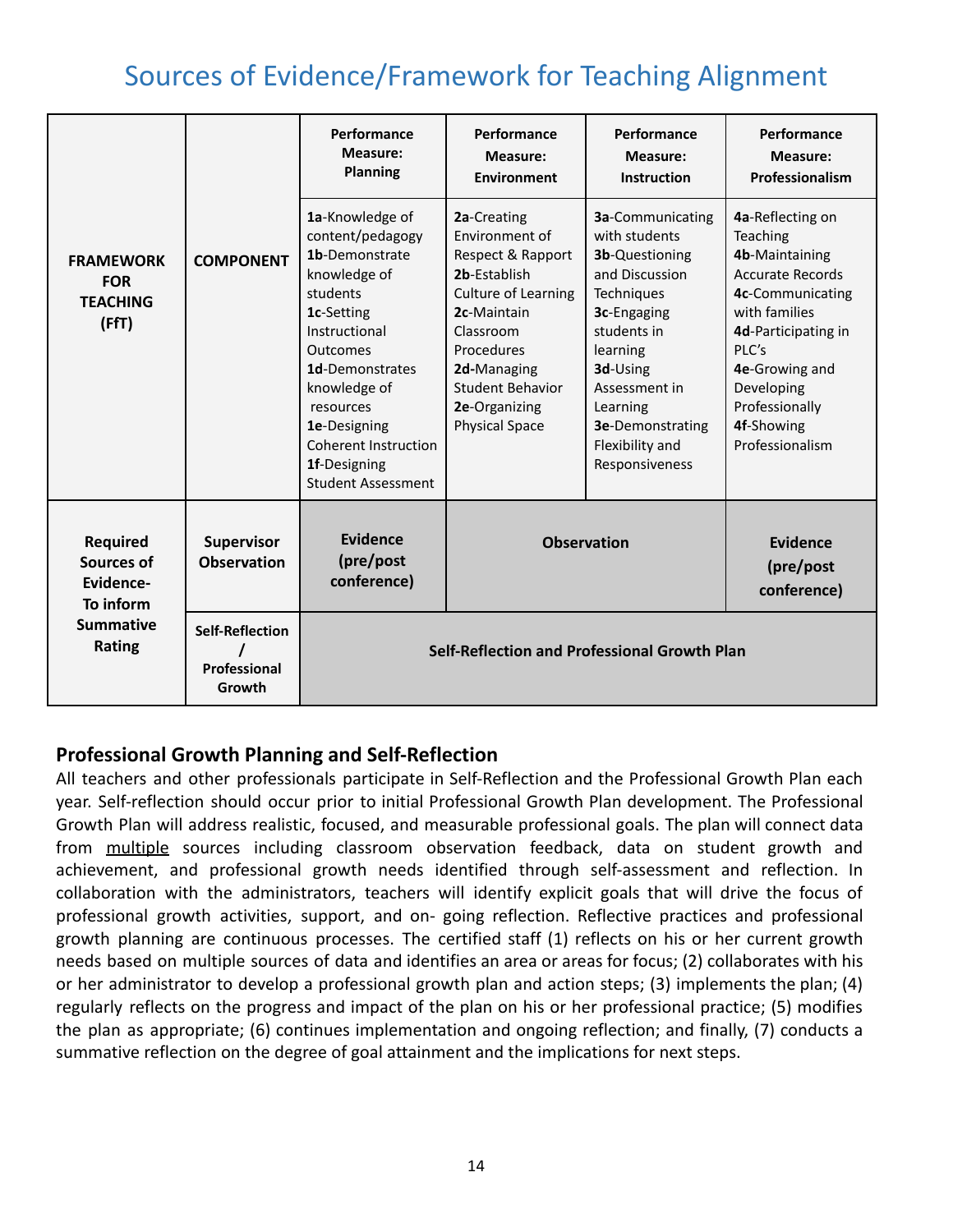# Observation/Worksite Visit

The observation/worksite visit process is one source of evidence to determine effectiveness of professional practice. The supervisor observation/worksite visit will provide *documentation* and *feedback* to measure effectiveness*. Only observations conducted by the evaluator will be used to inform a summative rating.* The rationale for observation is to encourage continued professional growth through critical reflection.

# TIMELINE FOR SELF-REFLECTION/PGP

## **Certified Evaluation Implementation Timeline for Teachers and Other Professionals**

| <b>Timeline</b>                                               | <b>Action</b>                                                                                                                                                                                                                                                     |
|---------------------------------------------------------------|-------------------------------------------------------------------------------------------------------------------------------------------------------------------------------------------------------------------------------------------------------------------|
| First 30 calendar days of<br>reporting for employment         | Evaluation Criteria and process shall be explained by the Evaluators.                                                                                                                                                                                             |
| <b>First 60 instructional days</b>                            | Evaluatee reflects on his/her current growth needs and collaborates with<br>the Evaluator to complete the initial self-reflection and to develop the<br>PGP. Evaluator must approve these within the first 60 instructional days.                                 |
| <b>Fall Semester</b>                                          | Evaluator will do observations with pre/post conferences.                                                                                                                                                                                                         |
| <b>Mid-Year Review</b><br>(recommended)<br>(November-January) | Evaluatee and Evaluator may review progress of Self-Reflection, PGP, and<br>evidence collection and modify plans as appropriate. These<br>recommended mid-year reviews may be completed either electronically<br>or face-to-face.                                 |
| <b>Spring Semester</b>                                        | Evaluatee continues growth plan implementation and ongoing self-<br>reflection. Evaluator completes observations with pre/post conferences.                                                                                                                       |
| By April 15 (non-tenured)<br>/May 15 (tenured)                | Evaluators and evaluatees complete the summative reflection, PGP, and<br>evaluation implementation. Evaluators submit summative evaluation<br>forms for the official personnel record and provide a copy to the<br>evaluatee, who may include a written response. |

*\*Timeline will be tentative based on any adjustment of the calendar year.*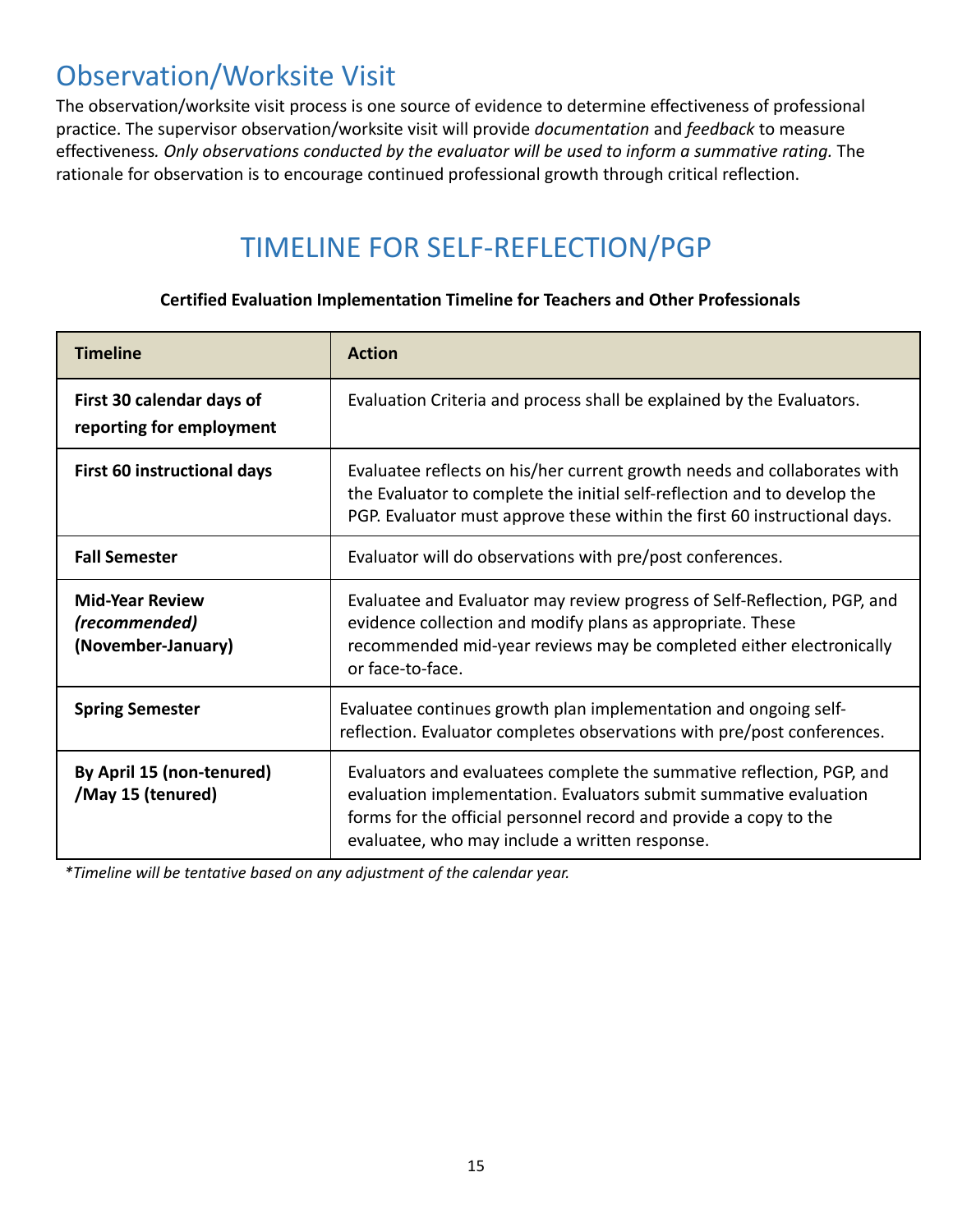# **Observation**

The observation process is one source of evidence to determine teacher effectiveness for each certified teacher. The supervisor observation will provide documentation and feedback to measure the effectiveness of a teacher's professional practice.

## **Evaluator Certification and Observation Training**

All new administrators serving as evaluators of certified personnel are required to complete the KDE-approved initial certified evaluation training before conducting formative or summative observations. After their initial year of the KDE approved evaluation training, evaluators must obtain a minimum of six hours annually of EILA- approved evaluation training prior to conducting observations for the purpose of evaluation. To ensure consistency of observations, evaluators must complete the district-determined observer calibration training annually. The training allows observers to develop a deep understanding of how the four Performance Measures of the Kentucky Framework for Teaching (FfT) are applied in observation.

- Only supervisors who have completed the district-determined observation training can conduct formative and summative observations for the purpose of evaluation. In the event that a supervisor has yet to complete the district-determined observation training, the district will provide the following supports:
	- o A substitute observer will be assigned by the superintendent or designee from a pool of current and retired district administrators who have been trained to evaluate, ensuring certified staff have access to trained observers. In such cases, the observation data provided by a substitute observer is considered a valid source of evidence only if the supervisor is present in the observation.
	- o Additional training will be provided by district personnel as needed.
	- o Any supervisors who are hired late will be required to complete the district-determined observation training. Additional support/training will be provided by district personnel if needed and a substitute administrator will be assigned for any observations conducted during that time.

Observers will conduct two mini observations of approximately 20-30 minutes each. Because these are shorter sessions, the observer will make note of the components observed in order to identify "look fors" in the next mini observation session. The final observation is a formal observation consisting of a full class or lesson.

- The observation model must fulfill the following minimum criteria:
- Three (3) observations in the summative cycle. A minimum of 3 observations conducted by the supervisor
- Final observation is conducted by the supervisor and is a full observation.
- All observations must be documented in an electronic or hard copy.
- Non-tenured will follow the progressive 3 & 1 model. This includes one full observation by the supervisor that is the final observation in the summative year and two mini observations.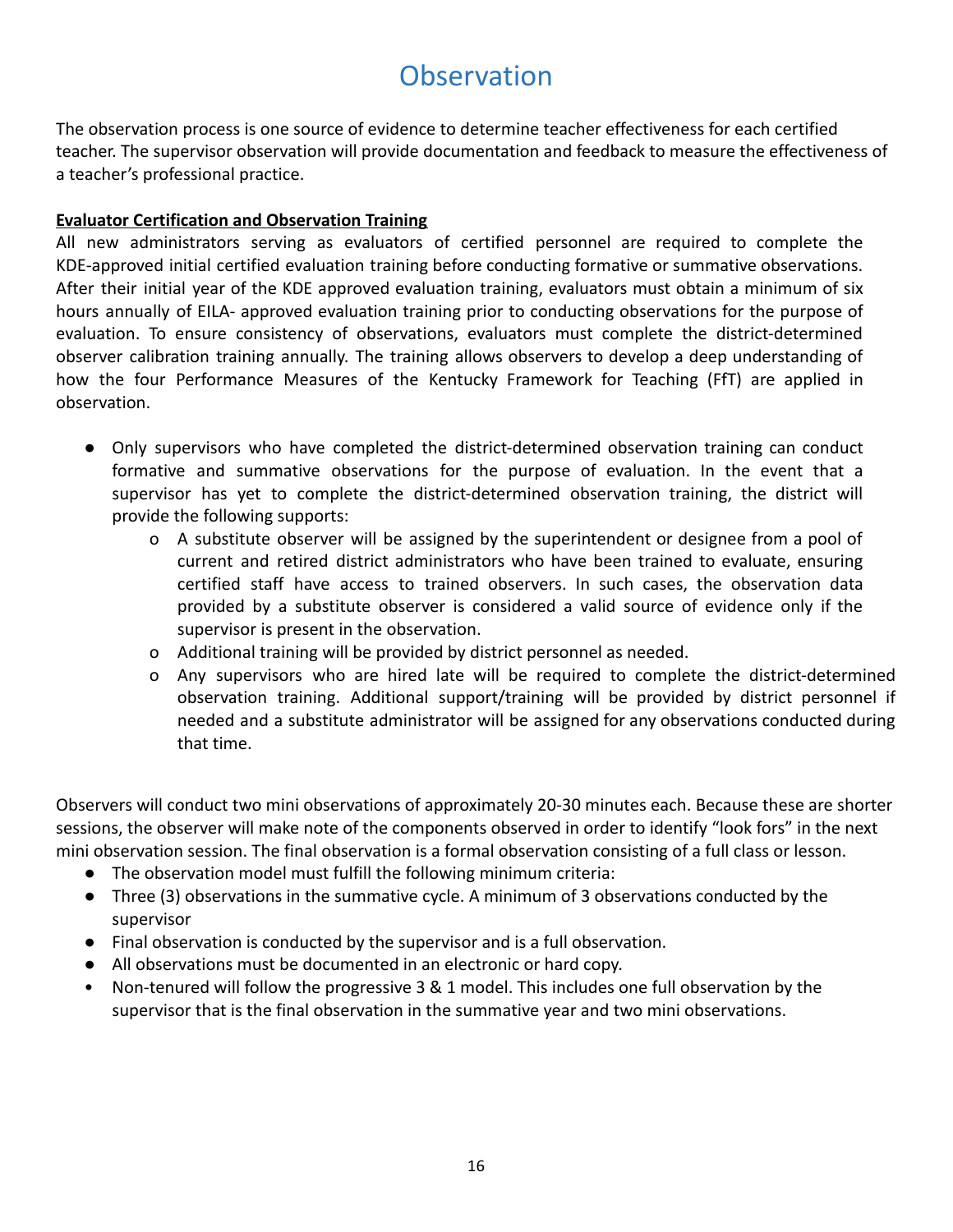# Observation Cycles

| NON-TENURED or Tenured Certified Teachers on a Directed Growth Plan<br>(3 observations minimum EACH year)<br>All Observations must be completed by April 15th |                            |  |
|---------------------------------------------------------------------------------------------------------------------------------------------------------------|----------------------------|--|
| <b>Timeline</b><br><b>Non-Tenured Observation Cycle</b>                                                                                                       |                            |  |
| 1 <sup>st</sup> Mini Observation                                                                                                                              | Completed by October 31st  |  |
| 2 <sup>nd</sup> Mini Observation                                                                                                                              | Completed by February 28th |  |
| <b>Full Observation and Summative Evaluation</b><br>Completed by April 15th                                                                                   |                            |  |

| Tenured Certified Staff (3 Observations minimum in the 3 year cycle)<br>All Observations must be completed by May 15th |                                                                 |  |
|------------------------------------------------------------------------------------------------------------------------|-----------------------------------------------------------------|--|
| <b>Tenured Observation Cycle</b>                                                                                       | Timeline                                                        |  |
| Year 1: Mini Observation                                                                                               | Completed by May 15 <sup>th</sup>                               |  |
| Year 2: Mini Observation                                                                                               | Completed by May 15 <sup>th</sup>                               |  |
| Year 3: (Summative Year)<br>$\rightarrow$ Full Observation and Summative Evaluation                                    | Completed by December 15 <sup>th</sup><br>Completed by May 15th |  |

# Observation Conferencing Protocols *(Tenured and Non-Tenured Certified Staff)*

| <b>Pre-Conference (Mini and Full)</b>                                                                                                                                                                                                              | <b>Post-Conference (Mini and Full)</b>                                                                                                                                                                                                  |
|----------------------------------------------------------------------------------------------------------------------------------------------------------------------------------------------------------------------------------------------------|-----------------------------------------------------------------------------------------------------------------------------------------------------------------------------------------------------------------------------------------|
| Pre-Conference required for each observation<br>within 1-5 instructional days before<br>observation.<br>$\rightarrow$ Conference is face-to-face OR<br>electronic.<br>$\rightarrow$ Evaluatee submits lesson plans<br>and/or pre-observation form. | Post-Conference required within 5 working<br>$\bullet$<br>days after observation.<br>$\rightarrow$ Conference is face-to-face ONLY.<br>$\rightarrow$ Conference must be documented in writing<br>and signed by Evaluatee and Evaluator. |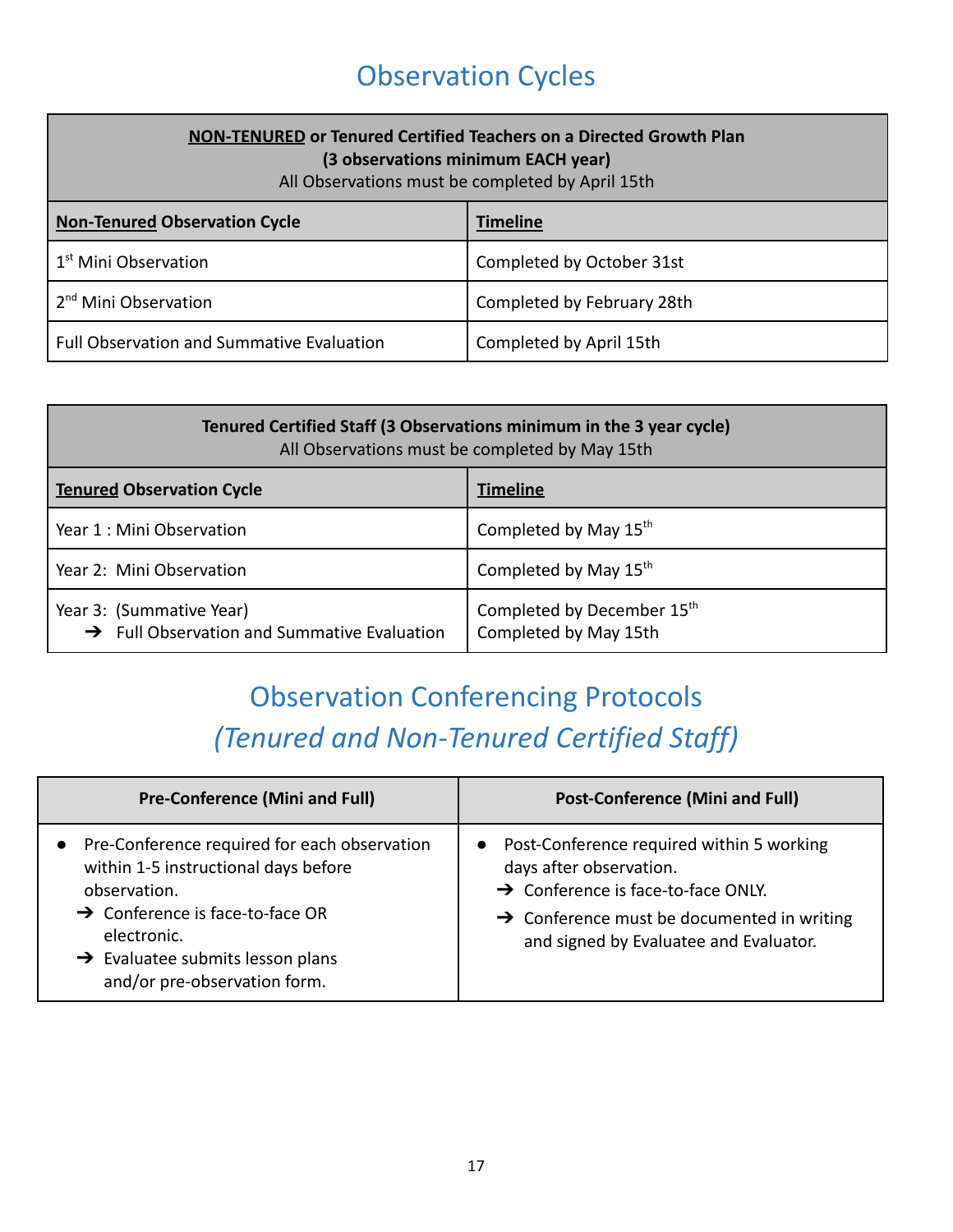## Rating the Performance Measures

The Kentucky Framework for Teaching and the Specialist Frameworks for Other Professionals stand as the critical rubrics for providing educators and evaluators with concrete descriptions of practice associated with specific Performance Measures. When certified staff fall under multiple frameworks, the evaluator will determine evaluatee's framework within the first 30 days of employment. Best practice for determining the evaluatee's framework would include discussion with the evaluatee. Supervisors and educators will be engaged in ongoing dialogue throughout the evaluation cycle. The process concludes with the evaluator's analysis of evidence and the final assessment of practice in relation to performance described under each Performance Measure at the culmination of an educator's cycle. Supervisors will provide a summative rating for each Performance Measure based on evidence.

#### **SOURCES OF EVIDENCE**

#### **REQUIRED**

\* Observation

\* Self-Reflection/ **Professional Growth Plan** 

#### **OPTIONAL**

\*Other evidence as provided by evaluator and evaluatee

**PROFESSIONAL JUDGMENT** 

#### **SUMMATIVE RATINGS**

- \* Performance Measure 1: Planning  $(E, A, D, I)$
- \* Performance Measure 2: Environment (E, A, D, I)
- \*Performance Measure 3: Instruction  $(E, A, D, I)$
- \* Performance Measure 4: Professionalism (E, A, D, I)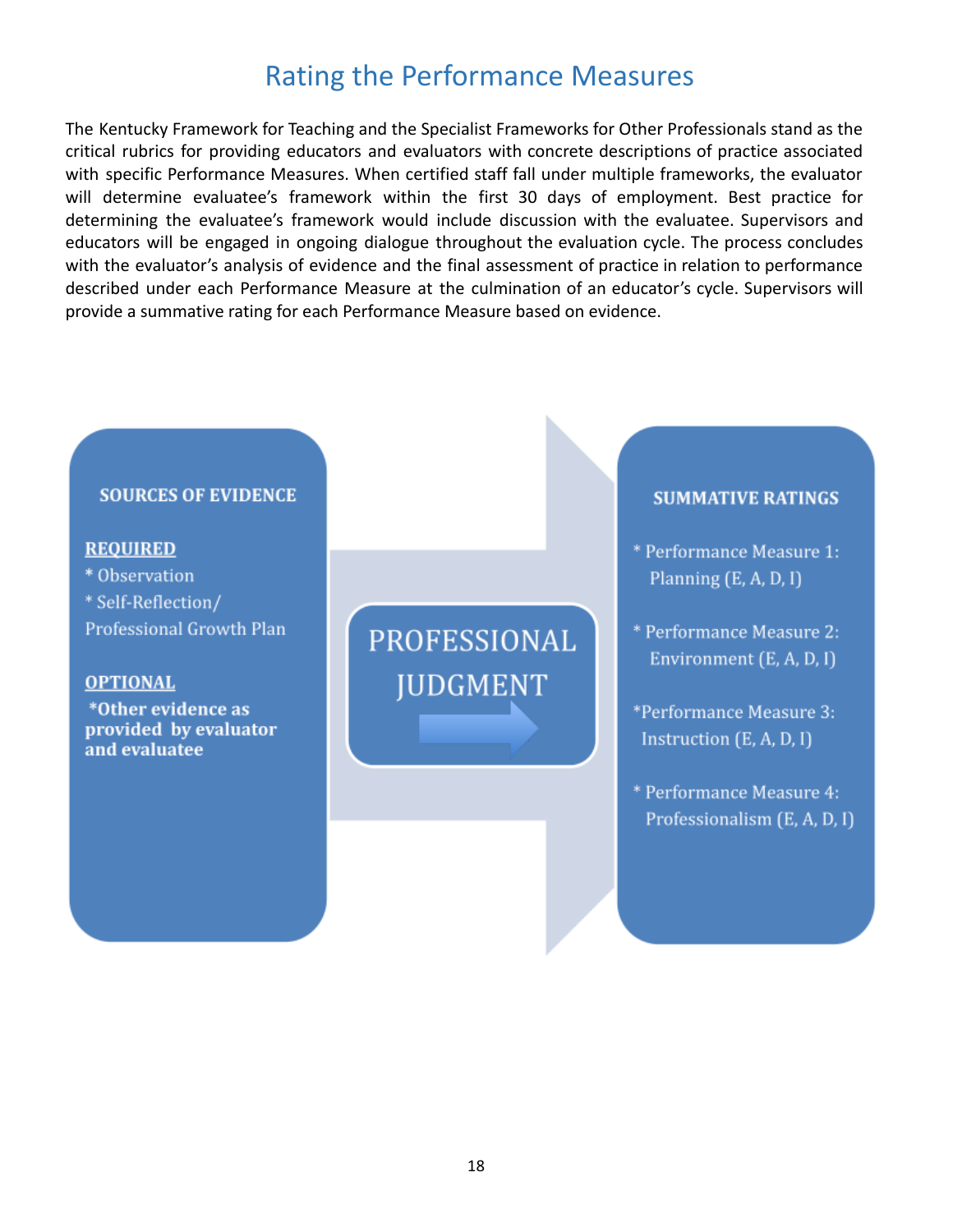# Determining the Summative Rating

Supervisors are responsible for determining the Summative Rating for each school level certified staff at the conclusion of the summative evaluation year. The Summative Rating is determined by the performance ratings given for each Performance Measure. The performance ratings are defined as:

- **Exemplary:** consistently exceeds expectations for effective performance
- **Accomplished:** consistently meets expectations for effective performance
- **Developing:** inconsistently meets expectations for effective performance
- **Ineffective:** consistently fails to meet expectations for effective performance.

For certified, tenured employees in their summative year evaluation cycle, supervisors need to factor in any data and evidence from the two previous formative evaluation cycle years to determine a summative rating for the current year. Evidence is to be documented in the district-approved electronic platform(s) and/or paper forms, which are maintained at the school/department level. The summative form will be submitted to the district for the official personnel file.

For certified, non-tenured employees, each year is a summative evaluation cycle year, so the supervisor would not factor in any data or evidence from previous years to attain the summative rating for the current year.

The evaluator determines the performance rating for each Performance Measure based on evidence that demonstrates the educator's performance that aligns with the framework, district-developed rubrics, and decision rules that establish a common understanding of performance thresholds to which all educators are held. The Summative Rating is then informed by the educator's performance ratings in each of the four Performance Measures using the following decision rules:

| IF                                                                                                             | THEN                                                           |
|----------------------------------------------------------------------------------------------------------------|----------------------------------------------------------------|
| Two Performance Measures are rated ACCOMPLISHED<br>and two Performance Measures are rated EXEMPLARY            | <b>Summative Rating shall be Exemplary or</b><br>Accomplished  |
| Two Performance Measures are rated DEVELOPING and<br>two Performance Measures are rated EXEMPLARY              | <b>Summative Rating shall be Accomplished</b>                  |
| Two Performance Measures are rated DEVELOPING<br>and two Performance Measures are rated<br><b>ACCOMPLISHED</b> | Summative Rating shall be Accomplished or<br><b>Developing</b> |
| Performance Measures 1 OR 4 are rated INEFFECTIVE                                                              | <b>Summative Rating shall NOT be Exemplary</b>                 |
| Performance Measures 2 OR 3 are rated INEFFECTIVE                                                              | Summative Rating shall be Developing or<br>Ineffective **      |
| Performance Measures 2 AND 3 are rated INEFFECTIVE                                                             | Summative Rating shall be Ineffective **                       |

#### **CRITERIA FOR DETERMINING A TEACHER'S/OTHER PROFESSIONAL'S SUMMATIVE RATING**

\*\*An Ineffective Rating indicates a Corrective Action Plan for professional growth is required (see page 29)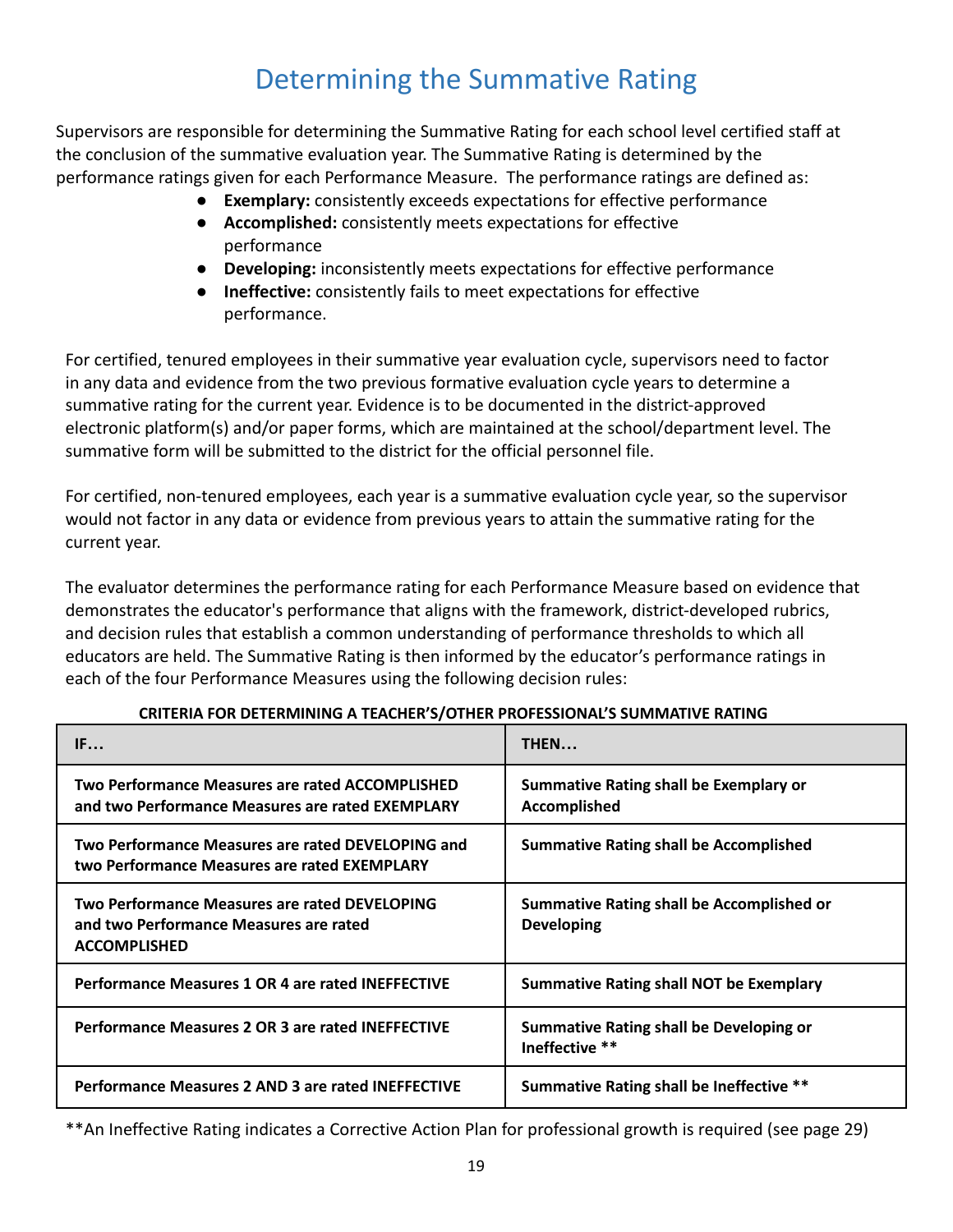# Certified Evaluation Plan – Principal, Assistant Principal and Certified District Office Administrators

## **Evaluation Plan Vision**

The vision for the Certified Evaluation Plan is to have every school led by an effective principal and district office led by an effective administrative staff. The goal is to create a fair and equitable system to measure effectiveness and act as a catalyst for professional growth.

## **Required and Optional Evidence for Principals, Other Building-Level and District-Level Administrators**

**REQUIRED** Sources of evidence evaluators must use in determining summative ratings:

- o Self-Reflection/Professional Growth Plan
- o Site-Visits and/or Conferences

## **Other possible sources**

Other Sources, which should yield information related to the evaluatee's practice within the Performance Measures, and may be provided by evaluators and evaluatees, include, but are not limited to:

- $\rightarrow$  Products of Practice
- $\rightarrow$  Surveys
- $\rightarrow$  Other Sources may include:
	- o Agenda and/or Minutes from:
		- SBDM Meetings
		- Faculty Meetings
		- Department/ Grade Level Meetings
		- PLC Meetings
		- Leadership Team Meetings
	- o Instructional Round/Walkthrough documentation
	- o Principal Performance Timeline
	- o Budgets
	- o EILA/Professional Learning experience documentation
	- o Stakeholder Surveys (Parent/Community, Staff, Students)
	- o Professional Organization memberships
	- o Parent/Community engagement events documentation
	- o School Schedules
	- o Other information as identified as evaluatee and/or evaluator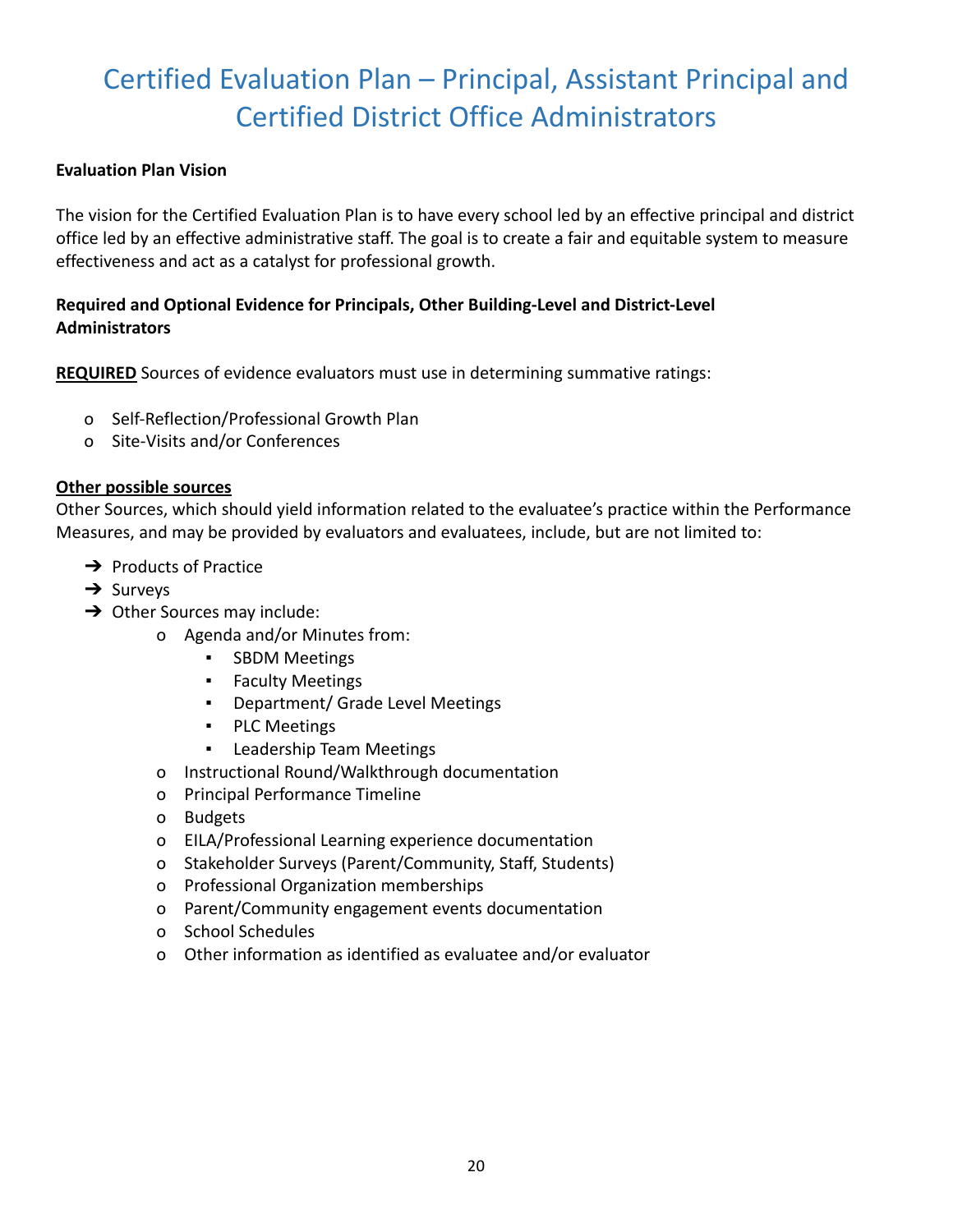# Performance Measures and the Professional Standards for Educational Leaders (PSEL)

| <b>Performance Measure</b> | <b>Professional Standards for Educational Leaders (PSEL)</b>         |
|----------------------------|----------------------------------------------------------------------|
| Planning                   | Mission, Vision and Core Values; Operations and Management;          |
|                            | School Improvement                                                   |
| Environment                | Equity and Cultural Responsiveness; Community of Care and            |
|                            | Support for Students; Professional Community for Teachers and        |
|                            | <b>Staff</b>                                                         |
| Instruction                | Curriculum, Instruction and Assessment; Professional Capacity of     |
|                            | <b>School Personnel</b>                                              |
| Professionalism            | Ethics and Professional Norms; Meaningful Engagement of Families and |
|                            | Community                                                            |

## **Sources of Evidence Framework for Principals, Other Building-Level, and District-Level Administrators**

|                                                                                          | Performance<br>Measure:<br><b>Planning</b>                                                                                                                                                        | Performance<br>Measure:<br>Environment                                                                                                                                                                                                                              | Performance<br>Measure:<br>Instruction                                                                                                                                         | <b>Performance</b><br><b>Measure:</b><br>Professionalism                                                                                                                                     |
|------------------------------------------------------------------------------------------|---------------------------------------------------------------------------------------------------------------------------------------------------------------------------------------------------|---------------------------------------------------------------------------------------------------------------------------------------------------------------------------------------------------------------------------------------------------------------------|--------------------------------------------------------------------------------------------------------------------------------------------------------------------------------|----------------------------------------------------------------------------------------------------------------------------------------------------------------------------------------------|
| Kentucky<br>Principal<br><b>Standards</b><br>for Educational<br><b>Leaders</b><br>(PSEL) | <b>Standard 1:</b><br><b>Mission, Vision and</b><br><b>Core Values</b><br><b>Standard 9:</b><br><b>Operations and</b><br><b>Management</b><br><b>Standard 10:</b><br><b>School</b><br>Improvement | <b>Standard 3:</b><br><b>Equity and Cultural</b><br><b>Responsiveness</b><br><b>Standard 5:</b><br><b>Community of Care</b><br>and Support for<br><b>Students</b><br><b>Standard 7:</b><br><b>Professional</b><br><b>Community for</b><br><b>Teachers and Staff</b> | <b>Standard 4:</b><br>Curriculum,<br><b>Instruction and</b><br><b>Assessment</b><br><b>Standard 6:</b><br><b>Professional</b><br><b>Capacity of School</b><br><b>Personnel</b> | <b>Standard 2:</b><br><b>Ethics and</b><br><b>Professional</b><br><b>Norms</b><br><b>Standard 8:</b><br><b>Meaningful</b><br><b>Engagement of</b><br><b>Families and</b><br><b>Community</b> |
| Required<br><b>Sources of</b><br><b>Evidence</b>                                         | Self-Reflection and Professional Growth Plan<br><b>Observations and/or Site Visits</b>                                                                                                            |                                                                                                                                                                                                                                                                     |                                                                                                                                                                                |                                                                                                                                                                                              |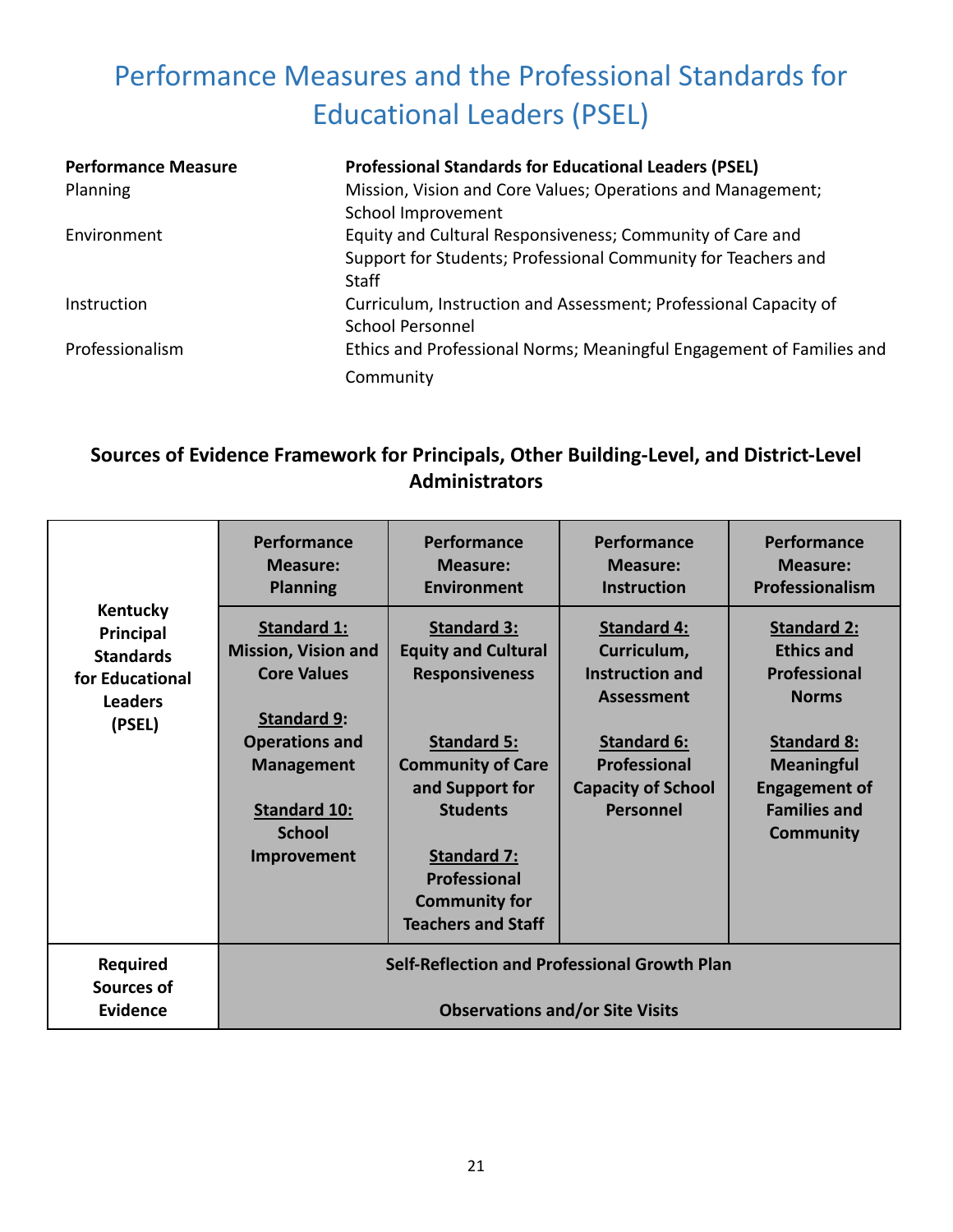# Sources of Evidence

## **Self-Reflection and Professional Growth Plan**

All building-level and district-level administrators will complete the self-reflection and develop a Professional Growth Plan each year. Self-reflection improves school administrator practice through ongoing, careful consideration of the impact of leadership practice on student growth and achievement. The Professional Growth Plan will be developed within the first 90 work days and address realistic, focused, and measurable professional goals. The Professional Growth Plan should have a minimum of one goal. Additional goals may be required based on need, as identified by the evaluator. The plan may connect data from multiple sources including site-visit conferences, previous evaluations, data on student growth and achievement, and professional growth needs identified through self-assessment and reflection.

## **Site-Visits for Principals (formal site visits are not required for Other Building-Level or District-Level Administrators)**

Site visits are a method by which the superintendent/designee may gain insight into the administrator's practice in relation to the standards. During a site visit, the superintendent or designee will discuss various aspects of the job with the administrator, and will use the administrator's responses to determine issues to explore further with the faculty and staff. The district template will be used during the site visit conferences and the recommended mid-year review to guide and document the reflections and any modifications to the plan.

## **Other Possible Sources:** *See list on Page 19*

## Administrators

Administrations who are participating in a required internship shall follow all rules and regulations as set forth by the Beginning Principal Internship Program 704 KAR 20:320 and when applicable in the Evaluation Guidelines 704 KAR: 3:345 and KRS 161:027. All other administrators will be evaluated annually.

- An individual growth plan will be developed annually, approved, and submitted by October 15th. This plan may be enrichment or an improvement plan, based on the performance rating of the formal evaluation and/or other formative data.
- The summative evaluation for administrators will be completed annually by May 15th. A copy of the summative evaluation report will be given to the administrator.
- The summative evaluation report will be placed in the administrator's file in the Central Office.
- All principals will participate in self-reflection and professional growth planning each year.
- All administrators will participate in self-reflection and professional growth planning each year.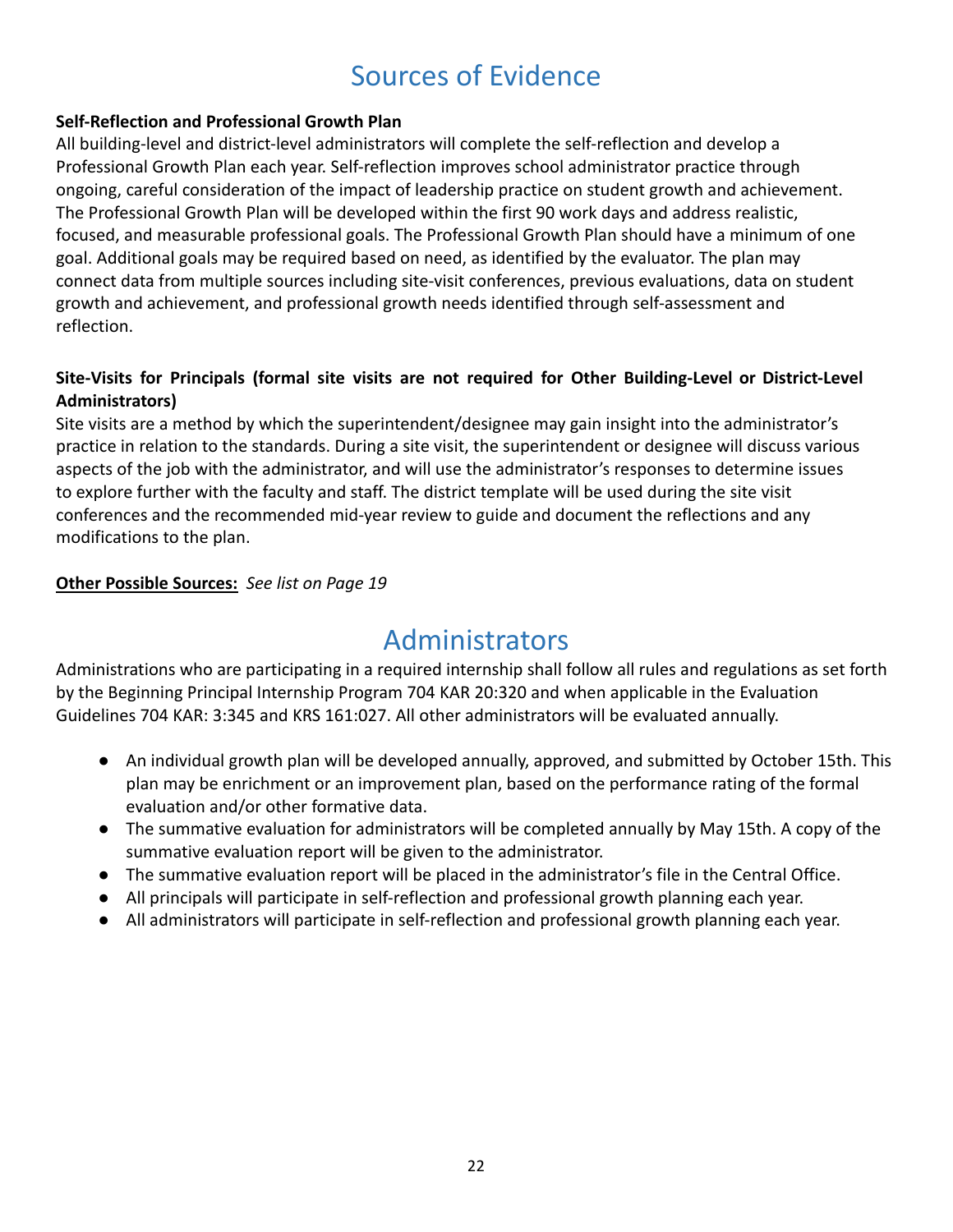# Certified Evaluation Implementation Timeline for Principals, Other Building-Level, and District-Level Administrators:

| <b>Timeline</b>                                                      | <b>Action</b>                                                                                                                                                                                                                                                                                                                                                                                                                                                                                                                   |
|----------------------------------------------------------------------|---------------------------------------------------------------------------------------------------------------------------------------------------------------------------------------------------------------------------------------------------------------------------------------------------------------------------------------------------------------------------------------------------------------------------------------------------------------------------------------------------------------------------------|
| First 30<br>calendar days of<br>reporting for<br>employment          | Evaluation criteria and process shall be explained by the Evaluator.                                                                                                                                                                                                                                                                                                                                                                                                                                                            |
| First 90 work<br>days                                                | Administrator Evaluatee reflects on his/her current growth needs and collaborates with the<br>supervising Evaluator to complete the initial self-reflection and to develop the professional<br>growth plan. (October 15 <sup>th</sup> )                                                                                                                                                                                                                                                                                         |
| <b>Fall Semester</b>                                                 | For Principals, the Evaluator must complete a minimum of one site visit with a face-to-face<br>conference. Professional growth plan progress and evidence toward Principal performance<br>standards will be reviewed.                                                                                                                                                                                                                                                                                                           |
|                                                                      | For Other Building-Level and District-Level Administrators, no formal worksite visit is required<br>since the Evaluator works and collaborates with these administrators on a daily basis.<br>However, the Evaluator must have a minimum of one face-to-face conference with their<br>Other Building-Level or District-Level Administrators. Ongoing Self-Reflection, Professional<br>Growth Plan and evidence toward the Principal performance standards will be reviewed to<br>monitor progress and continued implementation. |
| Mid-Year<br><b>Review</b><br>(recommended)<br>(November-<br>January) | Evaluatee and Evaluator may review progress of Self-Reflection, PGP, and evidence collection<br>and modify plans as appropriate. These recommended mid-year reviews may be completed<br>either electronically or face-to-face.                                                                                                                                                                                                                                                                                                  |
| <b>Spring Semester</b>                                               | For Principals: the Evaluator must complete a minimum of one site visit. Evaluatee continues<br>ongoing self-reflection.<br>For Other Building-Level Administrators: no formal worksite visit is required since the Evaluator<br>works and collaborates with these administrators on a daily basis. However, the Evaluator must<br>have a minimum of one face-to-face conference with their Other Building- Level<br>Administrators. Ongoing Self-Reflection, Professional Growth Plan and evidence toward the                  |
|                                                                      | Principal performance standards will be reviewed to monitor progress and continued<br>implementation.                                                                                                                                                                                                                                                                                                                                                                                                                           |
|                                                                      | For District-Level Administrators: the Evaluator must complete a minimum of one site visit<br>EITHER in the Fall OR Spring with a face-to-face conference. Ongoing Self-Reflection,<br>Professional Growth Plan and evidence toward the Principal performance standards will be<br>reviewed to monitor progress and continued implementation.                                                                                                                                                                                   |
| By May 15th                                                          | Evaluators and evaluatees complete the summative reflection, PGP, and evaluation<br>implementation. Evaluators submit summative evaluation forms for the official personnel<br>record and provides a copy to the evaluatee, who may include a written response.                                                                                                                                                                                                                                                                 |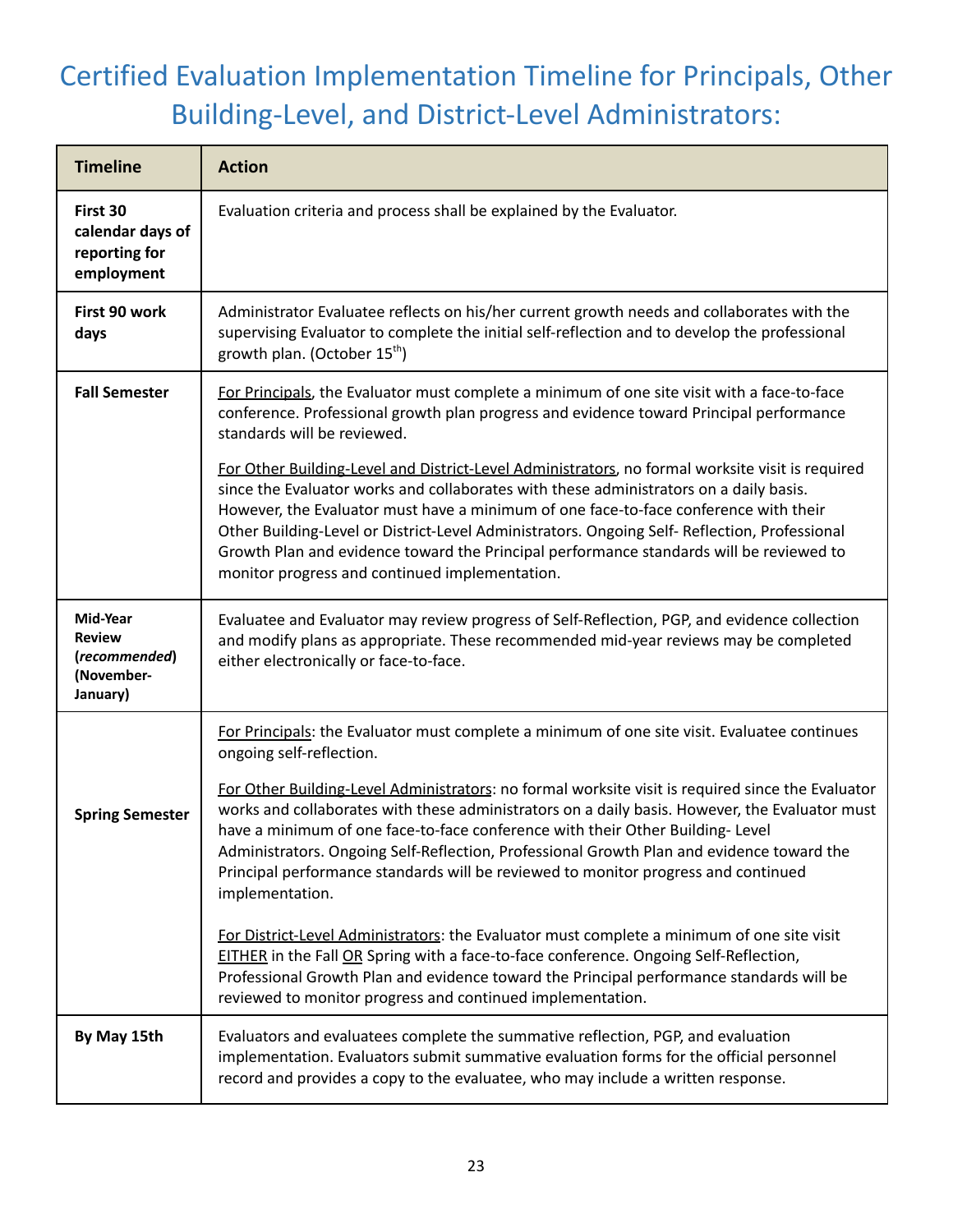## Evaluator Certification and Observation Training

All new administrators serving as evaluators of certified personnel are required to complete the KDE-approved initial certified evaluation training before conducting formative or summative observations. After their initial year of the KDE approved evaluation training, evaluators must obtain a minimum of six hours annually of EILA- approved evaluation training prior to conducting observations for the purpose of evaluation. To ensure consistency of observations, evaluators must complete the district-determined observer calibration training annually. The training allows observers to develop a deep understanding of how the four Performance Measures of the Kentucky Framework for Teaching (FfT) are applied in observation.

- Only supervisors who have completed the district-determined observation training can conduct formative and summative observations for the purpose of evaluation. In the event that a supervisor has yet to complete the district-determined observation training, the district will provide the following supports:
	- o A substitute observer will be assigned by the superintendent or designee from a pool of current and retired district administrators who have been trained to evaluate, ensuring certified staff have access to trained observers. In such cases, the observation data provided by a substitute observer is considered a valid source of evidence only if the supervisor is present in the observation.
	- o Additional training will be provided by district personnel as needed.
	- o Any supervisors who are hired late will be required to complete the district-determined observation training. Additional support/training will be provided by district personnel if needed and a substitute administrator will be assigned for any observations conducted during that time.

#### **Administrator Evaluation Plan Components – Overview and Summative Model**

The following graphic outlines the summative rating model for Principals, Other Building-Level Administrators and District-Level Administrators.

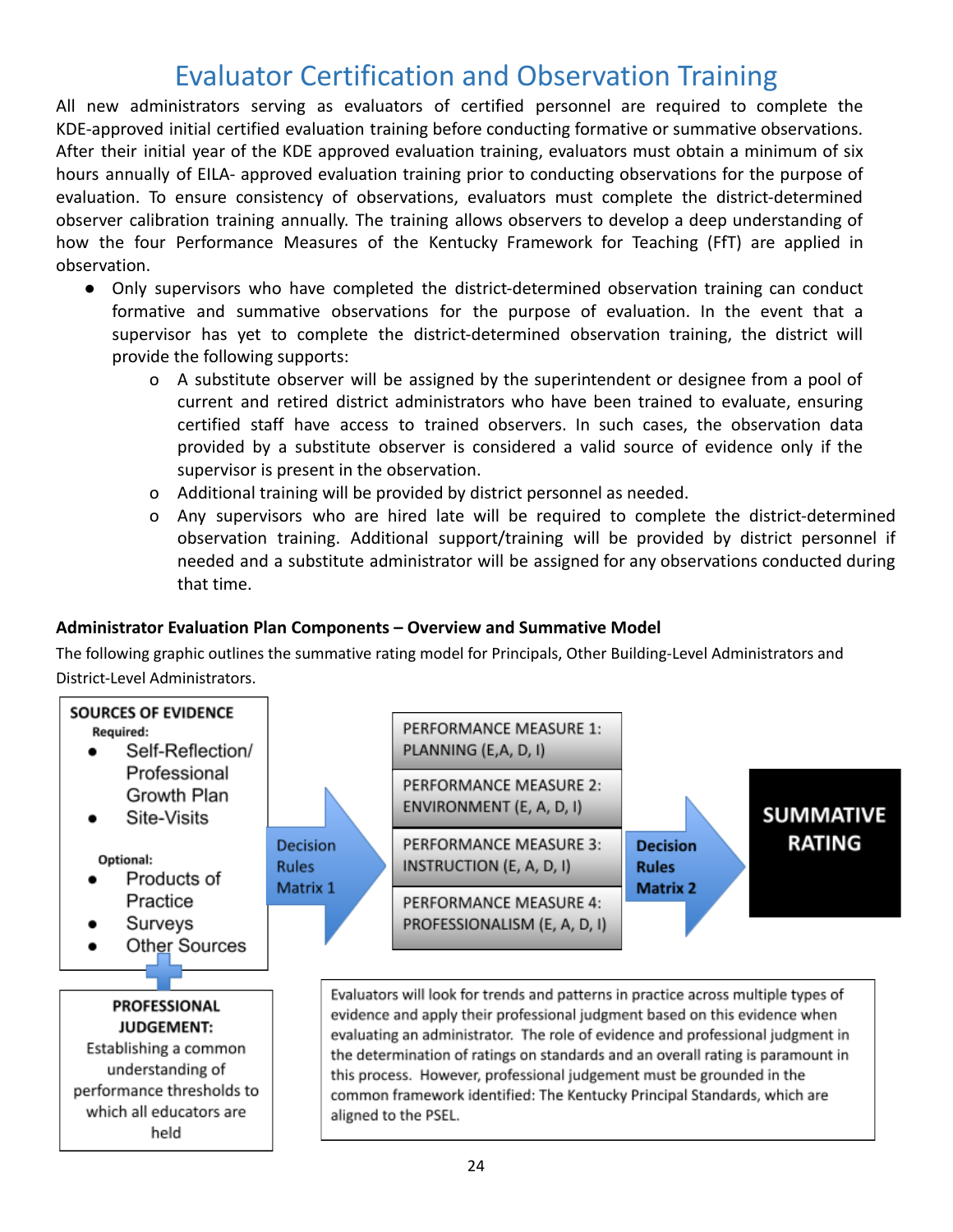# The Kentucky Principal Standards (PSEL)

The Performance Standards provide the structure for feedback for continuous improvement through individual goals that target professional growth, thus supporting overall student achievement and school improvement. Evidence supporting an administrator's professional practice will be situated within one or more of the 10 standards. Performance will be rated for each Performance Measure according to the four performance levels: Ineffective, Developing, Accomplished, and Exemplary. It is expected that most administrators will maintain an Accomplished rating, but will occasionally have exemplary performance on the Performance Measures at any given time. The summative rating will be a holistic representation of performance, combining data from multiple sources of evidence across each standard.

The use of professional judgment based on multiple sources of evidence promotes a more holistic and comprehensive analysis of practice, rather than over-reliance on one individual data point or rote calculation of practice based on predetermined formulas. Evaluators will also take into account how evaluatees respond to or apply additional supports and resources designed to promote student learning, as well as their own professional growth and development.

## Determining the Summative Rating

Superintendent/designee is responsible for determining the Summative Rating for each principal, other building-level administrator, and district-level administrator at the conclusion of their summative evaluation year. The Summative Rating is determined by performance ratings given for each Performance Measure. The performance ratings are defined as:

> **Exemplary:** consistently exceeds expectations for effective performance **Accomplished:** consistently meets expectations for effective performance **Developing:** inconsistently meets expectations for effective performance **Ineffective:** consistently fails to meet expectations for effective performance.

An administrator's Summative Rating is determined by the evaluator based on the ratings on each of the four Performance Measures, using the sources of evidence and professional judgment. Evidence is to be documented in the district-approved electronic platform(s) and/or paper forms, which are maintained at the school/department level. The summative form will be submitted to the district for the official personnel file. Next, the evaluator will use the following decision rules for determining the Summative Rating: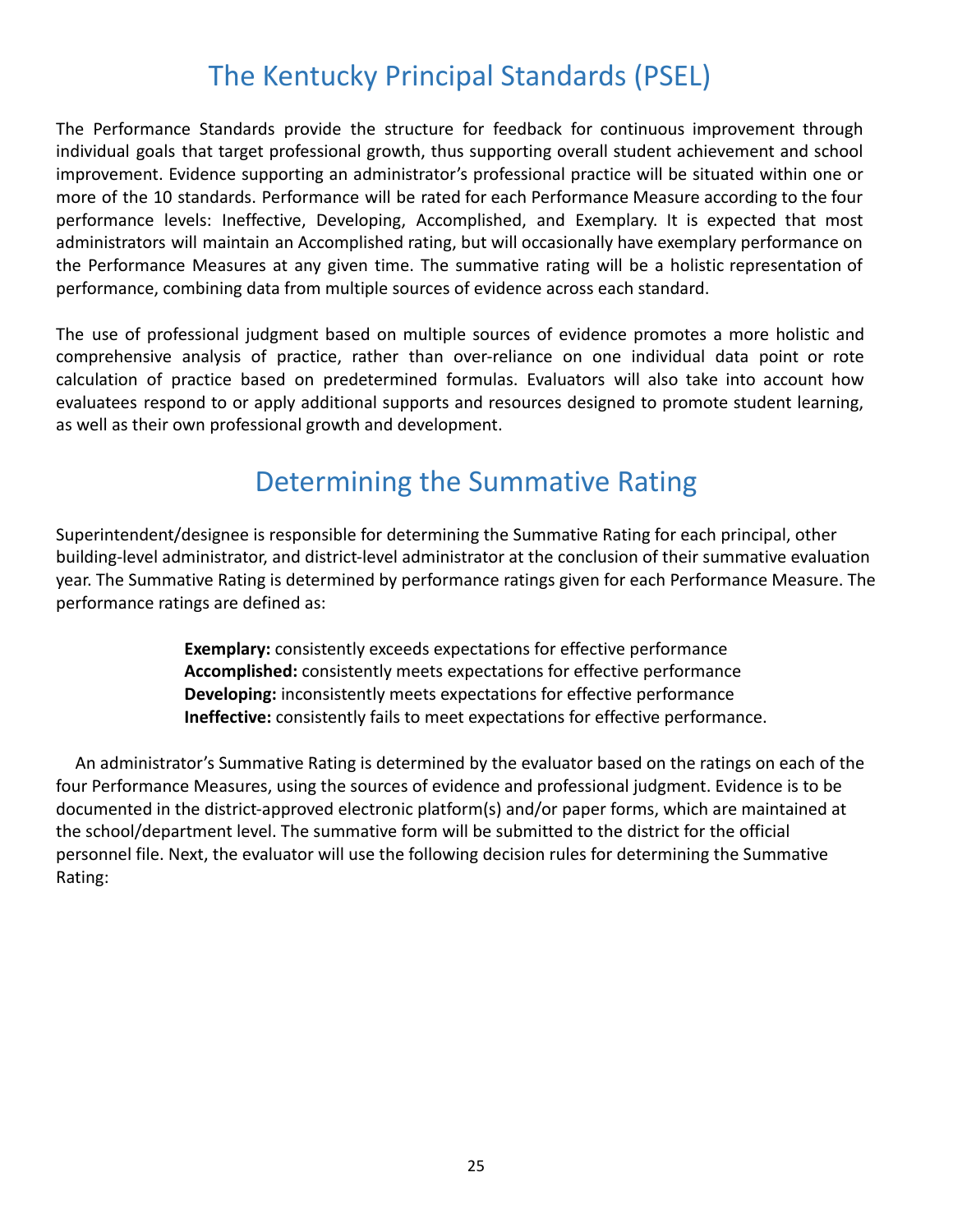## Decision Rules Matrix 1: Determining the Ratings for Each Performance Measure

| IF                                                                                                        | THEN                                                                                                                      |
|-----------------------------------------------------------------------------------------------------------|---------------------------------------------------------------------------------------------------------------------------|
| The Performance Measure has more than one<br>standard and those standards are given the exact same rating | The Performance Measure rating shall be the<br>rating given for those standards.                                          |
| The Performance Measure has more than one standard and<br>those standards are given different ratings     | The Performance Measure rating shall be<br>based on the sources of evidence and the<br>evaluator's professional judgment. |

## Decision Rules Matrix 2: Determining the Summative Rating using the Performance Measures Ratings

| IF                                                                                                   | THEN                                                           |
|------------------------------------------------------------------------------------------------------|----------------------------------------------------------------|
| Two Performance Measures are rated ACCOMPLISHED<br>and two Performance Measures are rated EXEMPLARY  | <b>Summative Rating shall be Exemplary or Accomplished</b>     |
| Two Performance Measures are rated DEVELOPING and<br>two Performance Measures are rated EXEMPLARY    | <b>Summative Rating shall be Accomplished</b>                  |
| Two Performance Measures are rated DEVELOPING and<br>two Performance Measures are rated ACCOMPLISHED | Summative Rating shall be Accomplished or<br><b>Developing</b> |
| One of the Performance Measures is rated<br><b>INEFFECTIVE</b>                                       | <b>Summative Rating shall NOT be Exemplary</b>                 |
| Two Performance Measures are rated<br><b>INEFFECTIVE</b>                                             | Summative Rating shall be Developing or Ineffective**          |
| Three or more Performance Measures are rated<br><b>INEFFECTIVE</b>                                   | Summative Rating shall be Ineffective**                        |

\*\* An Ineffective Rating indicates a Corrective Action Plan for professional growth is required (see page 29)

#### *Conferencing:*

At least 2 conferences will take place between Evaluator and Evaluatee throughout the year.

- 1. Beginning of the Year Conference
	- Purpose of the Meeting
	- Discuss reflections of the Principal Performance Measures
	- Discuss and come to agreement on the Professional Growth Goal and Action Plan
	- Questions/Concerns/Comments
- 2. End of Year Review (Conference)
	- Purpose of Meeting
	- Discuss reflections of data
	- Share progress toward Professional Growth Goa
	- Discuss progress of each standard-determine if any other documentation is needed
	- Discuss overall rating based on Performance Measures
	- Complete Summative Evaluation
	- Questions/Concerns/Comments

*\*Additional Conferences may be held as deemed necessary to monitor the PGP process. \*All dates are tentative based on the adjustment of the school year*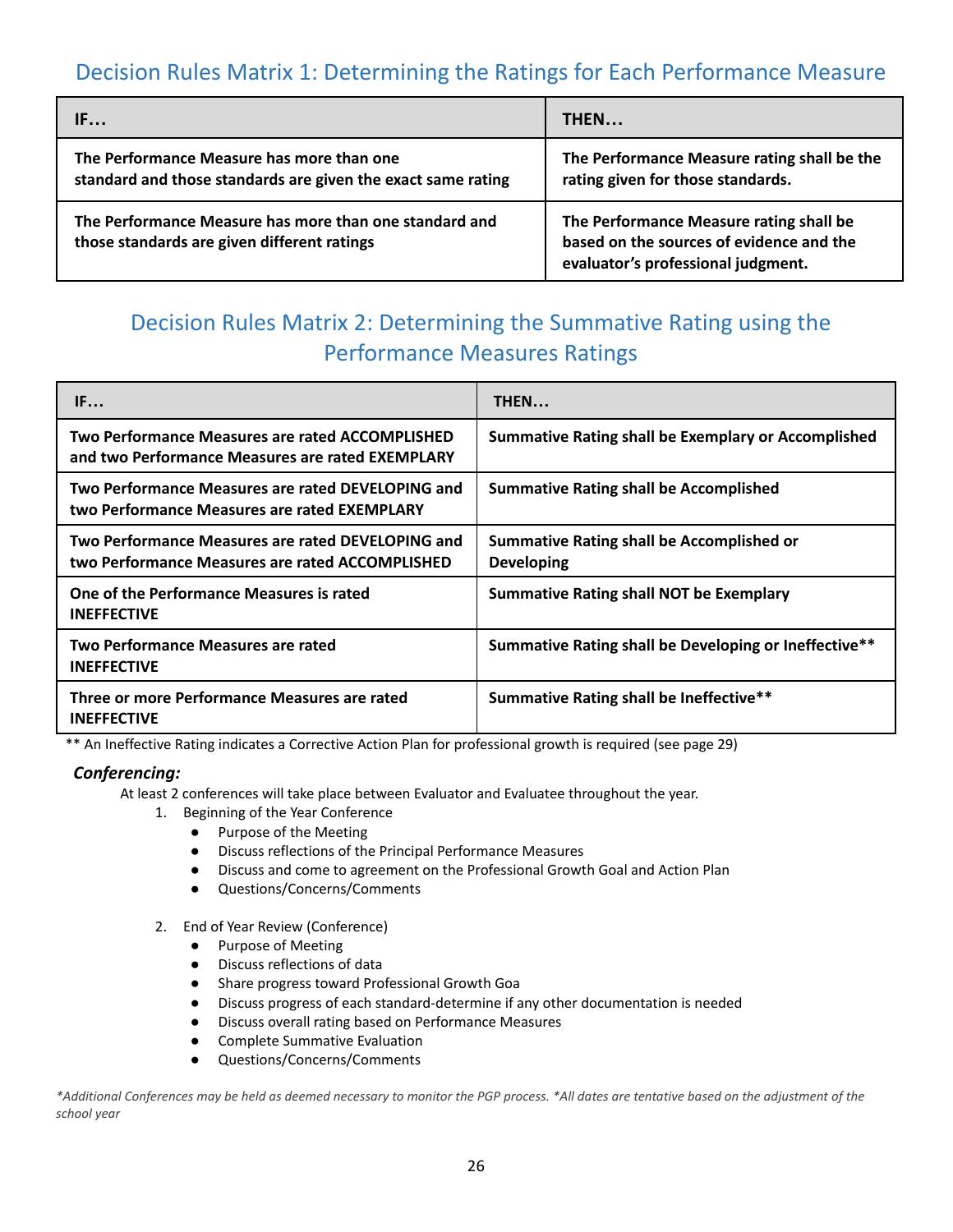# Responsibilities For Evaluation: All Certified Personnel

The Rockcastle County Board of Education will evaluate the superintendent. The superintendent's evaluation process shall be developed and adopted by the local board of education.

The superintendent or designee will evaluate directors, assistant directors, coordinators, principals, central office administrators, and other district certified personnel (school psychologists).

Principals or designee will evaluate assistant principals, guidance counselors, media specialists, speech/occupational therapists, school based resource teachers, classroom teachers, and all other staff assigned to their school. All Final Summative Evaluations shall be completed by the scheduled due dates below.

**Due Dates:** These are the dates the Final Summative Evaluations are due. The due dates for all certified staff are detailed below.

March 15 All certified employees non-renewed for cause April 15 All non-tenured certified staff (school and district level) May 15 All tenured certified staff (school and district level)

# Evaluation Training

All Rockcastle County Evaluators shall be trained, tested and certified according to Kentucky guidelines for the evaluation of certified personnel. Additionally, all administrators who supervise certified staff shall receive training in the implementation of the district's certified evaluation plan. Furthermore, all evaluators must meet the CEP requirements for evaluating prior to conducting a formative or summative evaluation.

Continued certification as an evaluator shall be contingent upon the completion of a minimum of six hours of evaluation training per year. This training shall be in any one, or combination, of the following skill areas:

- 1. Use of the local evaluation process and instrument;
- 2. Identification of effective teaching/management practices;
- 3. Effective observation and conferencing employee improvement plans;
- 4. Establishing and assisting with certified employee improvement plans;

5. Completion of initial or update training for KTIP not to exceed (6) six hours per (2) two-year period. Hours of training received in the use of the local evaluation process and instruments shall be certified by the local board of education and be subject to review by the State Department of Education. Hours of training received in other skill areas may compose part of the evaluator's required hours of continued certification. The Rockcastle County Board of Education has designated the District Professional Development Coordinator responsible for evaluation training and the contact person for the submitted evaluation plan.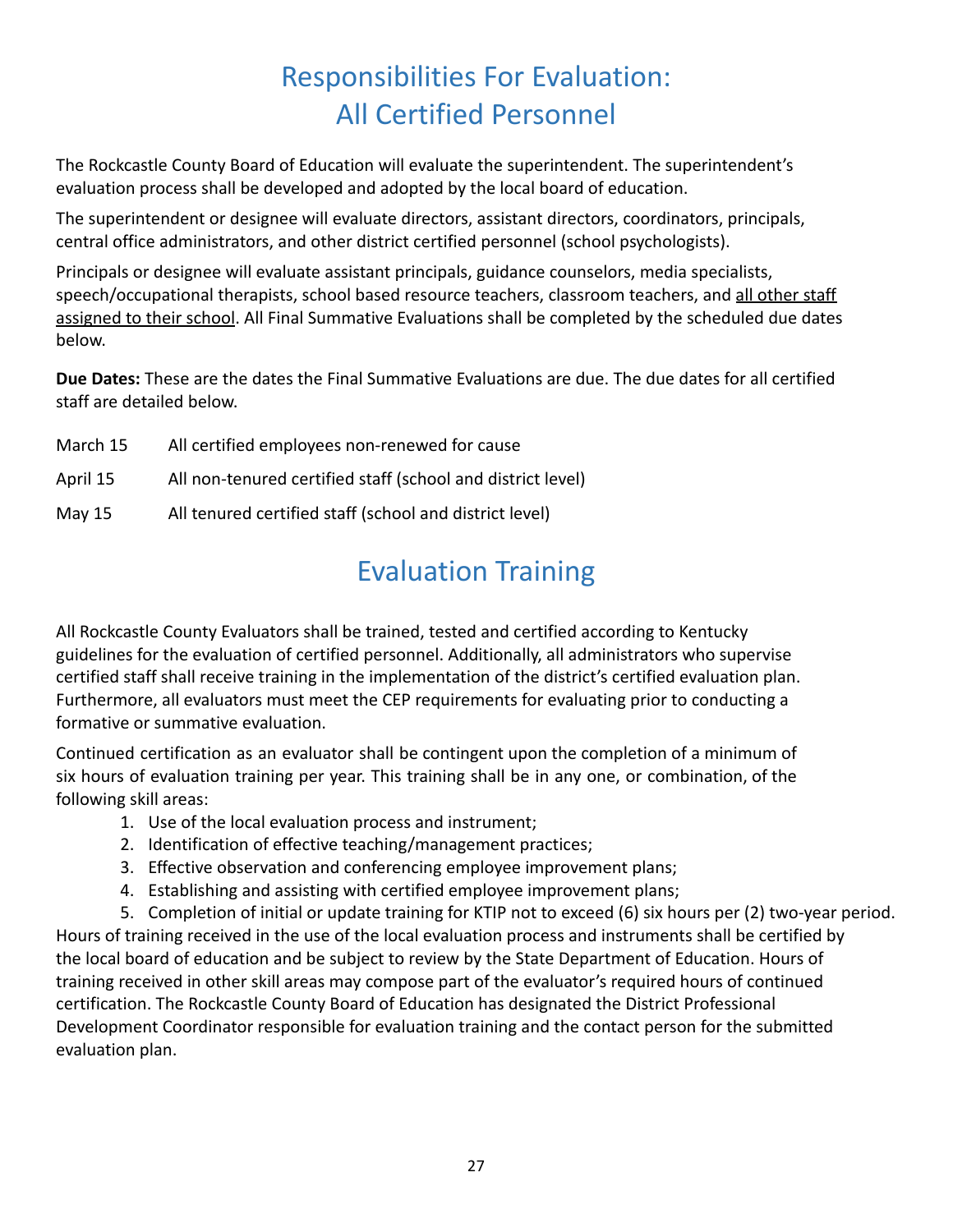# Certified Evaluation Appeals Process

Any certified personnel who does not agree with a rating can appeal following a summative evaluation, within five (5) working days of the receipt of the evaluation.

Pursuant to Board Policy 03.18, any certified employee who believes that s/he was not fairly evaluated on the summative evaluation may appeal to the Evaluation Appeals Panel in accordance with the following procedures:

- 1. Both the evaluatee and evaluator shall submit three (3) copies of any appropriate documentation to be reviewed by members of the Appeals Panel in the presence of all three (3) members. The parties will exchange copies of documentation by or before the day it is submitted to the Panel. The members of the Appeals Panel will be the only persons to review the documentation. All documentation will be located in a secure place in the Central Office except during Appeals Panel meetings. Confidentiality will be maintained. Copies of the documentation as submitted to the Panel shall not be carried away from the established meeting by either parties involved or the Panel members.
- 2. The Panel will meet, review all documents, discuss, and prepare questions to be asked of each party by the Chairperson. Additional questions may be posed by Panel members during the hearing.
- 3. The Panel will set the time and place for the hearing, and the Chairperson will provide written notification to the appealing employee and his/her evaluator of the date, time, and place to appear before the Panel to answer questions.
- 4. Legal counsel and/or chosen representative may be present during the hearing to represent either or both parties.
- 5. The hearing will be audiotaped and a copy provided to both parties if requested in writing. The original will be maintained by the District.
- 6. Only Panel members, the evaluatee and evaluator, legal counsel, witnesses, and the employee's chosen representative will be present at the hearing.
- 7. Witnesses may be presented, but will be called one at a time and will not be allowed to observe the proceedings.

# Procedures for Conducting a Certified Evaluation Appeals Hearing:

The following procedures will be implemented during the hearings:

- 1. The Chairperson of the Appeals Panel will convene the hearing, review procedures, and clarify the Panel's responsibilities.
- 2. Each party will be allowed to make a statement of claim. The evaluatee will begin.
- 3. The evaluatee may present relevant evidence in support of the appeal.
- 4. The evaluator may present evidence in support of the summative evaluation.
- 5. The Panel may question the evaluatee and evaluator.
- 6. The Chairperson may disallow materials and/or information to be presented or used in the hearing when s/he determines that such materials and/or information is not relevant to the appeal or when the materials were not exchanged between the parties as provided in this procedure.
- 7. Each party (evaluator and evaluatee) will be asked to make closing remarks.
- 8. The chairperson of the Panel will make closing remarks.
- 9. The decision of the Panel, after sufficiently reviewing all evidence, may include, but not be limited to, the following:
	- a. Upholding all parts of the original evaluation.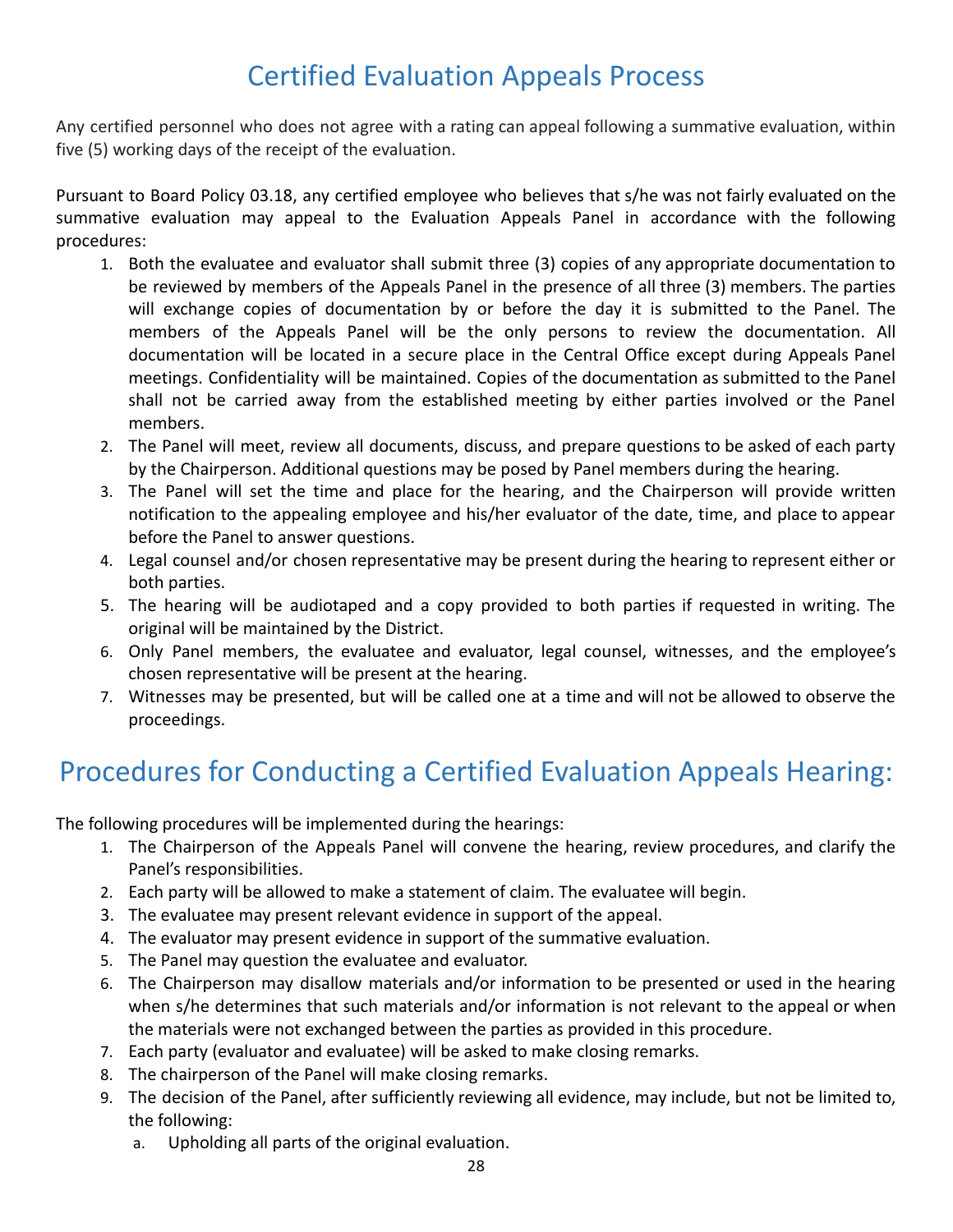- b. Voiding the original evaluation or parts of it.
- c. Ordering a new evaluation by a second certified employee who shall be a trained evaluator.
- 10. The chairperson of the Panel shall present the Panel's decision to the evaluatee, evaluator, and the Superintendent within fifteen (15) working days from the date the appeal is filed.
- 11. The Superintendent may take appropriate action consistent with the Panel's decision.
- 12. The Panel's decision and the original summative evaluation form shall be placed in the employee's evaluation file. In the case of a new evaluation, both evaluations shall be included in the employee's personnel file.
- 13. The Panel's decision may be appealed to the Kentucky Board of Education based on grounds and procedures contained in statute and regulation.

\*\* Any evaluatee who feels that the procedural issues were violated may appeal the decision to the Kentucky Board of Education.

# State Appeals Procedure

- 1. The State Board of Education shall appoint a committee of three (3) board members to serve on the State Evaluation Appeals Panel. Said panel shall have no jurisdiction relative to complaints involving the professional judgmental conclusion of evaluations.
- 2. The certified employee must submit a written request to the Commissioner of Education for a hearing to the State Evaluation Appeals Panel. A specific description of the complaint and grounds for appeal must be submitted with this request.
- 3. The State Evaluation Appeals Panel, or the Department of Education at its direction shall review the complaint and investigate to determine if a hearing should be granted.
- 4. If a hearing is granted, all involved parties shall have an opportunity to speak before the appeals panel.
- 5. A decision of the appeals panel shall be rendered within fifteen working days after a hearing.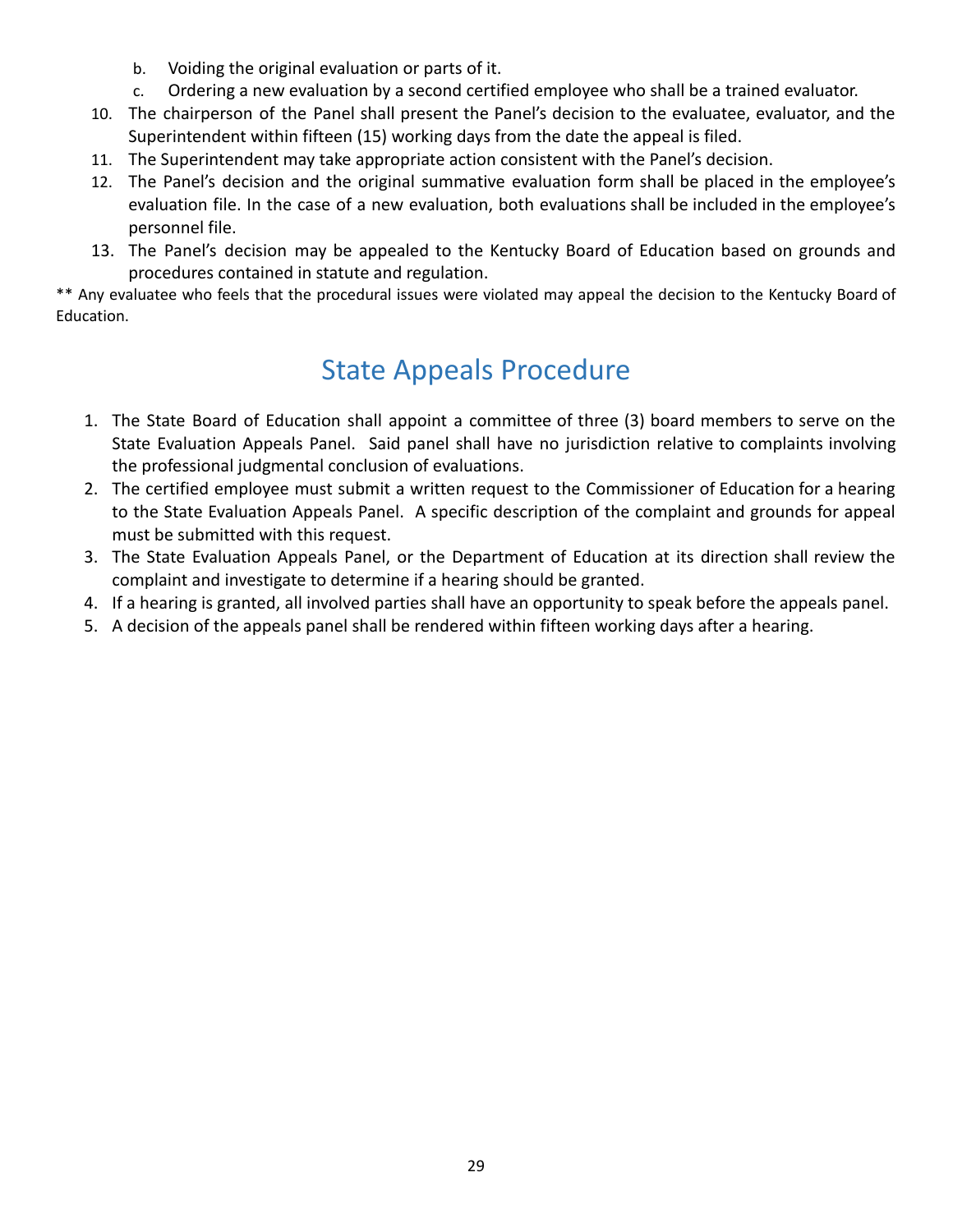# Corrective Action Plan (CAP)

A corrective action plan, with measurable goals that are tied to the performance measure of concern, may be written at any time during the school year, but shall be written if evaluatee receives an "Ineffective" on the Final Summative Form.

Corrective action plans shall be reviewed continuously until performance is judged to meet the evaluation standards. Review of corrective action plans shall be documented on the corrective action form.

The Corrective Action Plan is a plan developed by the evaluator, at any time during the school year, in collaboration with the evaluatee, when documented unsatisfactory performance is observed, or when an "Ineffective" rating is indicated on any Final Summative Evaluation Standard. Specific assistance and activities are identified in the Corrective Action Plan and progress towards identified goals is monitored. The evaluator and the evaluatee shall specifically identify and list, in writing:

- 1. Corrective Action Plan measurable goals and objectives
- 2. Procedures and activities designed to achieve Corrective Action Plan goals and objectives
- 3. Targeted dates for appraising the evaluatee's improvement towards the identified Corrective Action Plan goals and objectives

Employees who fail to meet the measurable goals identified for them may not be recommended to the Superintendent for rehire. If the Superintendent chooses to not renew the contract, the employee will be notified by April 15<sup>th</sup> (Non-Tenured) or May 15th (Tenured).

A corrective action plan may be developed for two purposes: (1) when improvement is needed to correct one or two critical deficiencies in performance criteria that cannot wait for the formal observation and summative conference; (2) after the formal observation and/or during the summative evaluation conference. When the CAP is developed after the summative conference, no more than 3 specified Performance Measures should be denoted for improvement at any given time. When the evaluatee meets specified areas, another area may be added.

**NOTE**: It is the evaluator's responsibility to document all actions taken to assist the evaluatee in improving performance towards Corrective Action Plan goals and objectives. If the evaluator and evaluatee cannot agree on the Corrective Action Plan goals and objectives, a third party, non- binding mediation shall be requested by either the evaluator or evaluatee. Such a request shall be made in writing within 5 working days of the initial dispute to the Certified Evaluations Appeals Panel Chair, or designee. If the dispute is not resolved through mediation, the evaluatee may appeal through the district's Grievance Procedure.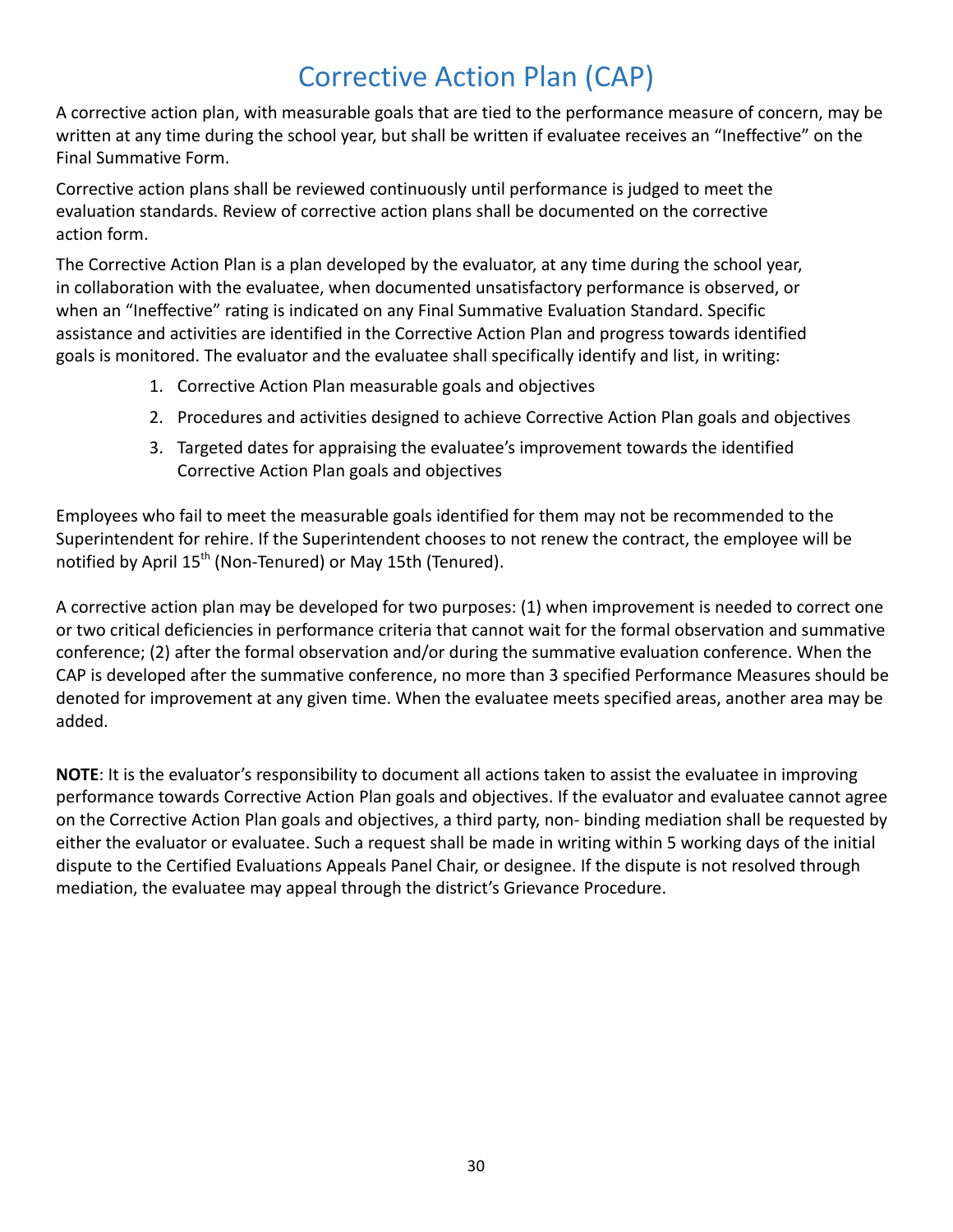# Evaluation and Observation Forms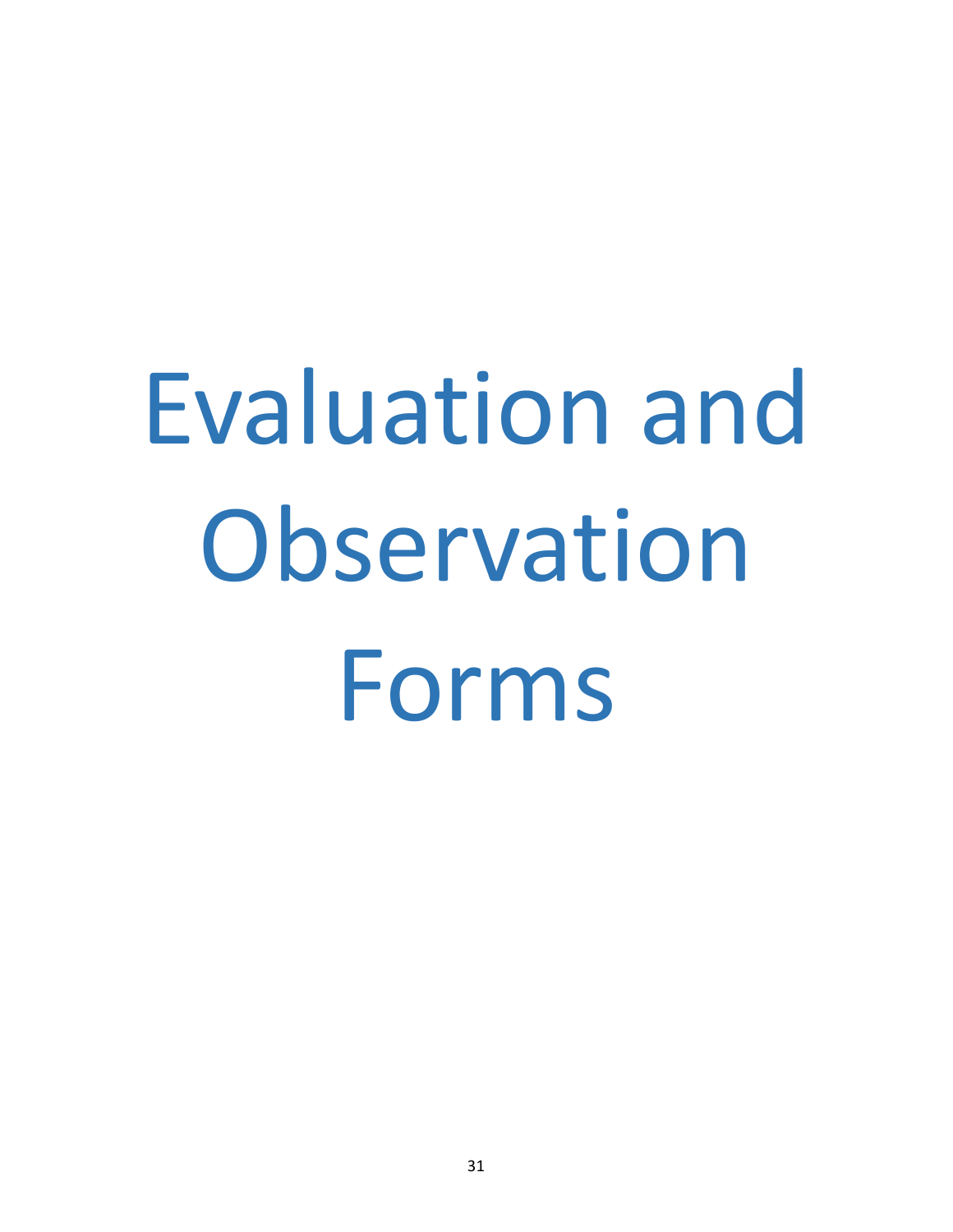# Rockcastle County Schools Pre-Observation Form

| <b>Teacher</b>                |  |
|-------------------------------|--|
| <b>EPSBID#</b>                |  |
| <b>School</b>                 |  |
| <b>Grade Level/Subject(s)</b> |  |
| <b>Observer</b>               |  |
| <b>Date of Conference</b>     |  |

# Preconference (Planning Conference)

| <b>Questions for Discussion:</b>                                                                                                                                                                                                          | Notes: |
|-------------------------------------------------------------------------------------------------------------------------------------------------------------------------------------------------------------------------------------------|--------|
| What is your identified student learning target(s)?                                                                                                                                                                                       |        |
| To which part of your curriculum does this lesson<br>relate?                                                                                                                                                                              |        |
| How does this learning fit in the sequence of<br>learning for this class?                                                                                                                                                                 |        |
| Briefly describe the students in this class, including<br>those with special needs.                                                                                                                                                       |        |
| How will you engage the students in the learning?<br>What will you do? What will the students do? Will<br>the students work in groups, or individually, or as a<br>large group? Provide any materials that the students<br>will be using. |        |
| How will you differentiate instruction for individuals<br>or groups of students?                                                                                                                                                          |        |
| How and when will you know whether the students<br>have achieved the learning target(s)?                                                                                                                                                  |        |
| Is there anything that you would like me to<br>specifically observe during the lesson?                                                                                                                                                    |        |

[Certified Personnel Observation Form:](https://docs.google.com/spreadsheets/d/1e8h-BezgtmmIXo1aaMy7orTZe3Vko5keSczRH50V9nI/edit?ts=605a05d0#gid=0) Supervisors use this form for Observations.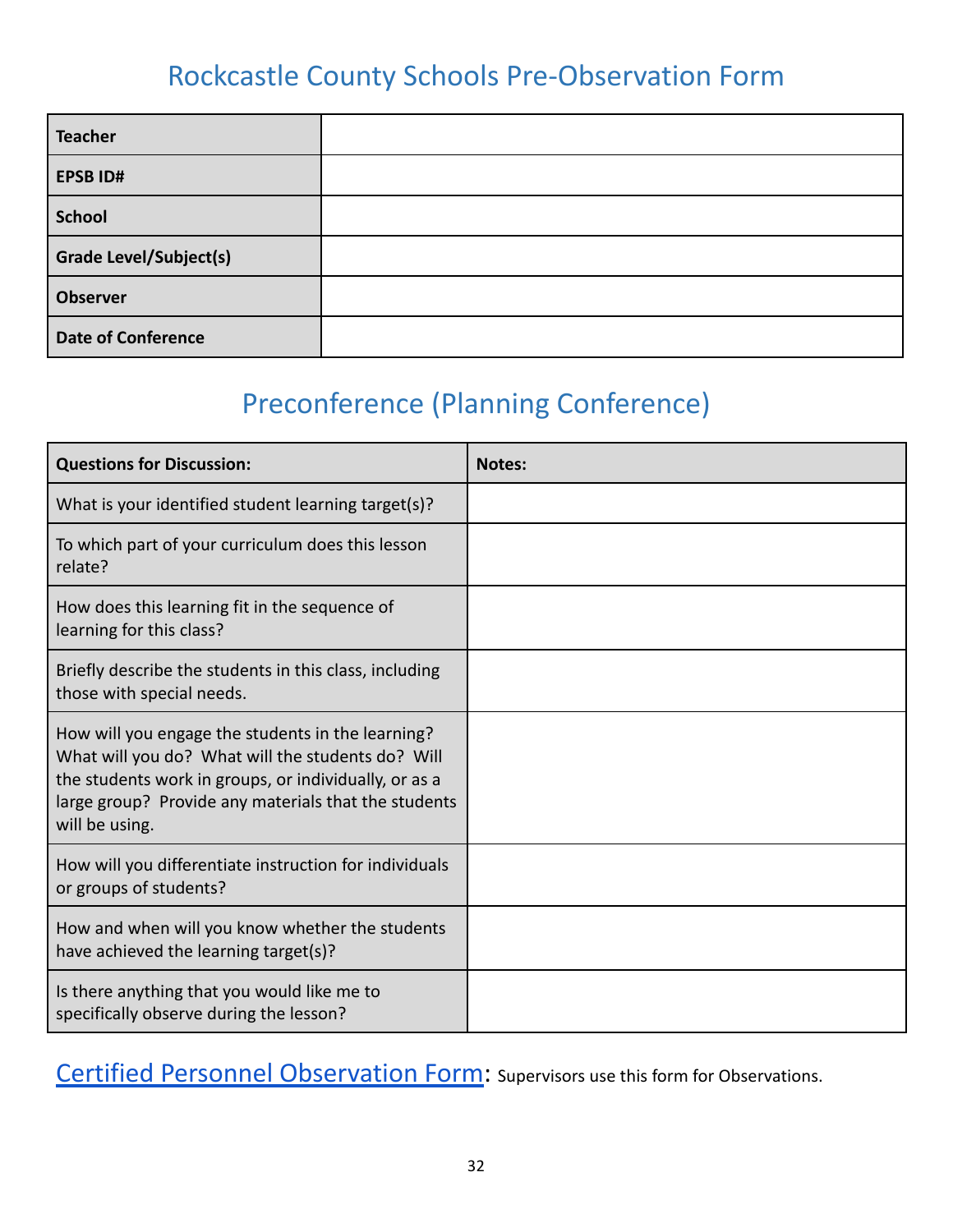# ROCKCASTLE COUNTY SCHOOLS FORMATIVE EVALUATION FOR **[TEACHERS](https://education.ky.gov/teachers/PGES/TPGES/Documents/Kentucky%20Framework%20for%20Teaching.pdf)**

(This data includes all formative evidence, such as: products and performances, portfolio material, professional development activities, conferences, and other documentation.)

| Evaluatee:                   | <b>Grade/Content Area:</b>   |  |
|------------------------------|------------------------------|--|
| <b>Evaluatee's Position:</b> | <b>Work Site:</b>            |  |
| Evaluator:                   | <b>Evaluator's Position:</b> |  |

#### Mark the Performance Measure Rating with an "X".

| <b>Performance Measure:</b> | <b>Exemplary</b> | Accomplished | <b>Developing</b> | <b>Ineffective</b> |
|-----------------------------|------------------|--------------|-------------------|--------------------|
| 1. Planning:                |                  |              |                   |                    |
| Evidence:                   |                  |              |                   |                    |
| 2. Environment:             |                  |              |                   |                    |
| Evidence:                   |                  |              |                   |                    |
| 3. Instruction:             |                  |              |                   |                    |
| Evidence:                   |                  |              |                   |                    |
| 4. Professionalism:         |                  |              |                   |                    |
| Evidence:                   |                  |              |                   |                    |

\*Any rating of INEFFECTIVE requires the development of a Directed Growth Plan and / or **may be considered grounds for dismissal.**

#### **Evaluatee's Comments:**

#### **Evaluator's Comments:**

**I have read and discussed this data and received a copy.**

Evaluatee: \_\_\_\_\_\_\_\_\_\_\_\_\_\_\_\_\_\_\_\_\_\_\_\_\_\_\_\_\_\_\_\_\_\_ \_\_\_\_\_\_\_\_\_\_\_\_\_\_\_\_\_\_\_\_\_ ⬜Tenured ⬜Non-Tenured

Signature Date

Evaluator:

Signature Date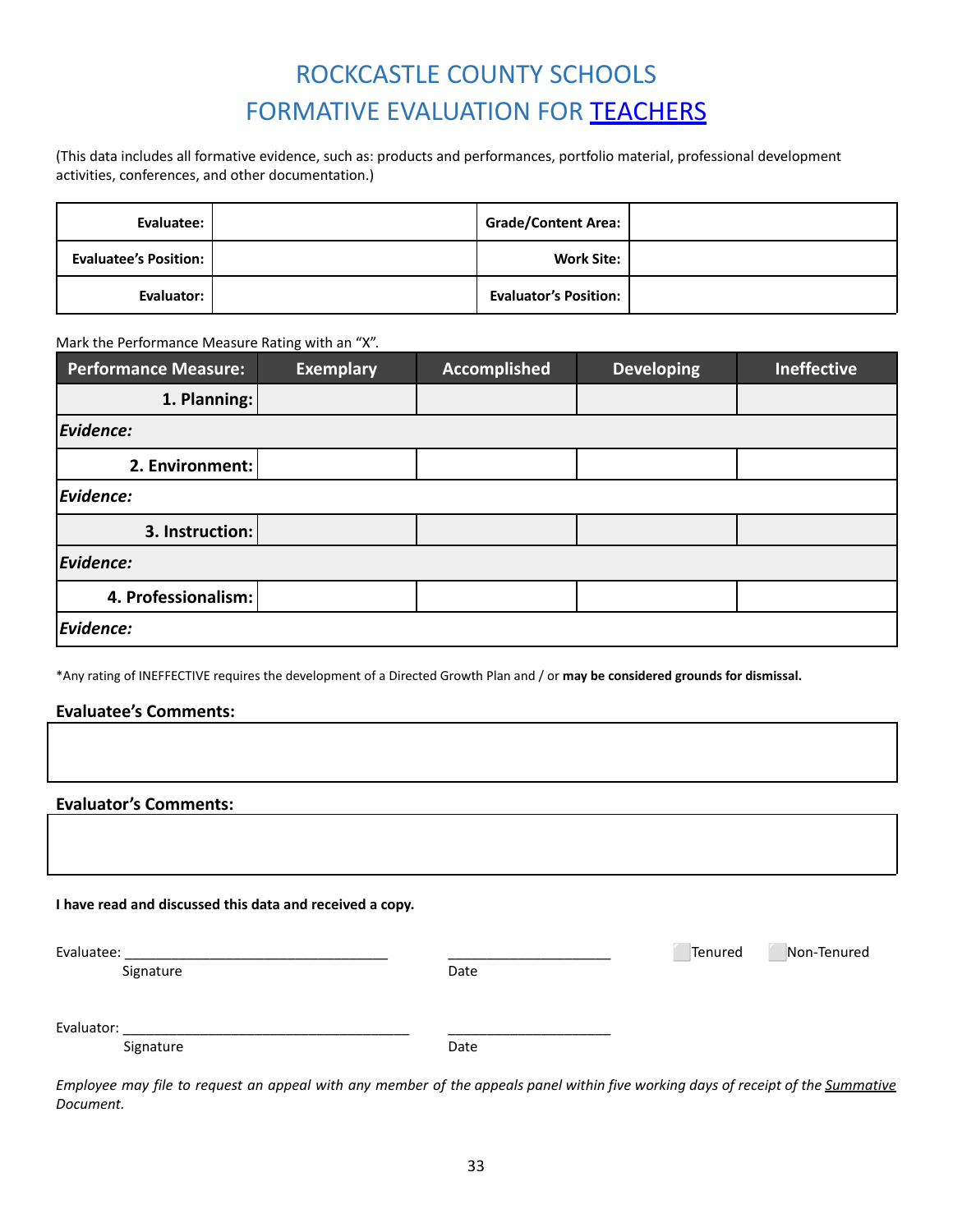## ROCKCASTLE COUNTY SCHOOLS

## FORMATIVE EVALUATION FOR [PRESCHOOL TEACHERS](https://education.ky.gov/teachers/PGES/TPGES/Documents/TPGES%20Guidance%20for%20Preschool.pdf)

(This data includes all formative evidence, such as: products and performances, portfolio material, professional development activities, conferences, and other documentation.)

| Evaluatee:                   | <b>Grade/Content Area:</b>   |  |
|------------------------------|------------------------------|--|
| <b>Evaluatee's Position:</b> | <b>Work Site:</b>            |  |
| Evaluator:                   | <b>Evaluator's Position:</b> |  |

#### Mark the Performance Measure Rating with an "X".

| <b>Performance Measure:</b> | <b>Exemplary</b> | Accomplished | <b>Developing</b> | <b>Ineffective</b> |
|-----------------------------|------------------|--------------|-------------------|--------------------|
| 1. Planning:                |                  |              |                   |                    |
| Evidence:                   |                  |              |                   |                    |
| 2. Environment:             |                  |              |                   |                    |
| Evidence:                   |                  |              |                   |                    |
| 3. Instruction:             |                  |              |                   |                    |
| Evidence:                   |                  |              |                   |                    |
| 4. Professionalism:         |                  |              |                   |                    |
| Evidence:                   |                  |              |                   |                    |

\*Any rating of INEFFECTIVE requires the development of a Directed Growth Plan and / or **may be considered grounds for dismissal.**

#### **Evaluatee's Comments:**

#### **Evaluator's Comments:**

**I have read and discussed this data and received a copy.**

| $\overline{\phantom{0}}$<br>Evaluate | N<br>. . |
|--------------------------------------|----------|
|                                      |          |

Signature Date

Evaluator:

Signature Date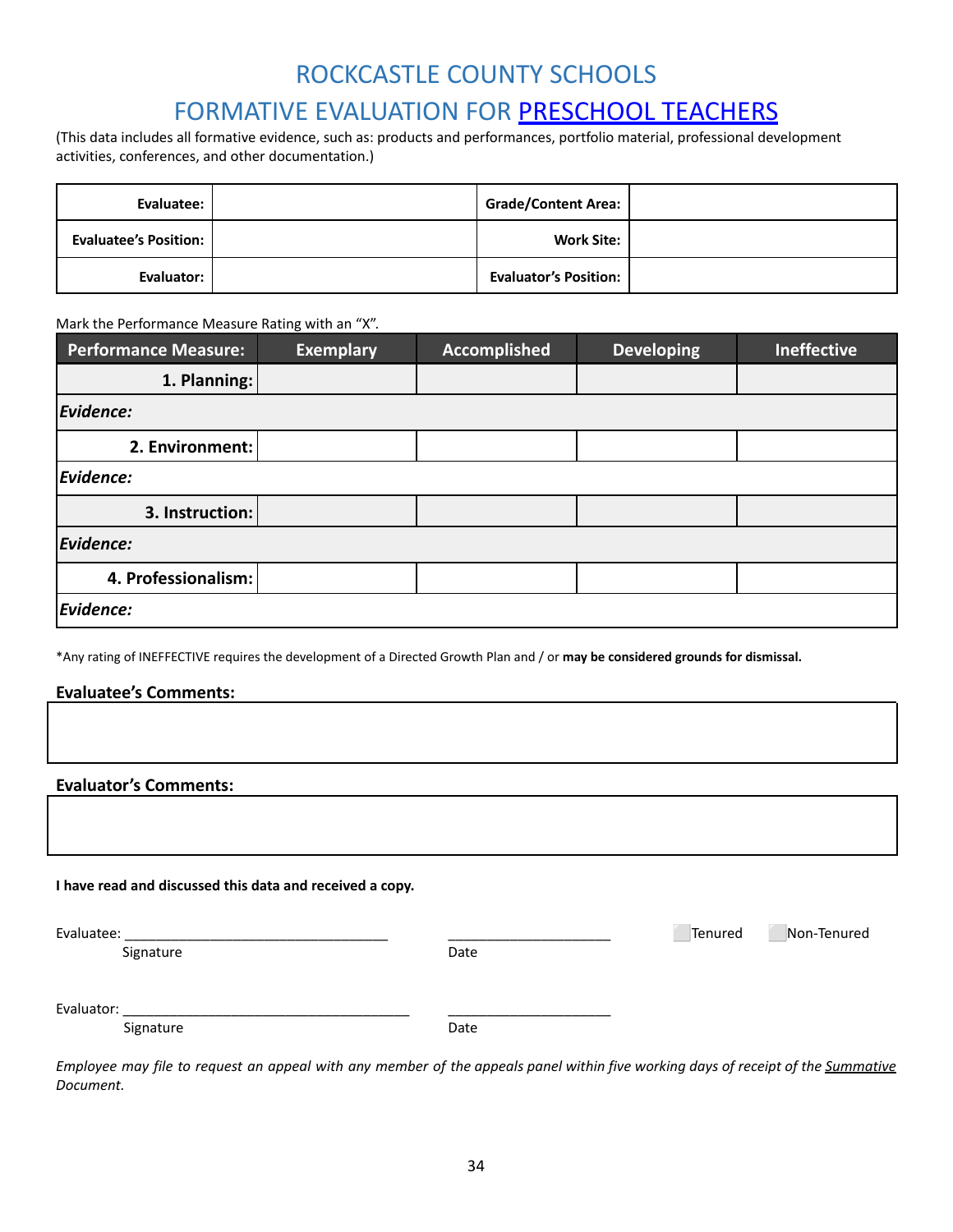# ROCKCASTLE COUNTY SCHOOLS FORMATIVE EVALUATION FOR [GUIDANCE COUNSELORS](https://education.ky.gov/teachers/PGES/TPGES/Documents/OPGES%20Framework%20School%20Guidance%20Counselors.pdf)

(This data includes all formative evidence, such as: products and performances, portfolio material, professional development activities, conferences, and other documentation.)

| Evaluatee:                   | <b>Grade/Content Area:</b>   |  |
|------------------------------|------------------------------|--|
| <b>Evaluatee's Position:</b> | <b>Work Site:</b>            |  |
| Evaluator:                   | <b>Evaluator's Position:</b> |  |

Mark the Performance Measure Rating with an "X".

| <b>Performance Measure:</b> | <b>Exemplary</b> | Accomplished | <b>Developing</b> | <b>Ineffective</b> |
|-----------------------------|------------------|--------------|-------------------|--------------------|
| 1. Planning:                |                  |              |                   |                    |
| Evidence:                   |                  |              |                   |                    |
| 2. Environment:             |                  |              |                   |                    |
| Evidence:                   |                  |              |                   |                    |
| 3. Delivery of Service:     |                  |              |                   |                    |
| Evidence:                   |                  |              |                   |                    |
| 4. Professionalism:         |                  |              |                   |                    |
| Evidence:                   |                  |              |                   |                    |

\*Any rating of INEFFECTIVE requires the development of a Directed Growth Plan and / or **may be considered grounds for dismissal.**

#### **Evaluatee's Comments:**

#### **Evaluator's Comments:**

**I have read and discussed this data and received a copy.**

| -<br>Evaluatee<br>$$ ataa<br>$\cdots$ |       | <br>. . | 'N.<br>'ND |
|---------------------------------------|-------|---------|------------|
| Sionatiire                            | .)ate |         |            |

Signature Date Date

Evaluator: \_\_\_\_\_\_\_\_\_\_\_\_\_\_\_\_\_\_\_\_\_\_\_\_\_\_\_\_\_\_\_\_\_\_\_\_\_ \_\_\_\_\_\_\_\_\_\_\_\_\_\_\_\_\_\_\_\_\_

Signature Date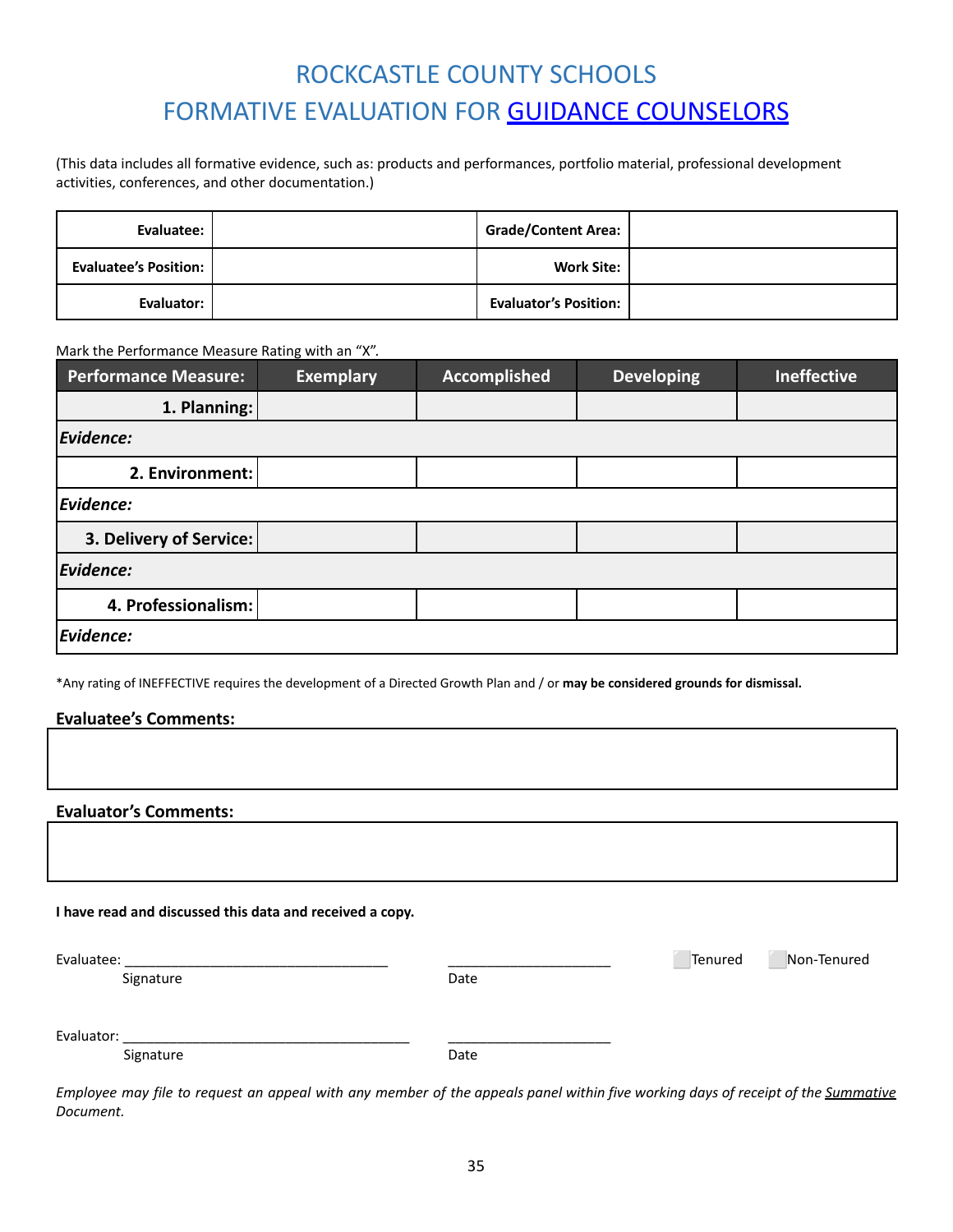# ROCKCASTLE COUNTY SCHOOLS FORMATIVE EVALUATION FOR [MEDIA SPECIALIST](https://education.ky.gov/teachers/PGES/TPGES/Documents/OPGES%20Framework%20School%20Library%20Media%20Specialists.pdf)

(This data includes all formative evidence, such as: products and performances, portfolio material, professional development activities, conferences, and other documentation.)

| Evaluatee:                   | <b>Grade/Content Area:</b>   |  |
|------------------------------|------------------------------|--|
| <b>Evaluatee's Position:</b> | <b>Work Site:</b>            |  |
| Evaluator:                   | <b>Evaluator's Position:</b> |  |

#### Mark the Performance Measure Rating with an "X".

| <b>Performance Measure:</b> | <b>Exemplary</b> | Accomplished | <b>Developing</b> | <b>Ineffective</b> |
|-----------------------------|------------------|--------------|-------------------|--------------------|
| 1. Planning:                |                  |              |                   |                    |
| Evidence:                   |                  |              |                   |                    |
| 2. Environment:             |                  |              |                   |                    |
| Evidence:                   |                  |              |                   |                    |
| 3. Delivery of Service:     |                  |              |                   |                    |
| Evidence:                   |                  |              |                   |                    |
| 4. Professionalism:         |                  |              |                   |                    |
| Evidence:                   |                  |              |                   |                    |

\*Any rating of INEFFECTIVE requires the development of a Directed Growth Plan and / or **may be considered grounds for dismissal.**

#### **Evaluatee's Comments:**

#### **Evaluator's Comments:**

**I have read and discussed this data and received a copy.**

Evaluatee: \_\_\_\_\_\_\_\_\_\_\_\_\_\_\_\_\_\_\_\_\_\_\_\_\_\_\_\_\_\_\_\_\_\_ \_\_\_\_\_\_\_\_\_\_\_\_\_\_\_\_\_\_\_\_\_ ⬜Tenured ⬜Non-Tenured

Signature Date

Evaluator:

Signature Date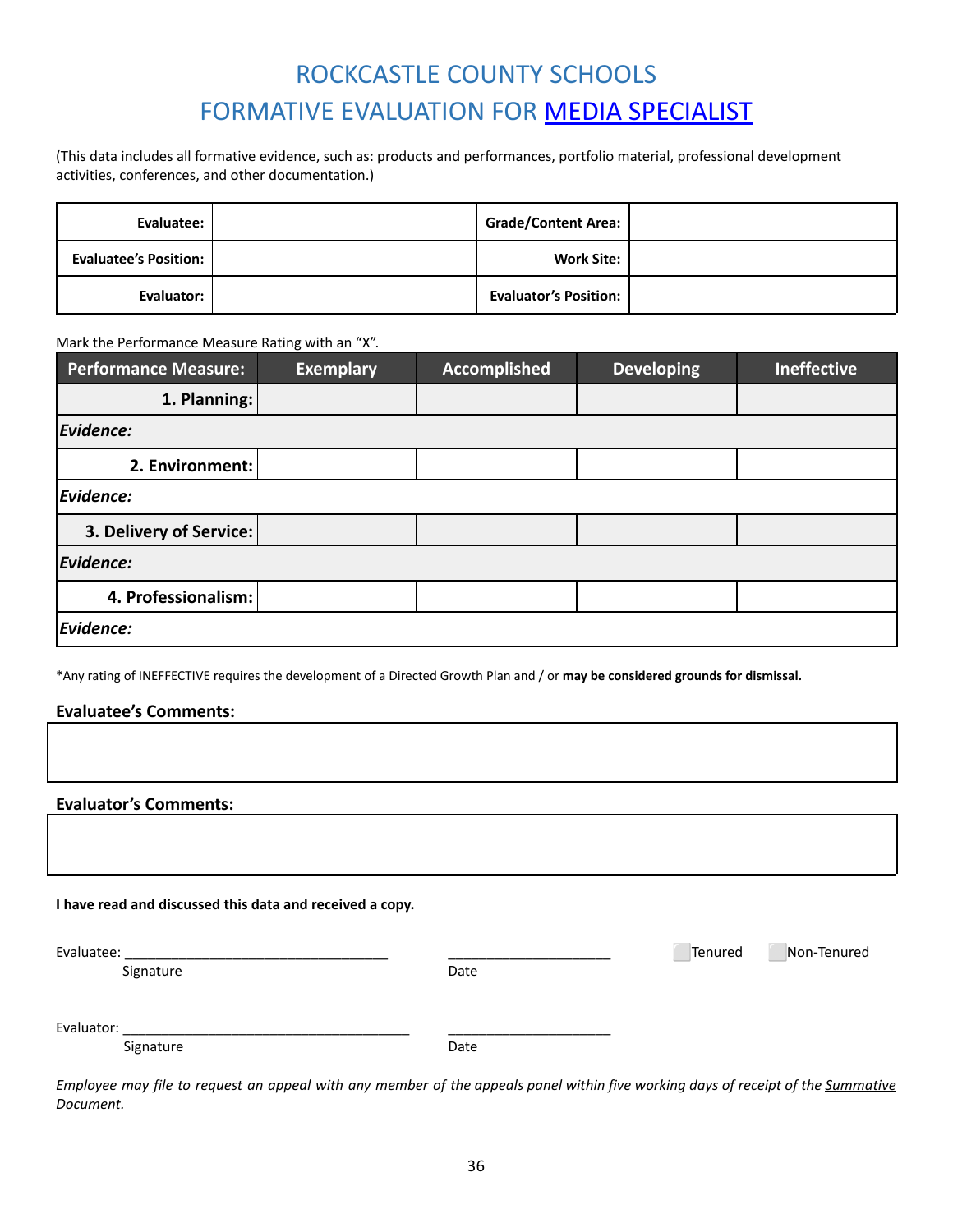# ROCKCASTLE COUNTY SCHOOLS FORMATIVE EVALUATION FOR **[SCHOOL PSYCHOLOGISTS](https://education.ky.gov/teachers/PGES/TPGES/Documents/OPGES%20Framework%20school%20psychologists.pdf)**

(This data includes all formative evidence, such as: products and performances, portfolio material, professional development activities, conferences, and other documentation.)

| Evaluatee:                   | <b>Grade/Content Area:</b>   |  |
|------------------------------|------------------------------|--|
| <b>Evaluatee's Position:</b> | <b>Work Site:</b>            |  |
| Evaluator:                   | <b>Evaluator's Position:</b> |  |

Mark the Performance Measure Rating with an "X".

| <b>Performance Measure:</b> | <b>Exemplary</b> | Accomplished | <b>Developing</b> | <b>Ineffective</b> |
|-----------------------------|------------------|--------------|-------------------|--------------------|
| 1. Planning:                |                  |              |                   |                    |
| Evidence:                   |                  |              |                   |                    |
| 2. Environment:             |                  |              |                   |                    |
| Evidence:                   |                  |              |                   |                    |
| 3. Delivery of Service:     |                  |              |                   |                    |
| Evidence:                   |                  |              |                   |                    |
| 4. Professionalism:         |                  |              |                   |                    |
| Evidence:                   |                  |              |                   |                    |

\*Any rating of INEFFECTIVE requires the development of a Directed Growth Plan and / or **may be considered grounds for dismissal.**

#### **Evaluatee's Comments:**

#### **Evaluator's Comments:**

**I have read and discussed this data and received a copy.**

| -<br>Evalu<br>$\overline{\phantom{a}}$<br>. |   | ີ<br>. | ۸V |
|---------------------------------------------|---|--------|----|
|                                             | - |        |    |

Signature Date

Evaluator: \_\_\_\_\_\_\_\_\_\_\_\_\_\_\_\_\_\_\_\_\_\_\_\_\_\_\_\_\_\_\_\_\_\_\_\_\_ \_\_\_\_\_\_\_\_\_\_\_\_\_\_\_\_\_\_\_\_\_

Signature Date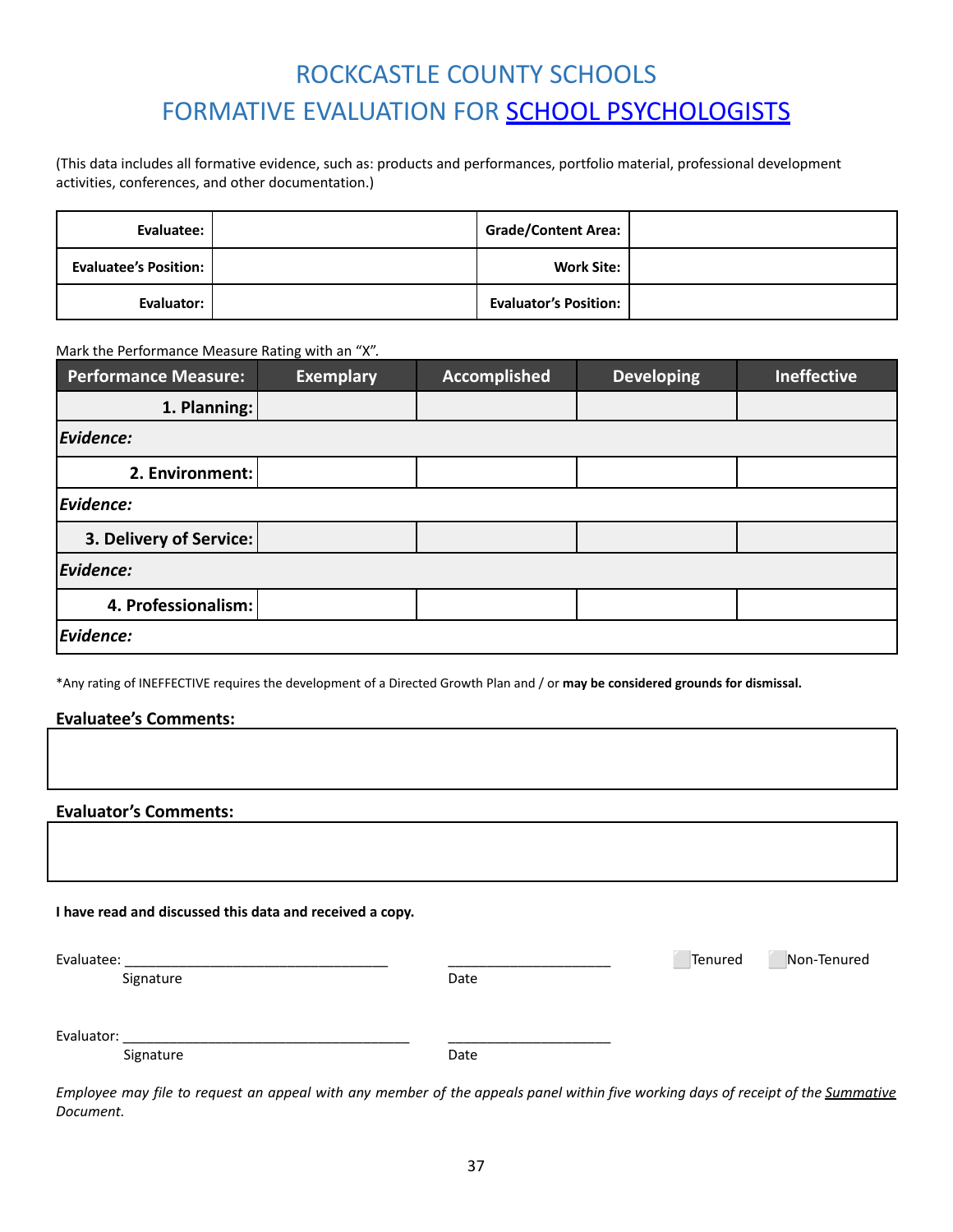# ROCKCASTLE COUNTY SCHOOLS FORMATIVE EVALUATION FOR [SPEECH PATHOLOGISTS](https://education.ky.gov/teachers/PGES/TPGES/Documents/OPGES%20Framework%20therapeautic%20specialists.pdf) AND [OTHER THERAPEUTIC SPECIALISTS](https://education.ky.gov/teachers/PGES/TPGES/Documents/OPGES%20Framework%20Instructional%20Specialists.pdf)

(This data includes all formative evidence, such as: products and performances, portfolio material, professional development activities, conferences, and other documentation.)

| Evaluatee:                   | <b>Grade/Content Area:</b>   |  |
|------------------------------|------------------------------|--|
| <b>Evaluatee's Position:</b> | <b>Work Site:</b>            |  |
| Evaluator:                   | <b>Evaluator's Position:</b> |  |

#### Mark the Performance Measure Rating with an "X".

| <b>Performance Measure:</b> | <b>Exemplary</b> | Accomplished | Developing | <b>Ineffective</b> |
|-----------------------------|------------------|--------------|------------|--------------------|
| 1. Planning:                |                  |              |            |                    |
| Evidence:                   |                  |              |            |                    |
| 2. Environment:             |                  |              |            |                    |
| Evidence:                   |                  |              |            |                    |
| 3. Delivery of Service:     |                  |              |            |                    |
| Evidence:                   |                  |              |            |                    |
| 4. Professionalism:         |                  |              |            |                    |
| Evidence:                   |                  |              |            |                    |

\*Any rating of INEFFECTIVE requires the development of a Directed Growth Plan and / or **may be considered grounds for dismissal.**

#### **Evaluatee's Comments:**

#### **Evaluator's Comments:**

**I have read and discussed this data and received a copy.**

Evaluatee: \_\_\_\_\_\_\_\_\_\_\_\_\_\_\_\_\_\_\_\_\_\_\_\_\_\_\_\_\_\_\_\_\_\_ \_\_\_\_\_\_\_\_\_\_\_\_\_\_\_\_\_\_\_\_\_ ⬜Tenured ⬜Non-Tenured

Signature Date

Evaluator:

Signature Date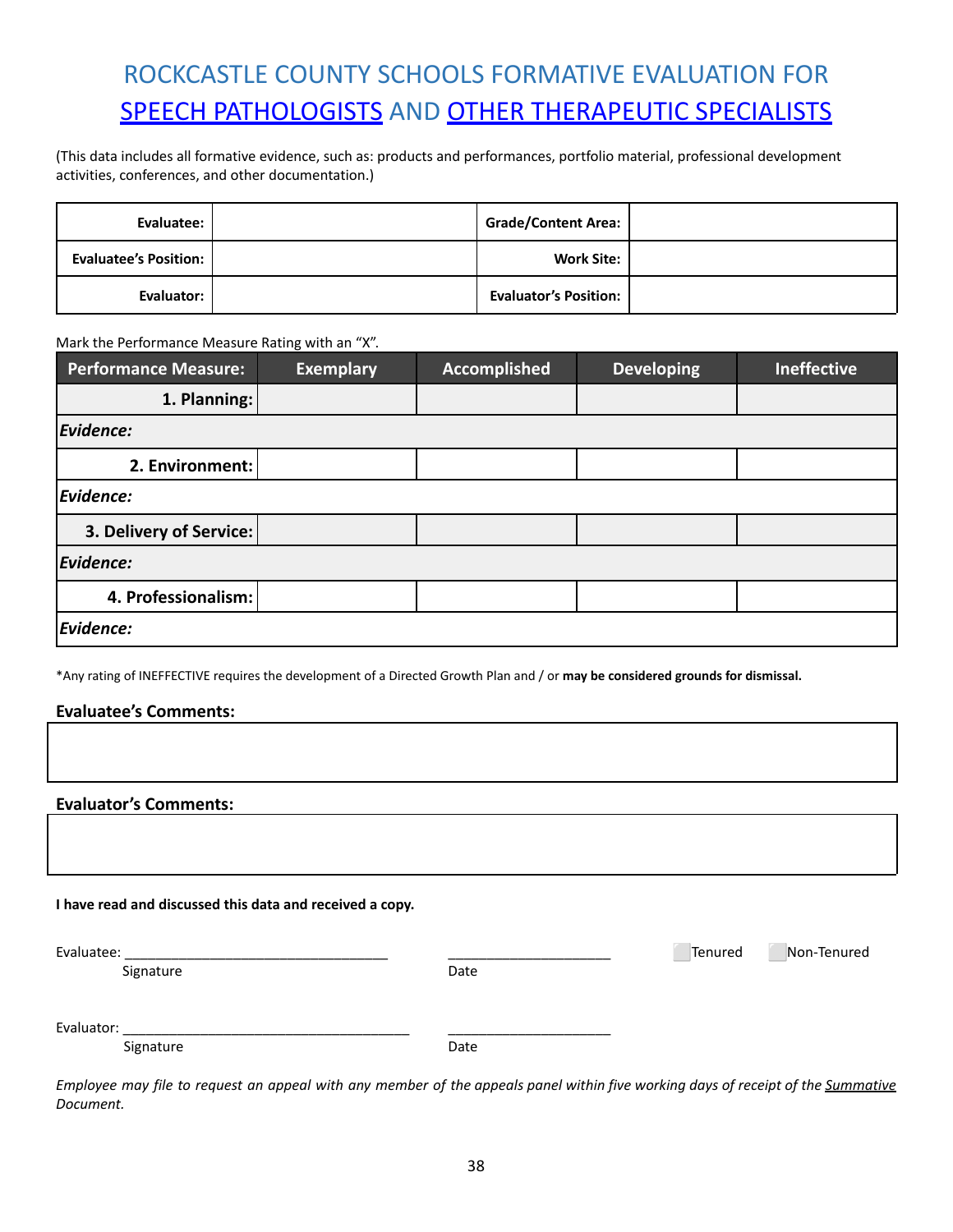## ROCKCASTLE COUNTY SCHOOLS FORMATIVE EVALUATION FOR PRINCIPALS/ ASSISTANT [PRINCIPALS/DISTRICT](https://docs.google.com/spreadsheets/d/1s6cmQ38sbEMiztQf4c7WyQDAud5Eag3XsDqCrjBZt_U/edit#gid=143993890) ADMINISTRATORS

(This data includes all formative evidence, such as: products and performances, portfolio material, professional development activities, conferences, and other documentation.)

| Evaluatee: I                 | Grade/Content Area:          |  |
|------------------------------|------------------------------|--|
| <b>Evaluatee's Position:</b> | Work Site:                   |  |
| Evaluator: I                 | <b>Evaluator's Position:</b> |  |

Mark the Performance Measure Rating with an "X".

| <b>Performance Measure: Planning</b>    | <b>Exemplary</b> | Accomplished | <b>Developing</b> | <b>Ineffective</b> |
|-----------------------------------------|------------------|--------------|-------------------|--------------------|
| Std 1. Mission/Vision/Core Values       |                  |              |                   |                    |
| Evidence:                               |                  |              |                   |                    |
| <b>Std 9. Operations and Management</b> |                  |              |                   |                    |
| Evidence:                               |                  |              |                   |                    |
| Std 10. School Improvement              |                  |              |                   |                    |
| Evidence:                               |                  |              |                   |                    |

| <b>Performance Measure: Environment</b>          | <b>Exemplary</b> | <b>Accomplished</b> | <b>Developing</b> | <b>Ineffective</b> |
|--------------------------------------------------|------------------|---------------------|-------------------|--------------------|
| <b>Std 3. Equity and Cultural Responsiveness</b> |                  |                     |                   |                    |
| Evidence:                                        |                  |                     |                   |                    |
| Std 5. Community of Care and Support             |                  |                     |                   |                    |
| Evidence:                                        |                  |                     |                   |                    |
| <b>Std 7. Professional Community</b>             |                  |                     |                   |                    |
| Evidence:                                        |                  |                     |                   |                    |

| <b>Performance Measure: Instruction</b>          | <b>Exemplary</b> | Accomplished | <b>Developing</b> | <b>Ineffective</b> |
|--------------------------------------------------|------------------|--------------|-------------------|--------------------|
| Std 4. Curriculum/Instruction/Assessment         |                  |              |                   |                    |
| Evidence:                                        |                  |              |                   |                    |
| Std 6. Professional Capacity of School Personnel |                  |              |                   |                    |
| Evidence:                                        |                  |              |                   |                    |
| <b>Performance Measure: Professionalism</b>      |                  |              |                   |                    |
| <b>Std 2. Ethics and Professional Norms</b>      |                  |              |                   |                    |

| Evidence:                                        |  |  |
|--------------------------------------------------|--|--|
| Std 8. Meaningful Engagement-Families/ Community |  |  |
| Evidence:                                        |  |  |

\*Any rating of INEFFECTIVE requires the development of a Directed Growth Plan and / or **may be considered grounds for dismissal.**

| <b>Evaluatee's Comments:</b> | <b>Evaluator's Comments:</b> |
|------------------------------|------------------------------|
| $-$<br>__                    |                              |

**I have read and discussed this data and received a copy.**

| Evaluatee: |      | <b>Tenured</b> | Non-Tenured |
|------------|------|----------------|-------------|
| Signature  | Date |                |             |
| Evaluator: |      |                |             |
| Signature  | Date |                |             |
|            |      |                |             |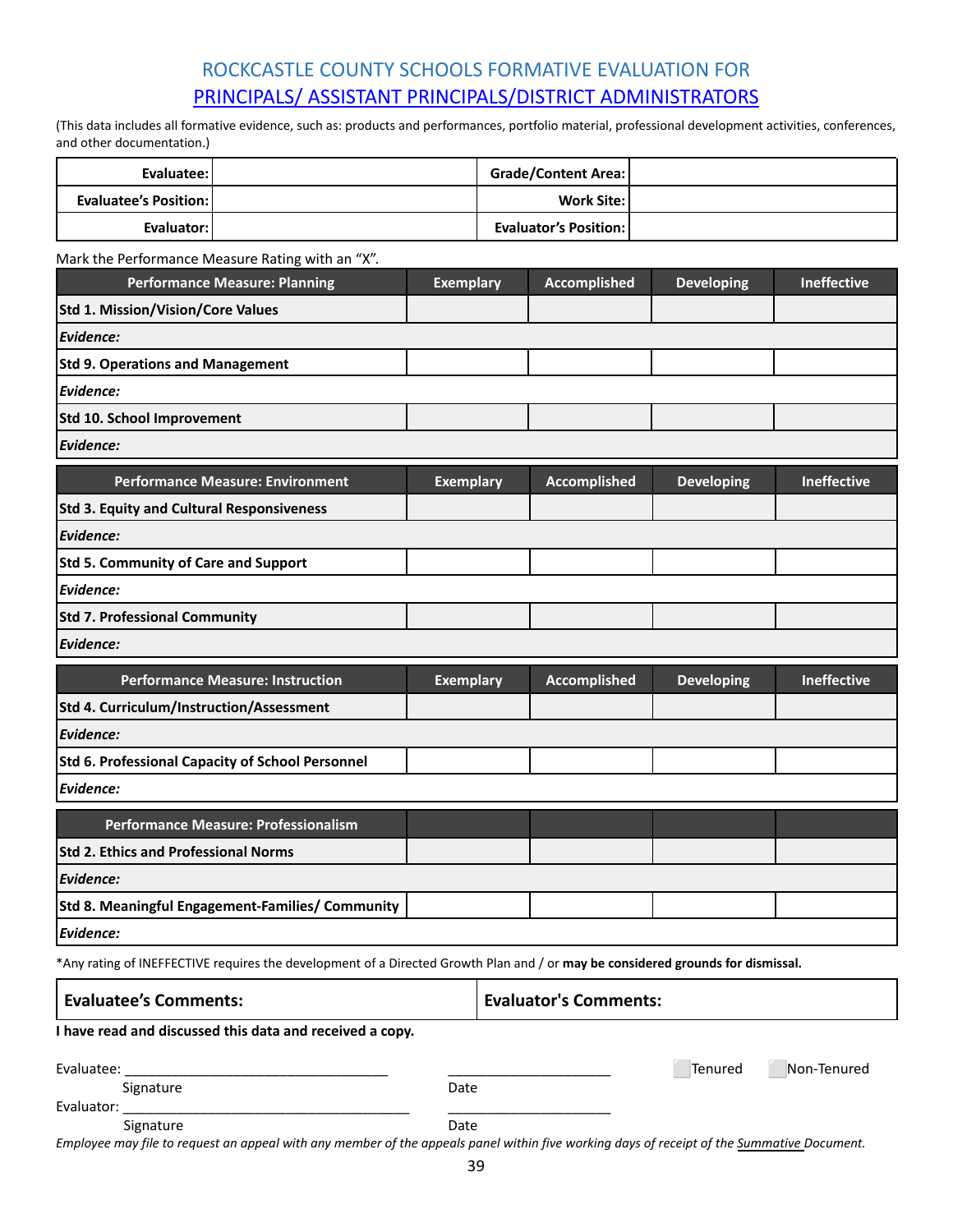# ROCKCASTLE COUNTY SCHOOLS SUMMATIVE EVALUATION FOR [TEACHERS](https://education.ky.gov/teachers/PGES/TPGES/Documents/Kentucky%20Framework%20for%20Teaching.pdf)

(This summarizes all the evaluation data including formative data, products and performances, portfolio material, professional development activities, conferences, and other documentation.)

| Evaluatee: I                 | Grade/Content Area:          |  |
|------------------------------|------------------------------|--|
| <b>Evaluatee's Position:</b> | Work Site: l                 |  |
| Evaluator: I                 | <b>Evaluator's Position:</b> |  |

#### Mark the Performance Measure Rating with an "X".

| <b>Performance Measure:</b> | Exemplary | Accomplished | <b>Developing</b> | <b>Ineffective</b> |
|-----------------------------|-----------|--------------|-------------------|--------------------|
| 1. Planning:                |           |              |                   |                    |
| 2. Environment:             |           |              |                   |                    |
| 3. Instruction:             |           |              |                   |                    |
| 4. Professionalism:         |           |              |                   |                    |

\*Any rating of INEFFECTIVE requires the development of a Directed Growth Plan and / or **may be considered grounds for dismissal.**

#### **Evaluatee's Comments:**

#### **Evaluator's Comments:**

#### **Employment Recommendation to Central Office:**

Meets teacher performance measure for re-employment Does not meet teacher performance measure for re-employment

#### **I have read and discussed this data and received a copy.**

| Evaluatee: |      | Tenured | Non-Tenured |
|------------|------|---------|-------------|
| Signature  | Date |         |             |
| Evaluator: |      |         |             |
| Signature  | Date |         |             |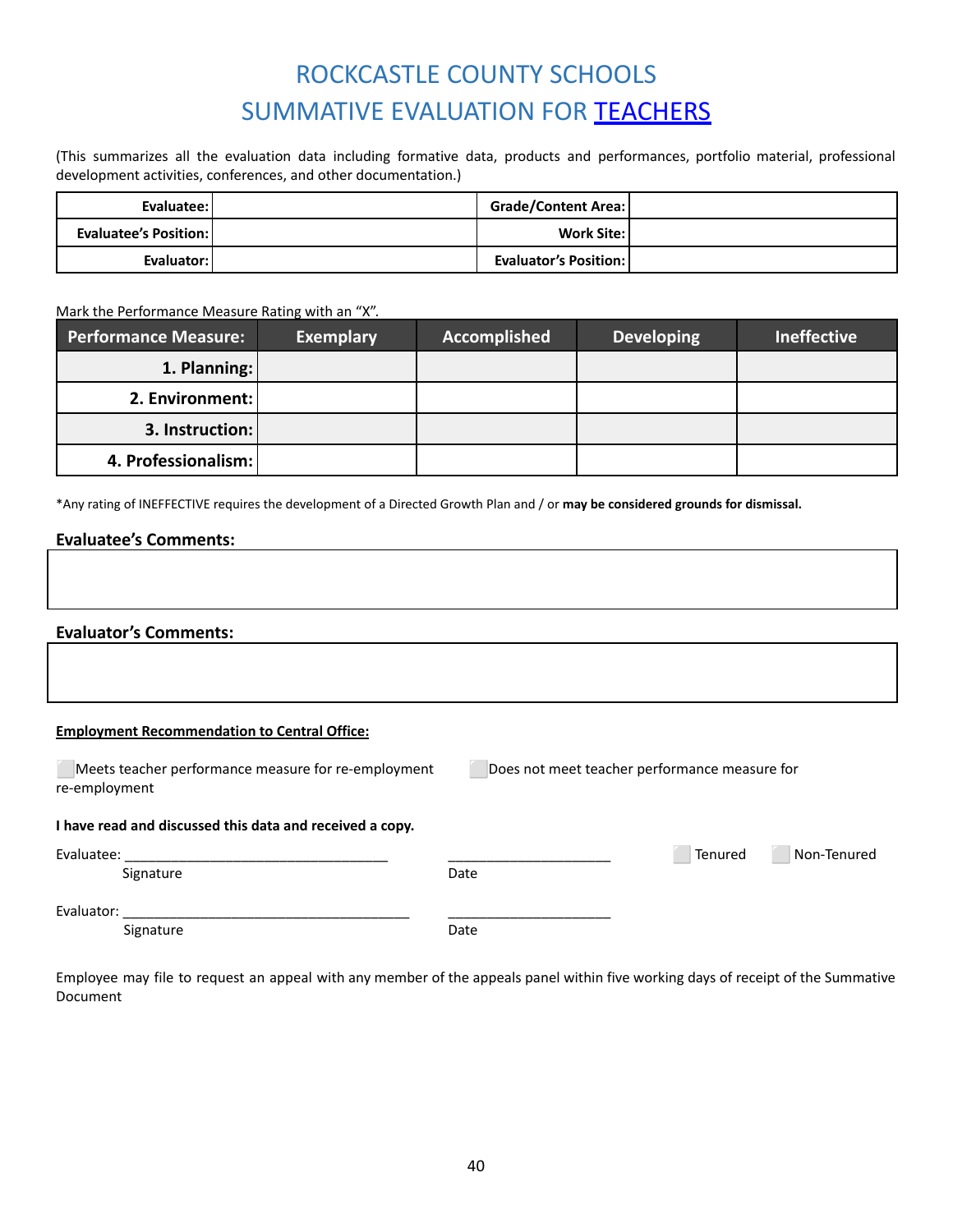# ROCKCASTLE COUNTY SCHOOLS SUMMATIVE EVALUATION FOR [PRESCHOOL TEACHERS](https://education.ky.gov/teachers/PGES/TPGES/Documents/TPGES%20Guidance%20for%20Preschool.pdf)

(This summarizes all the evaluation data including formative data, products and performances, portfolio material, professional development activities, conferences, and other documentation.)

| Evaluatee: I                 | Grade/Content Area:          |  |
|------------------------------|------------------------------|--|
| <b>Evaluatee's Position:</b> | Work Site: I                 |  |
| Evaluator: I                 | <b>Evaluator's Position:</b> |  |

#### Mark the Performance Measure Rating with an "X".

| <b>Performance Measure:</b> | Exemplary | Accomplished | <b>Developing</b> | <b>Ineffective</b> |
|-----------------------------|-----------|--------------|-------------------|--------------------|
| 1. Planning:                |           |              |                   |                    |
| 2. Environment:             |           |              |                   |                    |
| 3. Instruction:             |           |              |                   |                    |
| 4. Professionalism:         |           |              |                   |                    |

\*Any rating of INEFFECTIVE requires the development of a Directed Growth Plan and / or **may be considered grounds for dismissal.**

#### **Evaluatee's Comments:**

#### **Evaluator's Comments:**

#### **Employment Recommendation to Central Office:**

Meets preschool teacher performance measure for re-employment Does not meet preschool teacher performance measure for re-employment

#### **I have read and discussed this data and received a copy.**

| Evaluatee: |      | Tenured | Non-Tenured |
|------------|------|---------|-------------|
| Signature  | Date |         |             |
| Evaluator: |      |         |             |
| Signature  | Date |         |             |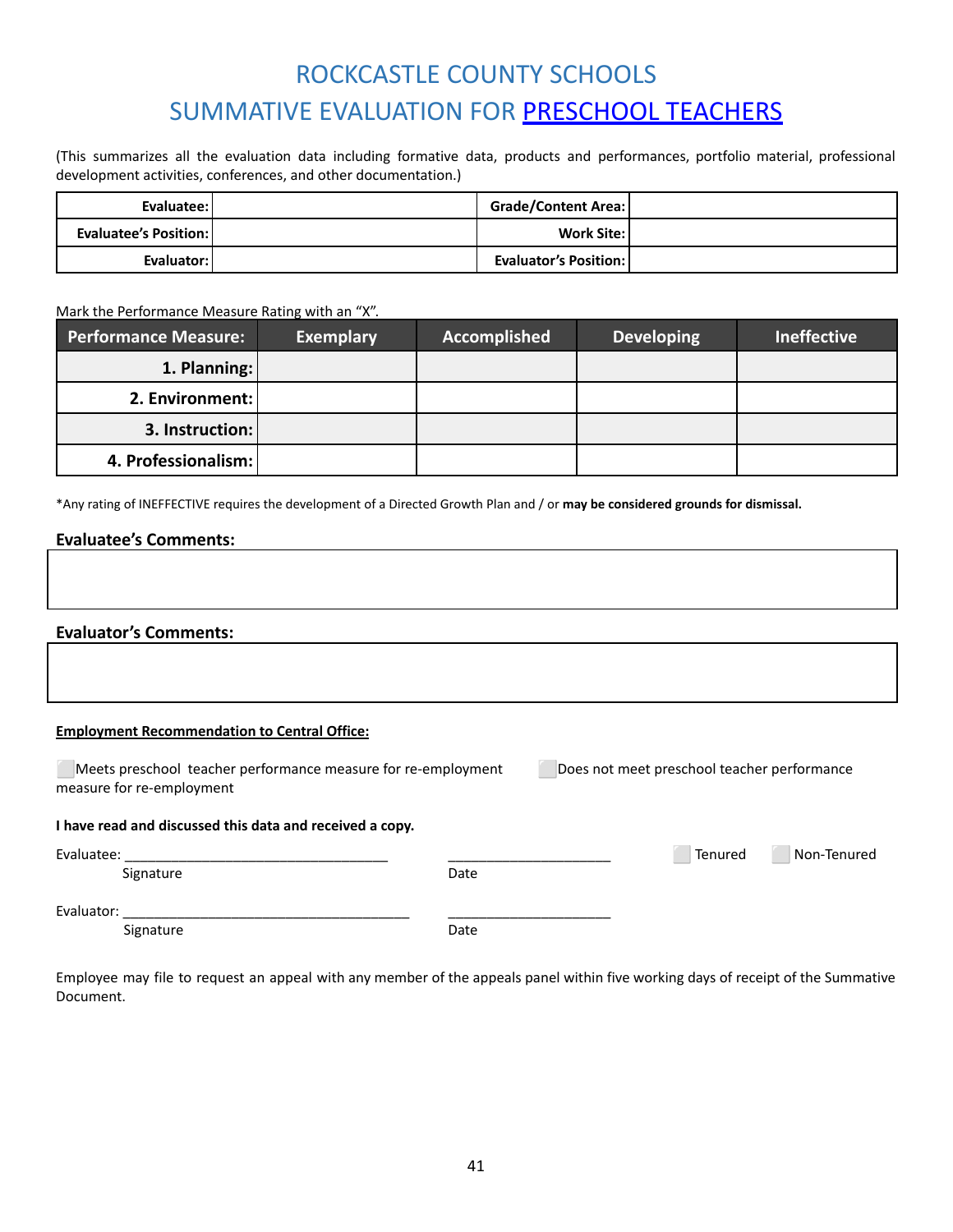# ROCKCASTLE COUNTY SCHOOLS SUMMATIVE EVALUATION FOR [GUIDANCE COUNSELORS](https://education.ky.gov/teachers/PGES/TPGES/Documents/OPGES%20Framework%20School%20Guidance%20Counselors.pdf)

(This summarizes all the evaluation data including formative data, products and performances, portfolio material, professional development activities, conferences, and other documentation.)

| Evaluatee:                   | <b>Grade/Content Area:</b>   |  |
|------------------------------|------------------------------|--|
| <b>Evaluatee's Position:</b> | <b>Work Site:</b>            |  |
| Evaluator:                   | <b>Evaluator's Position:</b> |  |

#### Mark the Performance Measure Rating with an "X".

| <b>Performance Measure:</b> | Exemplary | <b>Accomplished</b> | <b>Developing</b> | <b>Ineffective</b> |
|-----------------------------|-----------|---------------------|-------------------|--------------------|
| 1. Planning:                |           |                     |                   |                    |
| 2. Environment:             |           |                     |                   |                    |
| 3. Delivery of Service:     |           |                     |                   |                    |
| 4. Professionalism:         |           |                     |                   |                    |

\*Any rating of INEFFECTIVE requires the development of a Directed Growth Plan and / or **may be considered grounds for dismissal.**

#### **Evaluatee's Comments:**

#### **Evaluator's Comments:**

#### **Employment Recommendation to Central Office:**

Meets guidance counselor performance measures for re-employment Does not meet guidance counselor performance measures for re-employment

| I have read and discussed this data and received a copy. |      |         |             |
|----------------------------------------------------------|------|---------|-------------|
| Evaluatee:                                               |      | Tenured | Non-Tenured |
| Signature                                                | Date |         |             |
| Evaluator:                                               |      |         |             |
| Signature                                                | Date |         |             |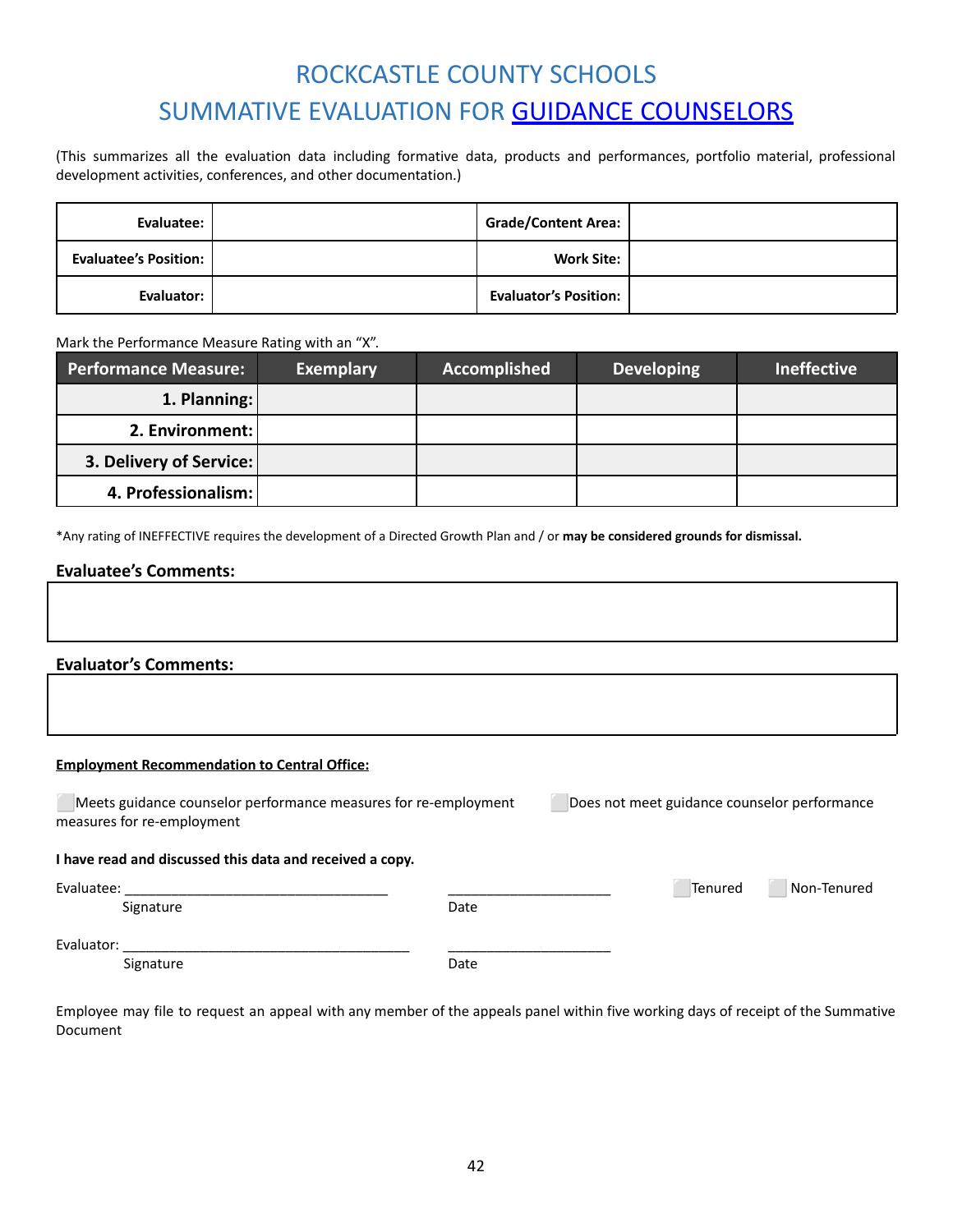# ROCKCASTLE COUNTY SCHOOLS SUMMATIVE EVALUATION FOR [MEDIA SPECIALIST](https://education.ky.gov/teachers/PGES/TPGES/Documents/OPGES%20Framework%20School%20Library%20Media%20Specialists.pdf)

(This summarizes all the evaluation data including formative data, products and performances, portfolio material, professional development activities, conferences, and other documentation.)

| Evaluatee:                   | Grade/Content Area:          |  |
|------------------------------|------------------------------|--|
| <b>Evaluatee's Position:</b> | <b>Work Site:</b>            |  |
| Evaluator:                   | <b>Evaluator's Position:</b> |  |

#### Mark the Performance Measure Rating with an "X".

| <b>Performance Measure:</b> | Exemplary | <b>Accomplished</b> | <b>Developing</b> | <b>Ineffective</b> |
|-----------------------------|-----------|---------------------|-------------------|--------------------|
| 1. Planning:                |           |                     |                   |                    |
| 2. Environment:             |           |                     |                   |                    |
| 3. Delivery of Service:     |           |                     |                   |                    |
| 4. Professionalism:         |           |                     |                   |                    |

\*Any rating of INEFFECTIVE requires the development of a Directed Growth Plan and / or **may be considered grounds for dismissal.**

#### **Evaluatee's Comments:**

#### **Evaluator's Comments:**

#### **Employment Recommendation to Central Office:**

Meets media specialist performance measures for re-employment Does not meet media specialist performance measures for

#### re-employment

#### **I have read and discussed this data and received a copy.**

Signature Date

Evaluatee: \_\_\_\_\_\_\_\_\_\_\_\_\_\_\_\_\_\_\_\_\_\_\_\_\_\_\_\_\_\_\_\_\_\_ \_\_\_\_\_\_\_\_\_\_\_\_\_\_\_\_\_\_\_\_\_ ⬜ Tenured ⬜ Non-Tenured

Evaluator: \_\_\_\_\_\_\_\_\_\_\_\_\_\_\_\_\_\_\_\_\_\_\_\_\_\_\_\_\_\_\_\_\_\_\_\_\_ \_\_\_\_\_\_\_\_\_\_\_\_\_\_\_\_\_\_\_\_\_

Signature Date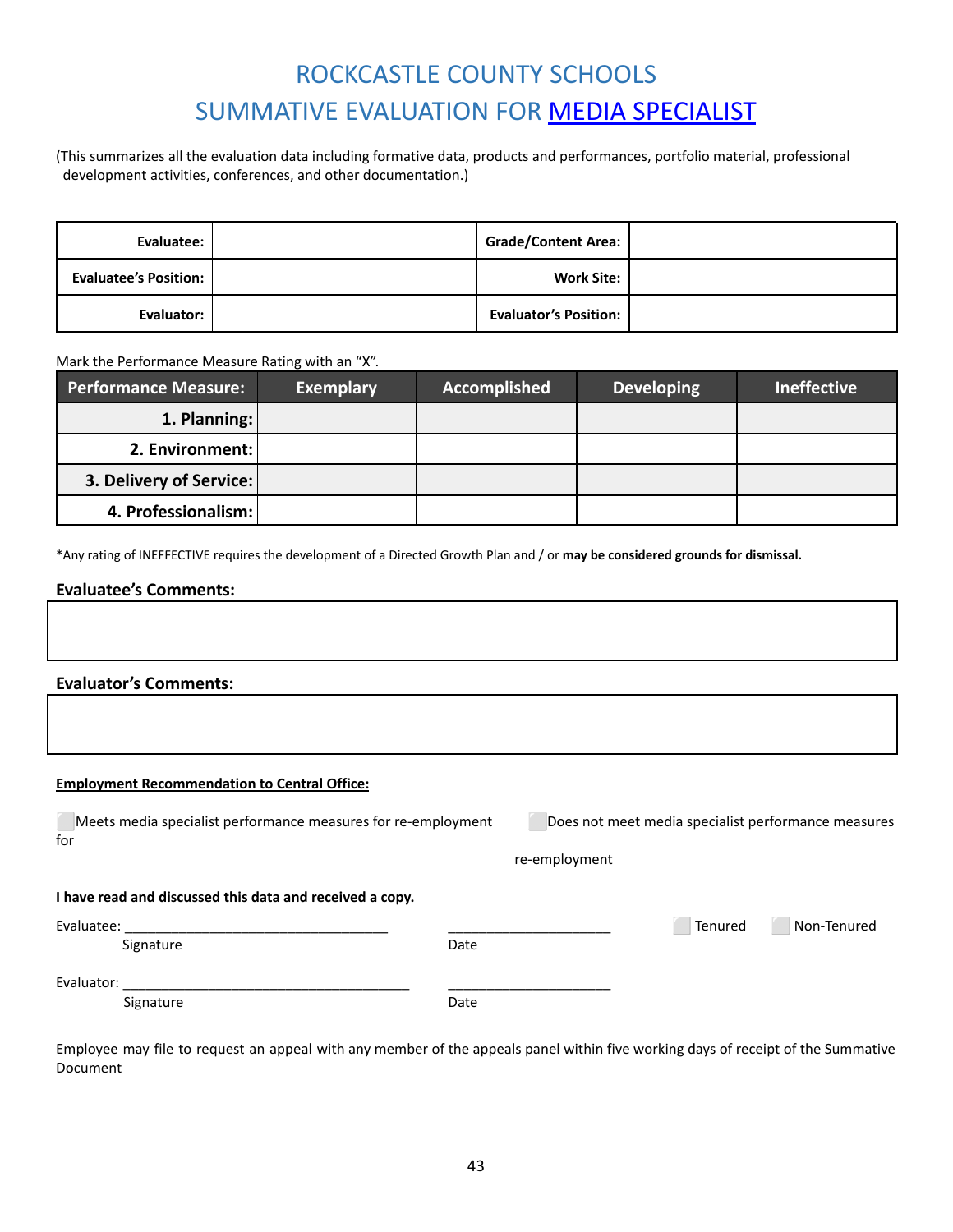# ROCKCASTLE COUNTY SCHOOLS SUMMATIVE EVALUATION FOR **[SCHOOL PSYCHOLOGISTS](https://education.ky.gov/teachers/PGES/TPGES/Documents/OPGES%20Framework%20school%20psychologists.pdf)**

(This summarizes all the evaluation data including formative data, products and performances, portfolio material, professional development activities, conferences, and other documentation.)

| Evaluatee:                   | <b>Grade/Content Area:</b>   |  |
|------------------------------|------------------------------|--|
| <b>Evaluatee's Position:</b> | <b>Work Site:</b>            |  |
| Evaluator:                   | <b>Evaluator's Position:</b> |  |

#### Mark the Performance Measure Rating with an "X".

| <b>Performance Measure:</b> | Exemplary | <b>Accomplished</b> | <b>Developing</b> | <b>Ineffective</b> |
|-----------------------------|-----------|---------------------|-------------------|--------------------|
| 1. Planning:                |           |                     |                   |                    |
| 2. Environment:             |           |                     |                   |                    |
| 3. Delivery of Service:     |           |                     |                   |                    |
| 4. Professionalism:         |           |                     |                   |                    |

\*Any rating of INEFFECTIVE requires the development of a Directed Growth Plan and / or **may be considered grounds for dismissal.**

#### **Evaluatee's Comments:**

#### **Evaluator's Comments:**

#### **Employment Recommendation to Central Office:**

Meets guidance counselor performance measures for re-employment Does not meet guidance counselor performance measures for re-employment

| I have read and discussed this data and received a copy. |      |         |             |  |
|----------------------------------------------------------|------|---------|-------------|--|
| Evaluatee:                                               |      | Tenured | Non-Tenured |  |
| Signature                                                | Date |         |             |  |
| Evaluator:                                               |      |         |             |  |
| Signature                                                | Date |         |             |  |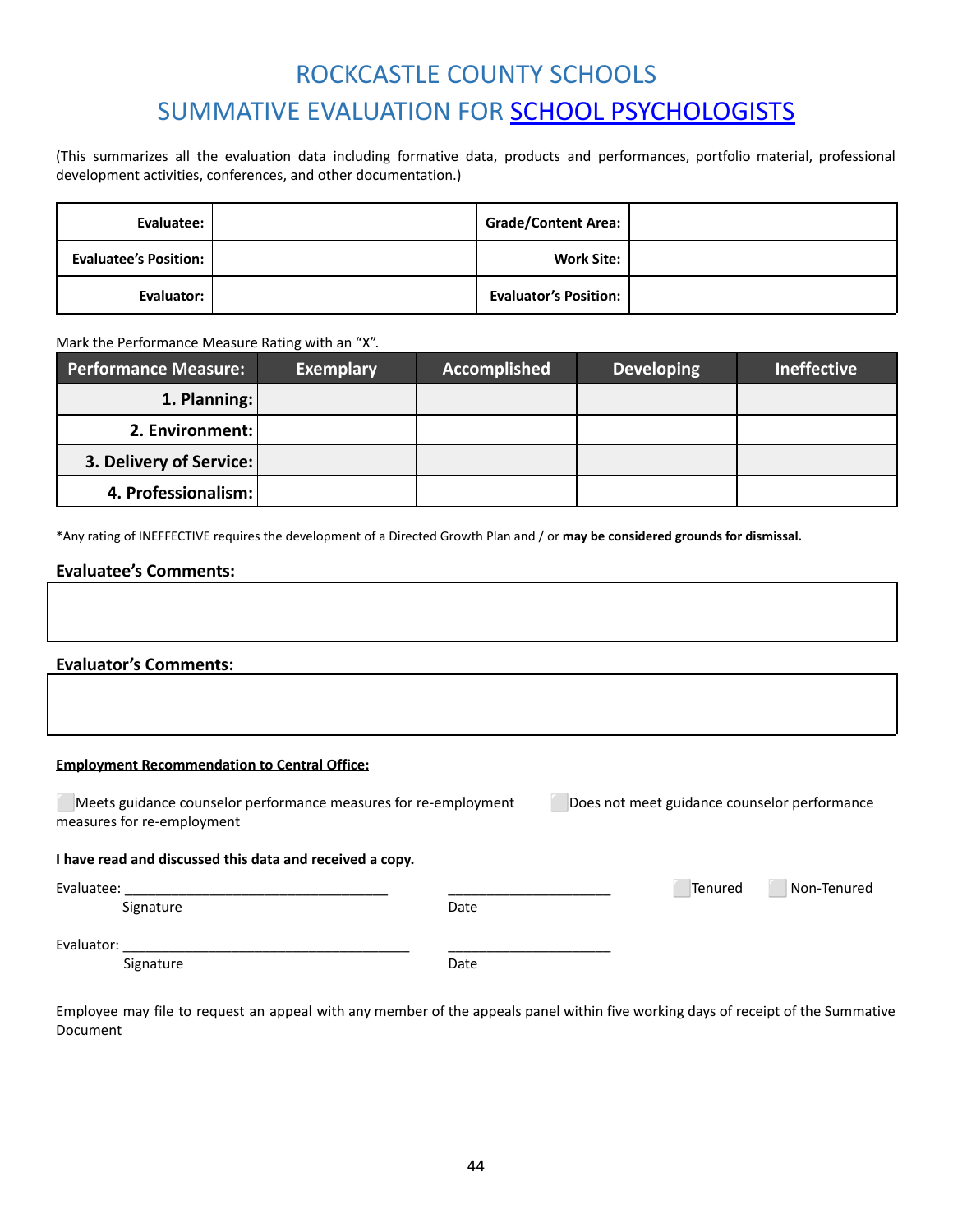# ROCKCASTLE COUNTY SCHOOLS SUMMATIVE EVALUATION FOR [SPEECH PATHOLOGISTS](https://education.ky.gov/teachers/PGES/TPGES/Documents/OPGES%20Framework%20therapeautic%20specialists.pdf) AND [OTHER THERAPEUTIC SPECIALISTS](https://education.ky.gov/teachers/PGES/TPGES/Documents/OPGES%20Framework%20Instructional%20Specialists.pdf)

(This summarizes all the evaluation data including formative data, products and performances, portfolio material, professional development activities, conferences, and other documentation.)

| Evaluatee:                   | <b>Grade/Content Area:</b>   |  |
|------------------------------|------------------------------|--|
| <b>Evaluatee's Position:</b> | <b>Work Site:</b>            |  |
| Evaluator:                   | <b>Evaluator's Position:</b> |  |

#### Mark the Performance Measure Rating with an "X".

| Performance Measure:    | <b>Exemplary</b> | <b>Accomplished</b> | <b>Developing</b> | <b>Ineffective</b> |
|-------------------------|------------------|---------------------|-------------------|--------------------|
| 1. Planning:            |                  |                     |                   |                    |
| 2. Environment:         |                  |                     |                   |                    |
| 3. Delivery of Service: |                  |                     |                   |                    |
| 4. Professionalism:     |                  |                     |                   |                    |

\*Any rating of INEFFECTIVE requires the development of a Directed Growth Plan and / or **may be considered grounds for dismissal.**

#### **Evaluatee's Comments:**

#### **Evaluator's Comments:**

| <b>Employment Recommendation to Central Office:</b> |  |
|-----------------------------------------------------|--|
|-----------------------------------------------------|--|

| Meets speech pathologists performance measures for re-employment<br>measures | Does not meet speech pathologists performance |
|------------------------------------------------------------------------------|-----------------------------------------------|
|                                                                              | for re-employment                             |
| I have read and discussed this data and received a copy.                     |                                               |
| Evaluatee:                                                                   | Tenured<br>Non-Tenured                        |
| Date<br>Signature                                                            |                                               |
| Evaluator:                                                                   |                                               |
| Signature<br>Date                                                            |                                               |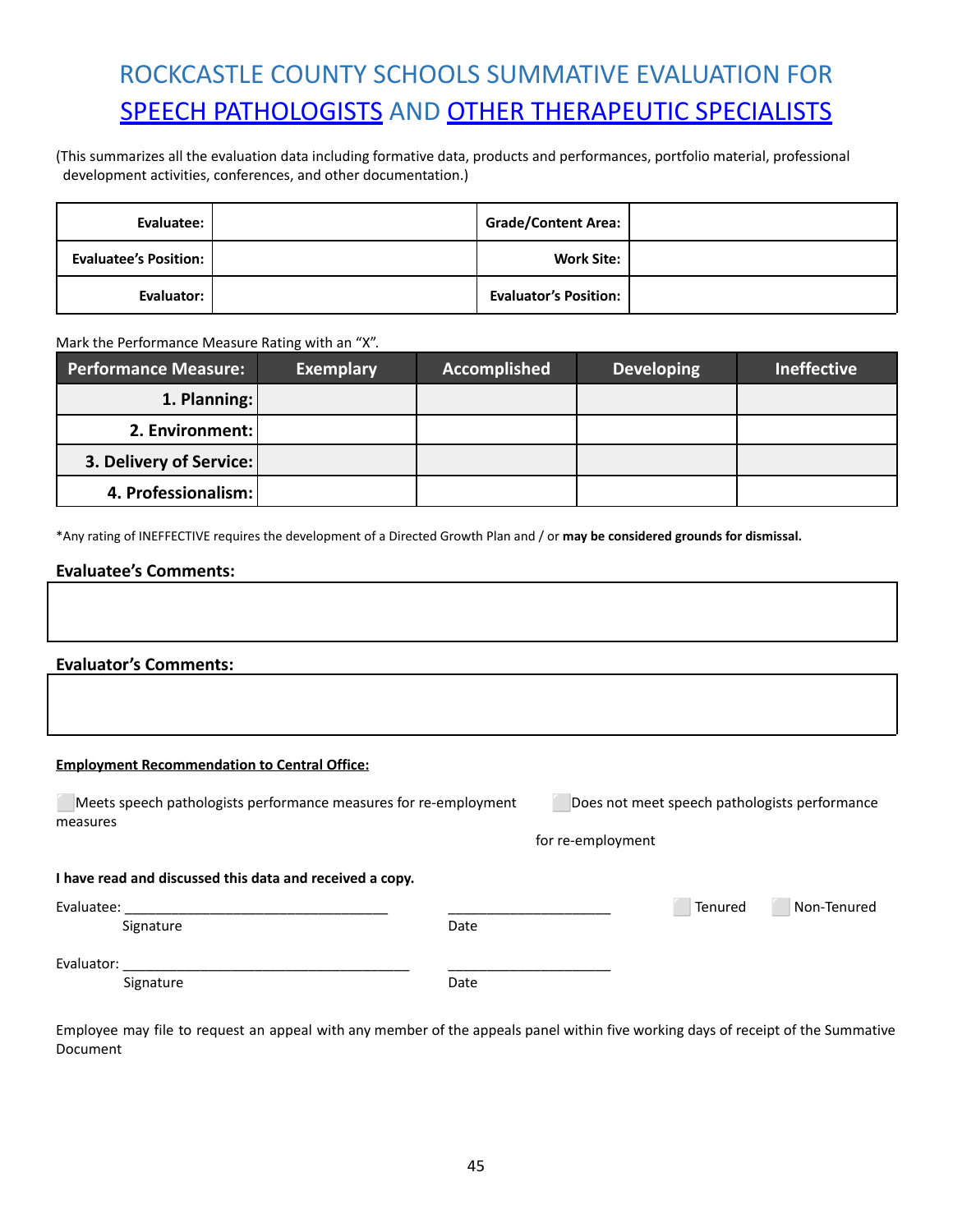# ROCKCASTLE COUNTY SCHOOLS SUMMATIVE EVALUATION FOR [PRINCIPALS / DISTRICT ADMINISTRATORS](https://docs.google.com/spreadsheets/d/1s6cmQ38sbEMiztQf4c7WyQDAud5Eag3XsDqCrjBZt_U/edit#gid=143993890)

(This summarizes all the evaluation data including formative data, products and performances, portfolio material, professional development activities, conferences, and other documentation.)

| Evaluatee:                     | <b>Grade/Content Area:</b>   |  |
|--------------------------------|------------------------------|--|
| <b>Evaluatee's Position:  </b> | <b>Work Site:</b>            |  |
| Evaluator:                     | <b>Evaluator's Position:</b> |  |

#### Mark the Performance Measure Rating with an "X".

| <b>Performance Measure:</b> | <b>Exemplary</b> | <b>Accomplished</b> | <b>Developing</b> | <b>Ineffective</b> |
|-----------------------------|------------------|---------------------|-------------------|--------------------|
| 1. Planning:                |                  |                     |                   |                    |
| 2. Environment:             |                  |                     |                   |                    |
| 3. Instruction:             |                  |                     |                   |                    |
| 4. Professionalism:         |                  |                     |                   |                    |

\*Any rating of INEFFECTIVE requires the development of a Directed Growth Plan and / or **may be considered grounds for dismissal.**

#### **Evaluatee's Comments:**

#### **Evaluator's Comments:**

#### **Employment Recommendation to Central Office:**

**Neets performance measures for re-employment** Does not meet performance measures for re-employment

#### **I have read and discussed this data and received a copy.**

| Evaluatee: |      | Tenured | Non-Tenured |
|------------|------|---------|-------------|
| Signature  | Date |         |             |
| Evaluator: |      |         |             |
| Signature  | Date |         |             |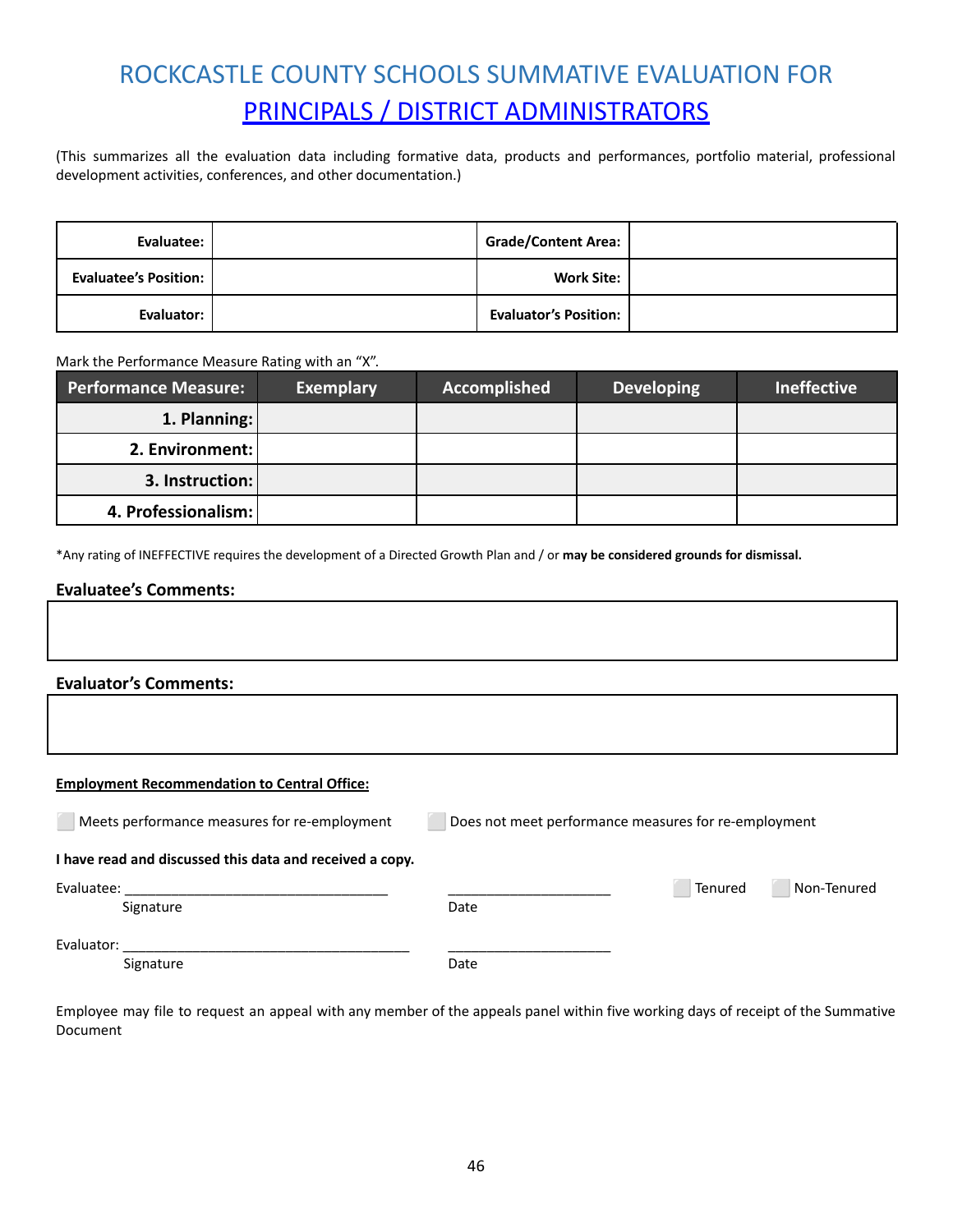# Corrective Action Plan Documentation

| Goals/Objectives<br>(What needs to be corrected?) | <b>Action Plan</b><br>(What steps will be taken?) | <b>Goal Date</b><br>(When will goals<br>be met?) | Completed<br>(Yes/No)<br>and Initials |
|---------------------------------------------------|---------------------------------------------------|--------------------------------------------------|---------------------------------------|
| 1.                                                |                                                   |                                                  |                                       |
| 2.                                                |                                                   |                                                  |                                       |
| 3.                                                |                                                   |                                                  |                                       |

#### **Documentation/Evidence:**

| <b>Evaluator's Recommendation:</b> | Goal(s) have been met | Goal(s) have not been met |
|------------------------------------|-----------------------|---------------------------|
| <b>Mediation Requested:</b>        | Yes<br>Signature      | No                        |

Request for mediation shall be made in writing within 5 working days of the initial dispute to the Certified Evaluations Appeals Panel Chair, or designee. If the dispute is not resolved through mediation, the evaluatee may appeal through the district's Grievance Procedure.

If agreement is reached, both the evaluatee and evaluator will sign and date below.

\_\_\_\_\_\_\_\_\_\_\_\_\_\_\_\_\_\_\_\_\_\_\_\_\_\_\_\_\_\_\_\_\_\_\_\_ \_\_\_\_\_\_\_\_\_\_\_\_\_\_\_\_\_\_\_\_

\_\_\_\_\_\_\_\_\_\_\_\_\_\_\_\_\_\_\_\_\_\_\_\_\_\_\_\_\_\_\_\_\_\_\_\_ \_\_\_\_\_\_\_\_\_\_\_\_\_\_\_\_\_\_\_\_

Evaluatee Signature **Date** 

Evaluator Signature **Date** Date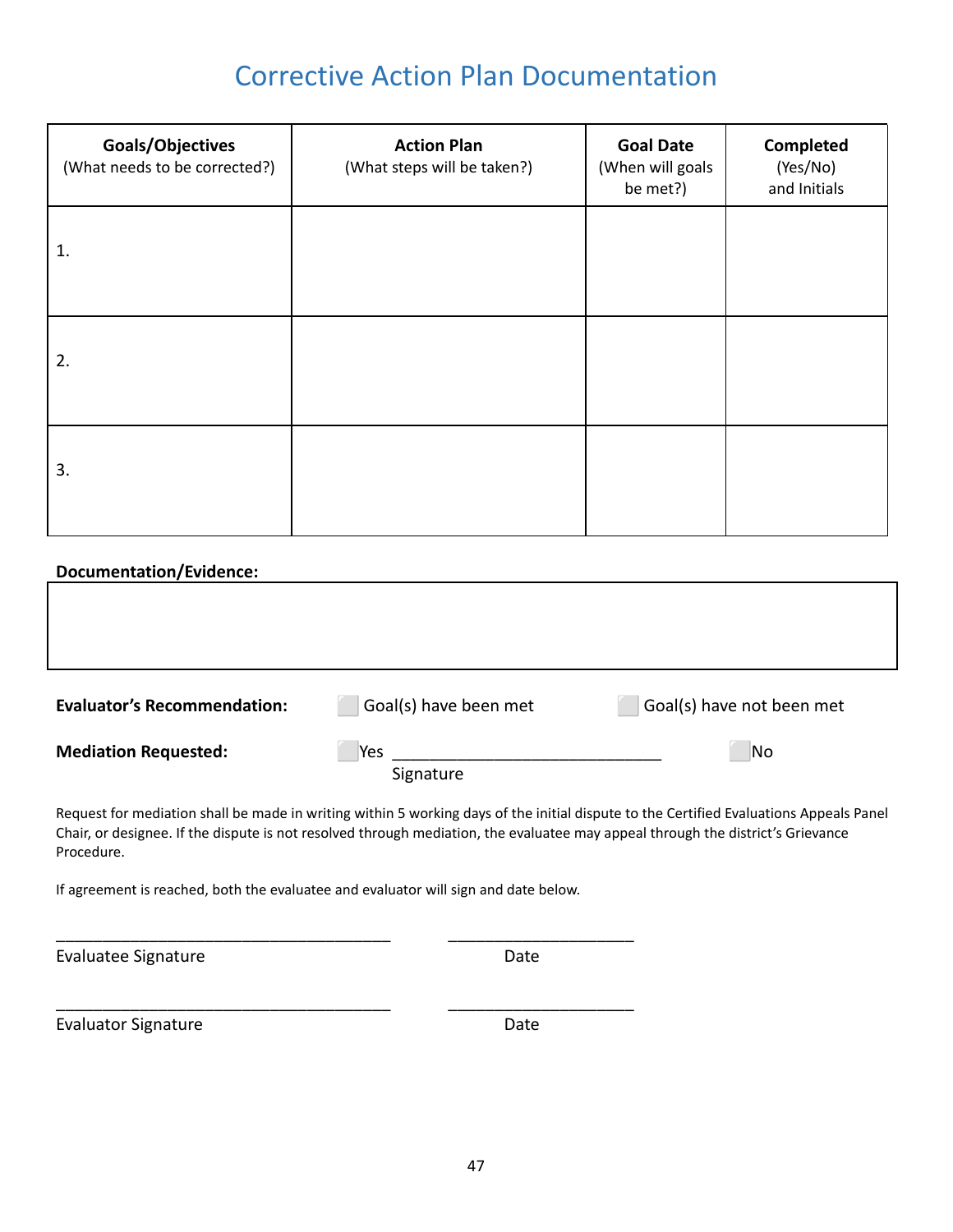# Appeals Panel Hearing Request Form

|                                                                                                          | ______________________________ have been evaluated by___________________________                  | during the |  |  |
|----------------------------------------------------------------------------------------------------------|---------------------------------------------------------------------------------------------------|------------|--|--|
|                                                                                                          | current evaluative cycle. My disagreement with the findings of the summative have been thoroughly |            |  |  |
|                                                                                                          | discussed with the evaluator.                                                                     |            |  |  |
| I respectfully request the Rockcastle County School District Evaluation Appeals panel to hear my appeal. |                                                                                                   |            |  |  |
|                                                                                                          | This appeal challenges the summative findings on:                                                 |            |  |  |
|                                                                                                          | substance                                                                                         |            |  |  |
|                                                                                                          | procedure                                                                                         |            |  |  |
|                                                                                                          | both substance & procedure                                                                        |            |  |  |
|                                                                                                          |                                                                                                   |            |  |  |
| Signature                                                                                                | Date                                                                                              |            |  |  |
|                                                                                                          | Date of Summative conference                                                                      |            |  |  |
|                                                                                                          | Date evaluator notified of intent to appeal                                                       |            |  |  |

This form shall be presented in person or by mail to any member of the appeals panel within five working days of completion of the summative conference.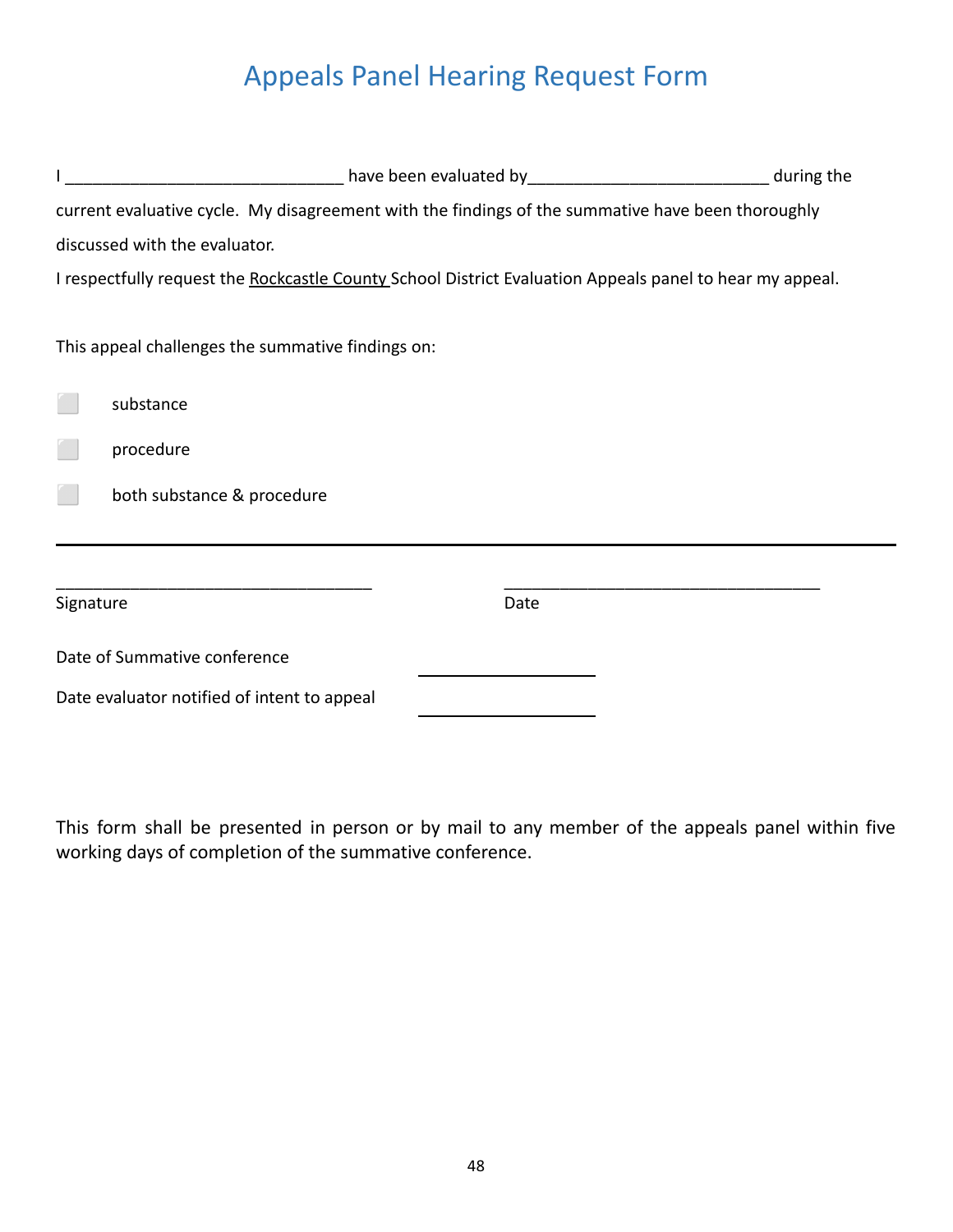Professional Growth Planning and Self-Reflection Forms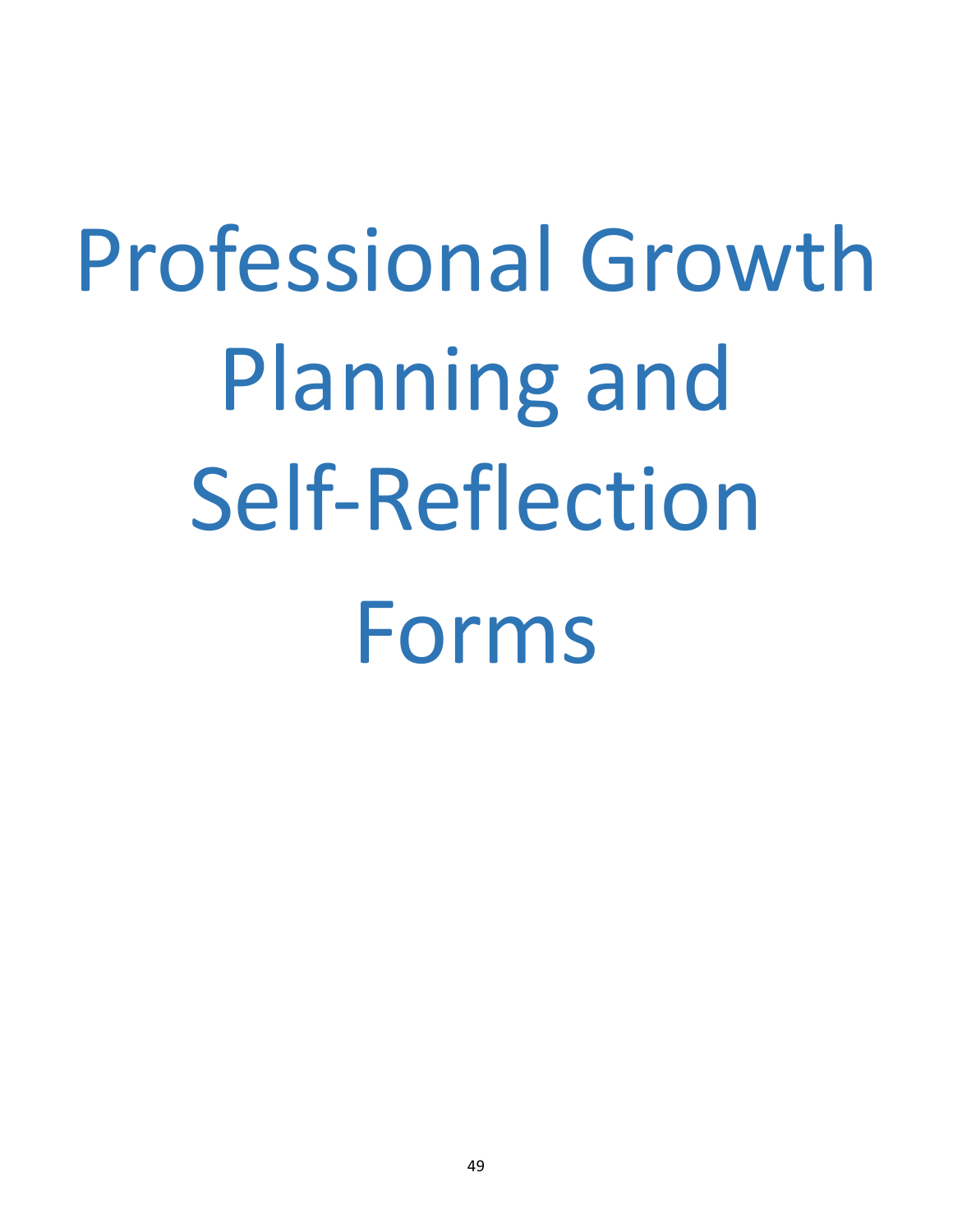# Kentucky Framework for Teaching Self-Assessment

| Name: | Date: |  |
|-------|-------|--|
|-------|-------|--|

| Component:                                           | Self-Assessment:         |   |   | <b>Rationale:</b> |  |
|------------------------------------------------------|--------------------------|---|---|-------------------|--|
| 1A - Demonstrating Knowledge of Content and Pedagogy |                          | D | A | E                 |  |
| 1B - Demonstrating Knowledge of Students             | $\overline{\phantom{a}}$ | D | A | E                 |  |
| 1C - Selecting Instructional Outcomes                | ı                        | D | A | E                 |  |
| 1D - Demonstrating Knowledge of Resources            | I                        | D | A | E                 |  |
| 1E - Designing Coherent Instruction                  | ı                        | D | A | E                 |  |
| 1F - Designing Student Assessment                    | $\mathbf{I}$             | D | A | E                 |  |
| 2A - Creating an Environment of Respect and Rapport  | $\mathbf{I}$             | D | A | E                 |  |
| 2B - Establishing a Culture for Learning             | T                        | D | A | E                 |  |
| 2C - Managing Classroom Procedures                   | ı                        | D | A | E                 |  |
| 2D - Managing Student Behavior                       | ı                        | D | A | E                 |  |
| 2E - Organizing Physical Space                       | ı                        | D | A | E                 |  |
| 3A - Communicating with Students                     | T                        | D | A | E                 |  |
| 3B - Using Questioning and Discussion Techniques     | ı                        | D | A | E                 |  |
| 3C - Engaging Students in Learning                   | I                        | D | А | E                 |  |
| 3D - Using Assessment in Instruction                 | ı                        | D | A | E                 |  |
| 3E - Demonstrating Flexibility and Responsiveness    | T                        | D | A | E                 |  |
| 4A - Reflecting on Teaching                          | ı                        | D | A | E                 |  |
| 4B - Maintaining Accurate Records                    | T                        | D | A | E                 |  |
| 4C - Communicating with Families                     | ı                        | D | A | E                 |  |
| 4D - Participating in a Professional Community       | I                        | D | A | E                 |  |
| 4E - Growing and Developing Professionally           | I                        | D | A | E                 |  |
| 4F - Demonstrating Professionalism                   | 1                        | D | A | E                 |  |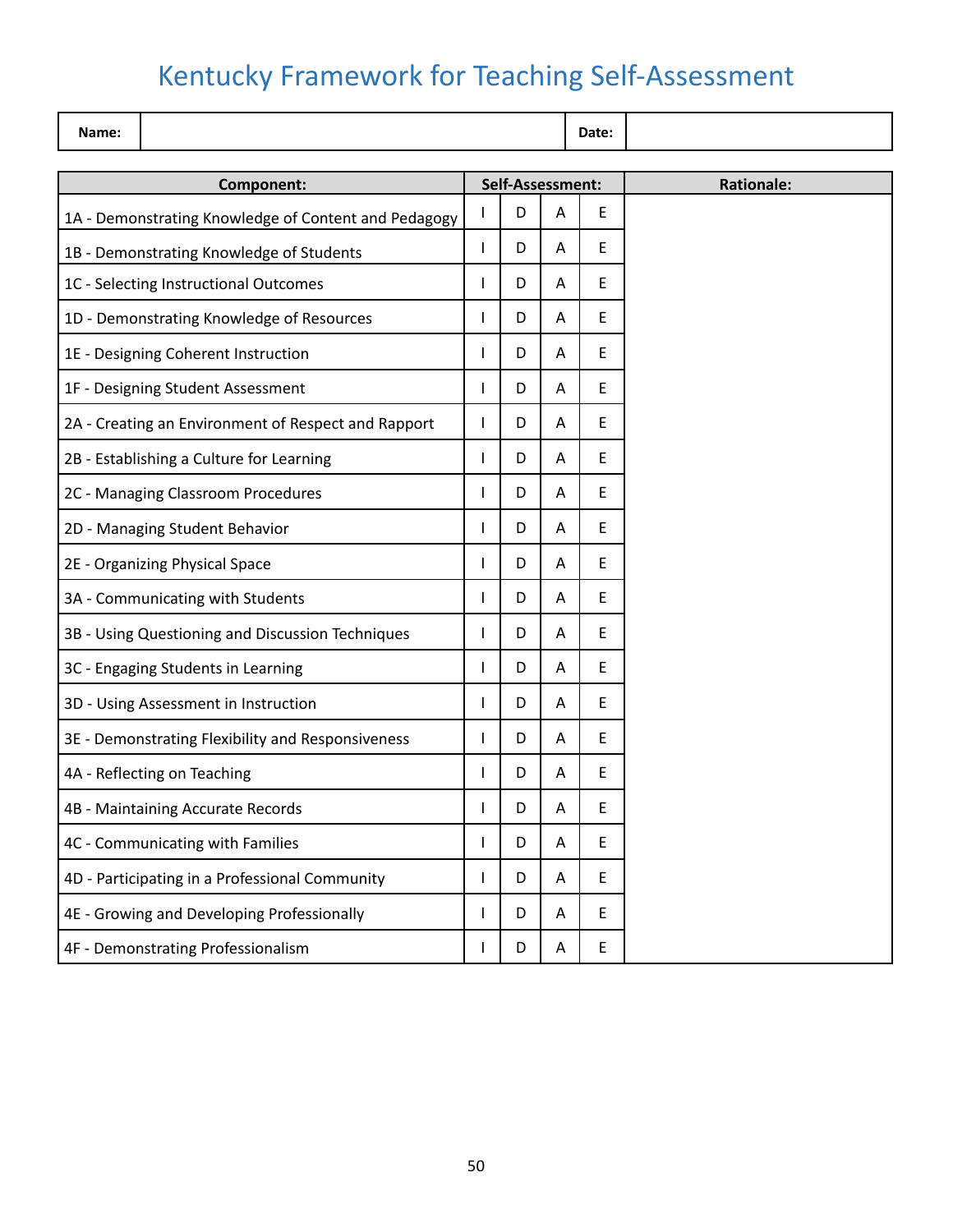# Professional Growth Plan Template

| Teacher:             | Date: |  |
|----------------------|-------|--|
| School:              |       |  |
| Teaching Assignment: |       |  |

## **Part A: Teacher Professional Growth Plan**

## *SMART Goal 1*

| SMART Goal 1                                                                            |       |
|-----------------------------------------------------------------------------------------|-------|
| Growth Objectives: (Behaviors, Skills, and Abilities to be                              |       |
| developed) SMART (Specific, Measurable, Appropriate, Realistic,                         |       |
| Time-bound)                                                                             |       |
|                                                                                         |       |
| Action Plan: Identify specific activities (How skills and abilities will be developed.) |       |
|                                                                                         |       |
|                                                                                         |       |
| <b>Assistance, Support, and Resources:</b>                                              |       |
|                                                                                         |       |
| <b>Time Frame:</b>                                                                      |       |
|                                                                                         |       |
|                                                                                         |       |
| <b>Expected Outcomes:</b> (What result(s) will you expect to see?)                      |       |
|                                                                                         |       |
| Measures of Goal Attainment: (How will goals be measured?)                              |       |
|                                                                                         |       |
|                                                                                         |       |
| <b>Barriers/Alternatives to Maximum Goal Attainment:</b>                                |       |
|                                                                                         |       |
|                                                                                         |       |
| <b>Documentation:</b>                                                                   |       |
| Identify documentation that you intend to use to demonstrate your professional growth.  |       |
| Artifact reflections that give evidence                                                 |       |
| Self-assessment that provides insight into professional growth                          |       |
| Sharing with colleagues                                                                 |       |
| Certificate of completion                                                               |       |
| Other (please describe): _                                                              |       |
|                                                                                         |       |
| <b>Teacher Signature:</b>                                                               | Date: |
|                                                                                         |       |
| <b>Principal Signature:</b>                                                             | Date: |
|                                                                                         |       |

| Impact on professional growth and performance: |       |  |
|------------------------------------------------|-------|--|
| <b>Teacher Signature:</b>                      | Date: |  |
| <b>Principal Signature:</b>                    | Date: |  |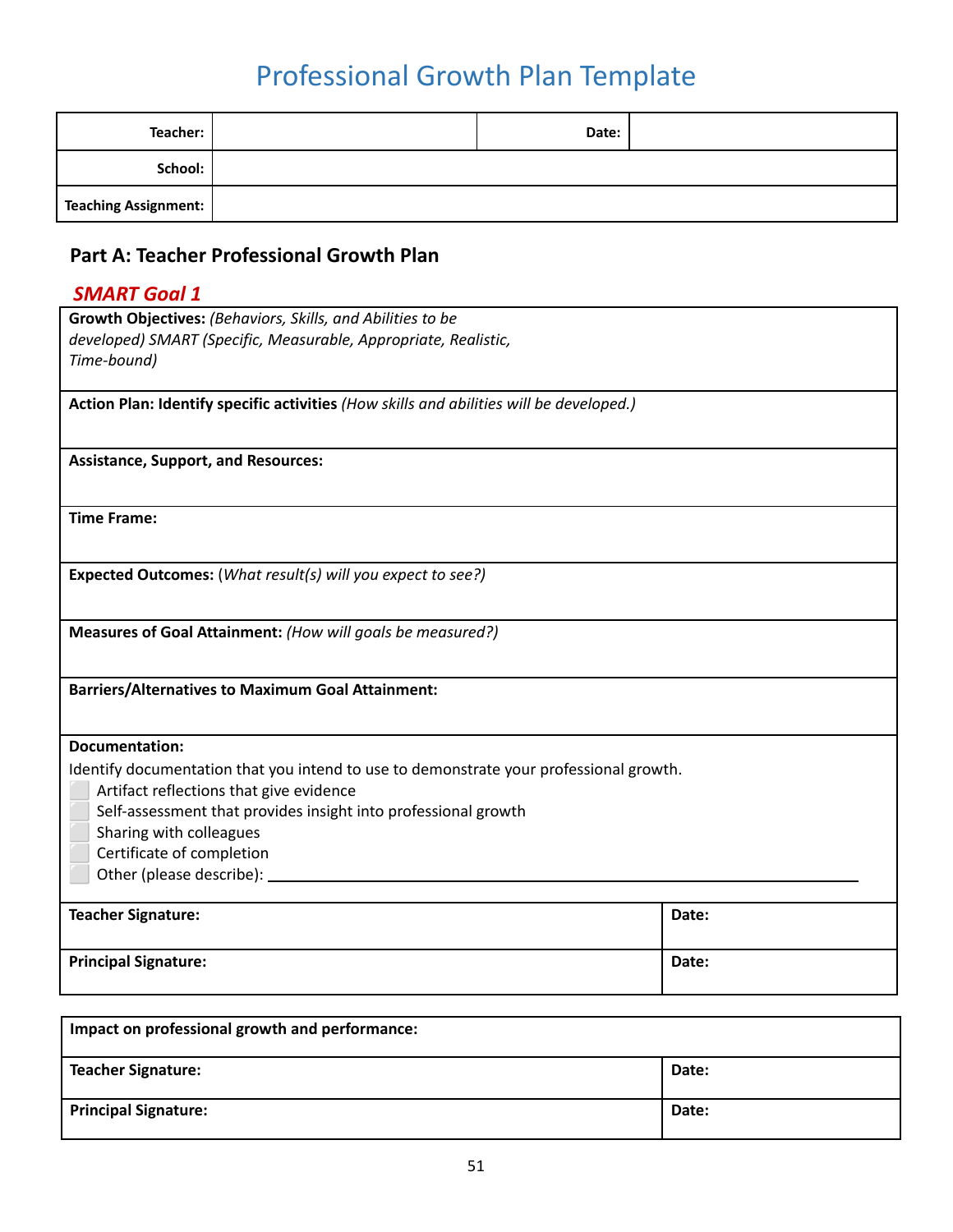# *SMART Goal 2*

| Growth Objectives: (Behaviors, Skills, and Abilities to be developed) SMART (Specific, Measurable, Appropriate, |       |  |
|-----------------------------------------------------------------------------------------------------------------|-------|--|
| Realistic, Time-bound)                                                                                          |       |  |
| Action Plan: Identify specific activities (How skills and abilities will be developed.)                         |       |  |
| <b>Assistance, Support, and Resources:</b>                                                                      |       |  |
| <b>Time Frame:</b>                                                                                              |       |  |
| <b>Expected Outcomes:</b>                                                                                       |       |  |
| <b>Measures of Goal Attainment:</b>                                                                             |       |  |
| <b>Barriers/Alternatives to Maximum Goal Attainment:</b>                                                        |       |  |
| <b>Documentation:</b>                                                                                           |       |  |
| Identify documentation that you intend to use to demonstrate your professional growth.                          |       |  |
| Artifact reflections that give evidence                                                                         |       |  |
| Self-assessment that provides insight into professional growth                                                  |       |  |
| Sharing with colleagues                                                                                         |       |  |
| Certificate of completion                                                                                       |       |  |
|                                                                                                                 |       |  |
| <b>Teacher Signature:</b>                                                                                       | Date: |  |
| <b>Principal Signature:</b>                                                                                     | Date: |  |

| Impact on professional growth and performance: |       |
|------------------------------------------------|-------|
| <b>Teacher Signature:</b>                      | Date: |
| <b>Principal Signature:</b>                    | Date: |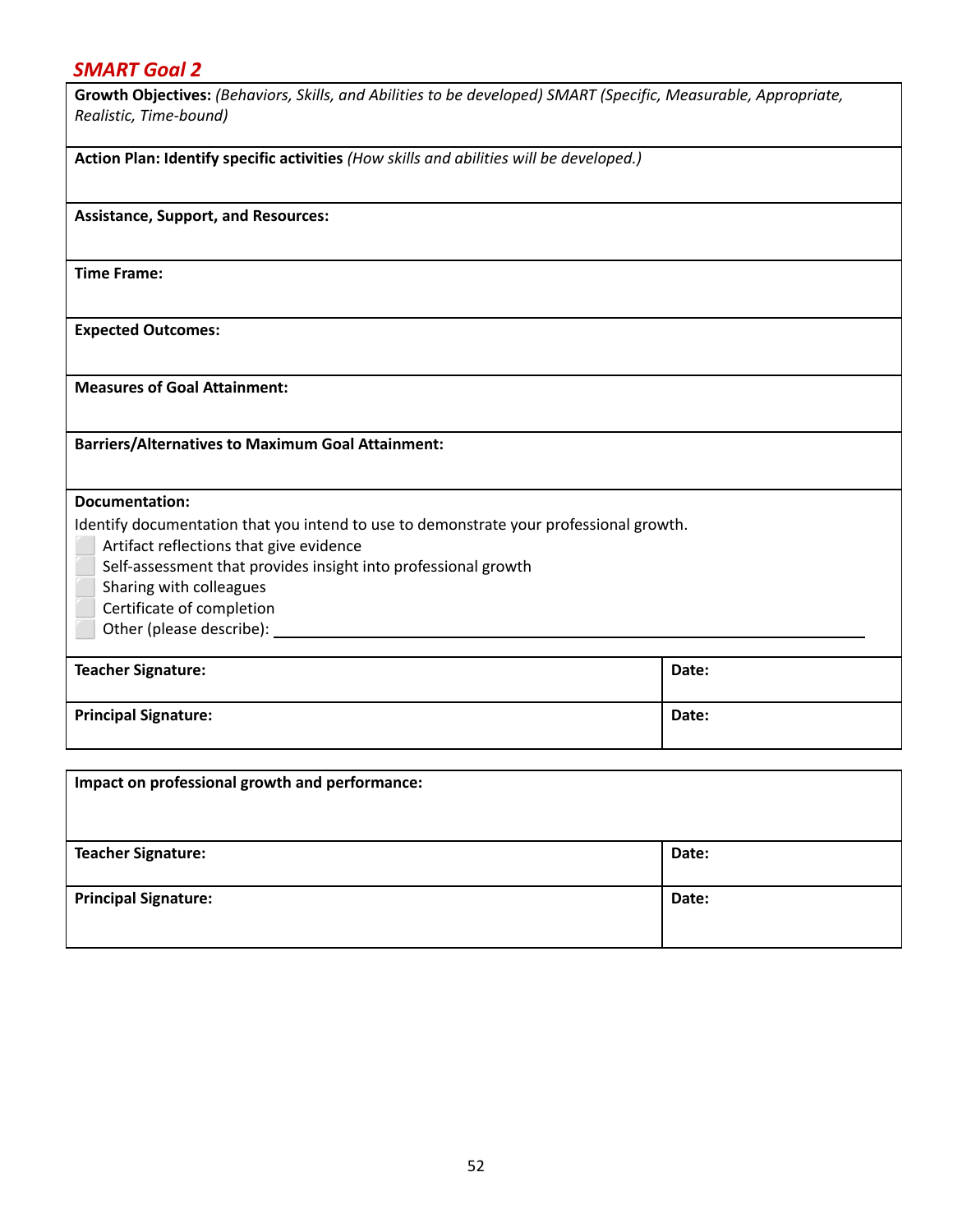*\*The following Part B (Reflection on Professional Practice) and Part C (My Community of Support) of the Professional Growth Plan Template may be used with teachers rated "developing" or "ineffective".*

## **Part B: Reflection On Professional Practice (Optional)**

## *1.My Personal Vision of Teaching and Learning*

**Who am I as a teacher or leader?** Use this section to list (or describe in narrative form) your own philosophy of effective teaching and learning. Refer to the Teacher Professional Growth and Effectiveness Framework and use these questions to guide your thinking:

Describe your core beliefs of teaching and learning. It is helpful to do this relative to the Teacher Effectiveness **Framework standards**.

**Identify trends and patterns from student growth data, observations, surveys, and professional self-reflection.**

**Identify how these trends and patterns relate to your student growth goals (from Student Growth Instrument).**

## *2.My Professional Development Needs*

**Where am I going as a teacher/learner**? Briefly outline your professional growth goal(s) and the ways in which you might accomplish it (them):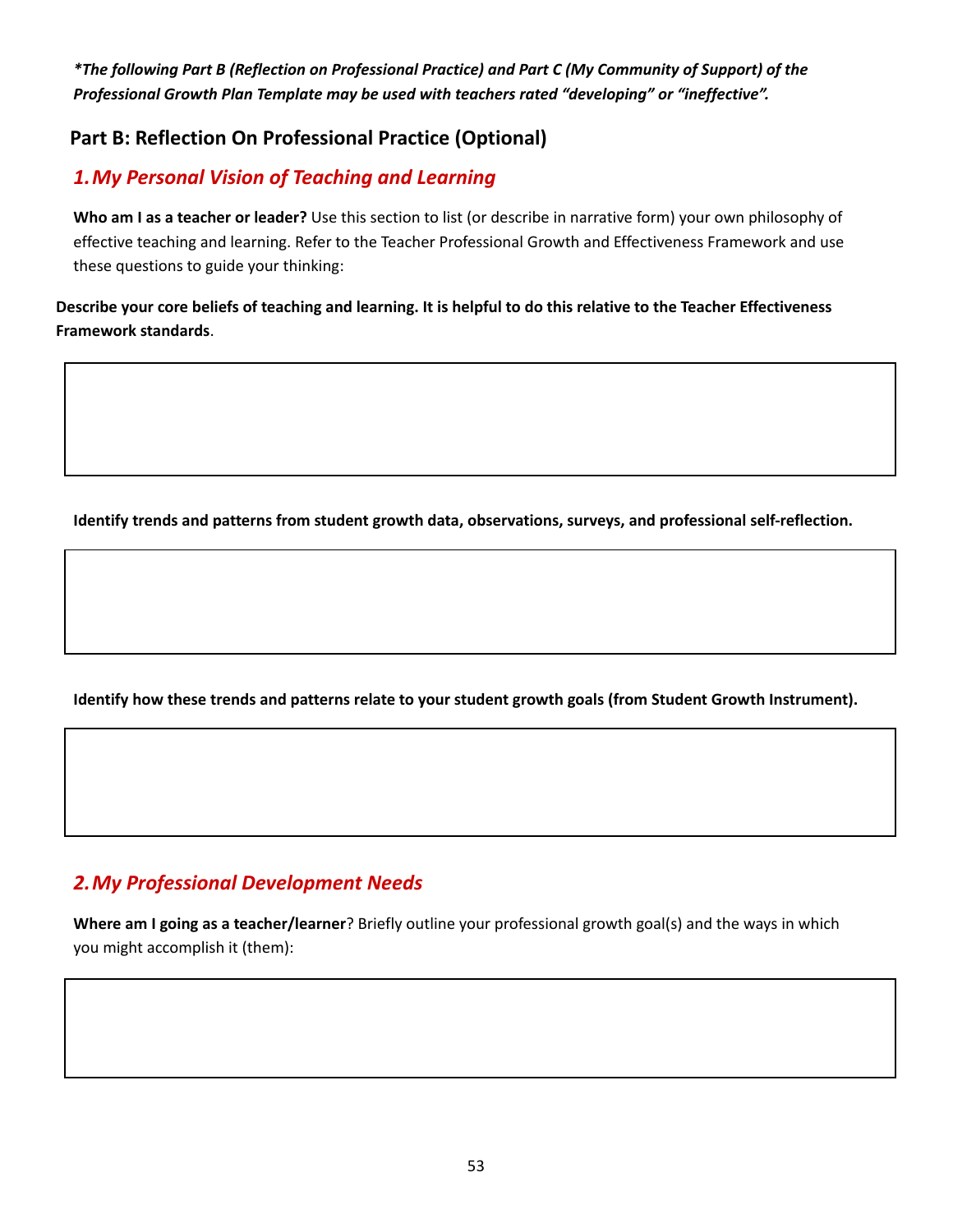## *3. Professional Growth Model*

How do you learn best? Here are some sample learning opportunities (check as many as apply):

| Individually-guided<br>Personal study<br>Web-based learning<br>Anecdotal records<br>Reflective journals<br>Individual action research                                                                                          | Instruction/Workshops<br>Technology skill training<br>Workshops<br>Conference<br>Other: when the contract of the contract of the contract of the contract of the contract of the contract of the contract of the contract of the contract of the contract of the contract of the contract of the contract of th |
|--------------------------------------------------------------------------------------------------------------------------------------------------------------------------------------------------------------------------------|-----------------------------------------------------------------------------------------------------------------------------------------------------------------------------------------------------------------------------------------------------------------------------------------------------------------|
| Log entries                                                                                                                                                                                                                    | <b>Observation/Assessment</b>                                                                                                                                                                                                                                                                                   |
| Other: University of the Contract of the Contract of the Contract of the Contract of the Contract of the Contract of the Contract of the Contract of the Contract of the Contract of the Contract of the Contract of the Contr | Peer coaching (peer-to-peer)<br>Cognitive coaching (peer-admin)                                                                                                                                                                                                                                                 |
| <b>Development/Improvement Process</b>                                                                                                                                                                                         | Videotaped lessons                                                                                                                                                                                                                                                                                              |
| Project-based<br>School visits<br>Assessment instruments (surveys,<br>questionnaires)                                                                                                                                          | Team teaching<br><b>Community of Support</b>                                                                                                                                                                                                                                                                    |
| Authentic teacher made materials (designing<br>quality work for students)                                                                                                                                                      | <b>Inquiry</b><br>Group action research<br>Data collection and analysis<br>Study group                                                                                                                                                                                                                          |

## **Part C. My Community of Support (Optional)**

Identify one to three colleagues who share your goal(s) or who could support you in the achievement of your goal(s). These colleagues will become part of your Community of Learners focus group. Meet with your group to explain your goal(s) and how you plan to accomplish it (them). Brainstorm additional ways of accomplishing your goal(s). Your group may also help you refine your goal(s).

**Identify the members of your Community of Support:**

**Select one goal that you will focus on within your Community of Support Team:**

**Describe the strategies for goal attainment discussed with your Community of Support:**

**Provide the rationale for adopting these ideas/strategies for achieving your goal.**

Describe the outcome(s) you expect to achieve this year. How will you accomplish this goal, positively impacting **student achievement?**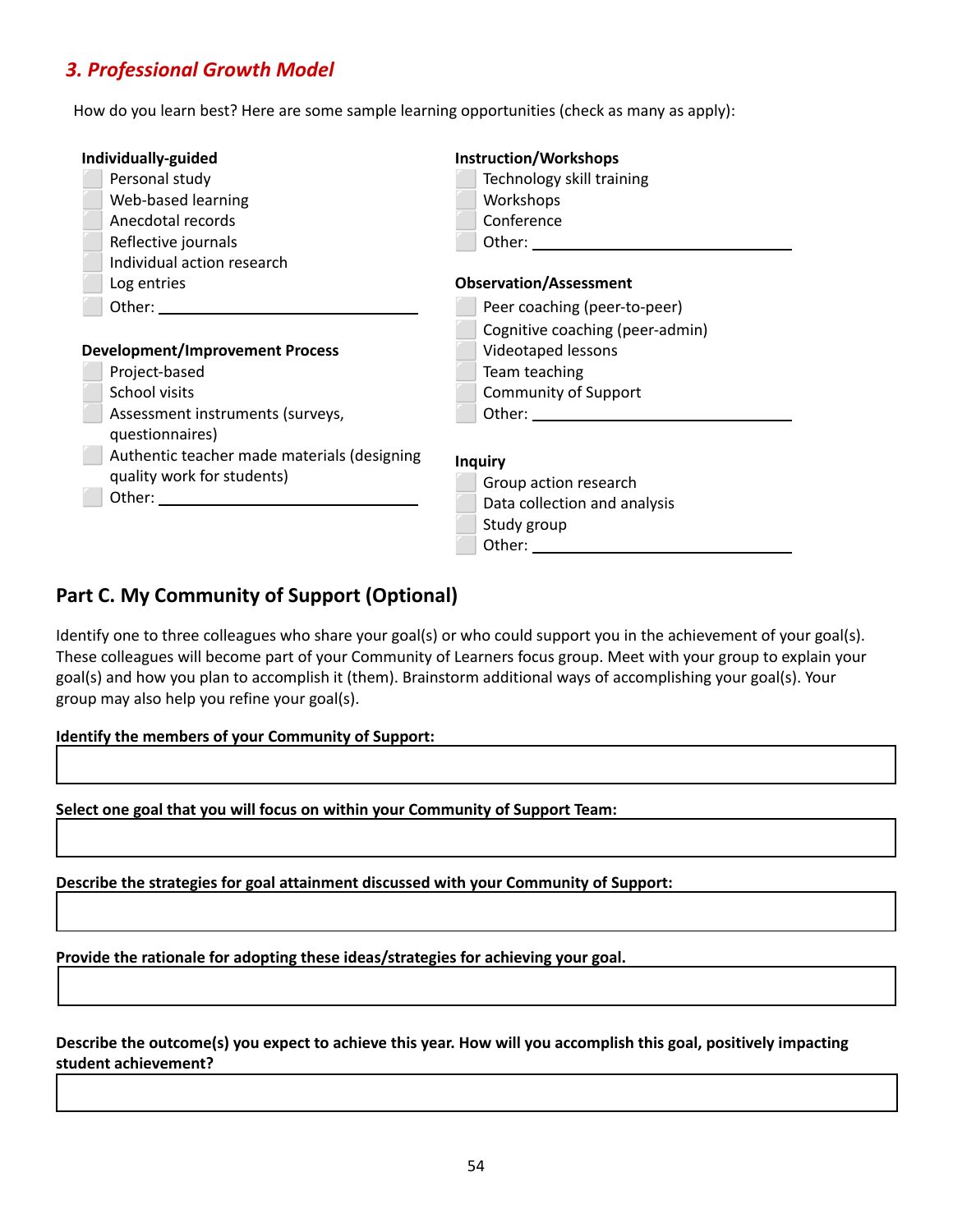## Reflective Practice, Student Growth and Professional Growth Planning

| Principal: | ichool: |  |
|------------|---------|--|
|            |         |  |

## *Part A: Reflection on the Standards in the Kentucky Principal Professional Growth and Effectiveness System*

Reflect on the effectiveness and adequacy of your practice in each of the performance standards. Provide a rating (I =Ineffective; D = Developing; A = Accomplished; E=Exemplary) on each performance standard and list your strengths and areas for growth. A complete *listing of performance standards and indicators can be found at the end of this form.*

| <b>Standard</b>                                                     | Self-Assessment |   |   | <b>Strengths and areas for growth</b> |  |
|---------------------------------------------------------------------|-----------------|---|---|---------------------------------------|--|
| <b>Standard 1: Mission, Vision, and Core Values</b>                 |                 |   |   |                                       |  |
| Effective educational leaders develop, advocate, and enact a        | ı               |   |   | Ε                                     |  |
| shared mission, vision, and core values of high-quality education   |                 | D | A |                                       |  |
| and academic success and well-being of each student.                |                 |   |   |                                       |  |
| 2. Standard 2: Ethics and Professional Norms                        |                 |   |   |                                       |  |
| Effective educational leaders act ethically and according to        | ı               | D | A | Ε                                     |  |
| professional norms to promote each student's academic success       |                 |   |   |                                       |  |
| and well-being.                                                     |                 |   |   |                                       |  |
| <b>Standard 3: Equity and Cultural Responsiveness</b>               |                 |   |   |                                       |  |
| Effective educational leaders strive for equity of educational      | I               | D | A | Ε                                     |  |
| opportunity and culturally responsive practices to promote each     |                 |   |   |                                       |  |
| student's academic success and well-being.                          |                 |   |   |                                       |  |
| <b>Standard 4: Curriculum, Instruction, and Assessment</b>          |                 |   |   |                                       |  |
| Effective educational leaders develop and support intellectually    |                 |   |   |                                       |  |
| rigorous and coherent systems of curriculum, instruction, and       | I               | D | A | Ε                                     |  |
| assessment to promote each student's academic success and           |                 |   |   |                                       |  |
| well-being.                                                         |                 |   |   |                                       |  |
| <b>Standard 5: Community of Care and Support for Students</b>       |                 |   |   |                                       |  |
| Effective educational leaders cultivate an inclusive, caring, and   | ı               | D | A | Ε                                     |  |
| supportive school community that promotes the academic success      |                 |   |   |                                       |  |
| and well-being of each student.                                     |                 |   |   |                                       |  |
| <b>Standard 6: Professional Capacity of School Personnel</b>        |                 |   |   |                                       |  |
| Effective educational leaders develop the professional capacity and |                 |   |   |                                       |  |
| practice of school personnel to promote each student's academic     | T               | D | A | Ε                                     |  |
| success and well-being.                                             |                 |   |   |                                       |  |
| <b>Standard 7: Professional Community for Teachers and Staff</b>    |                 |   |   |                                       |  |
| Effective educational leaders foster a professional community of    |                 |   |   |                                       |  |
| teachers and other professional staff to promote each student's     | ı               | D | A | Ε                                     |  |
| academic success and well-being.                                    |                 |   |   |                                       |  |
| <b>Standard 8: Meaningful Engagement of Families and Community</b>  |                 |   |   |                                       |  |
| Effective educational leaders engage families and the community     |                 | D | A | Ε                                     |  |
| in meaningful, reciprocal, and mutually beneficial ways to promote  | L               |   |   |                                       |  |
| each student's academic success and well-being.                     |                 |   |   |                                       |  |
| <b>Standard 9: Operations and Management</b>                        |                 |   |   |                                       |  |
| Effective educational leaders manage district/school operations     |                 | D | A | Ε                                     |  |
| and resources to promote each student's academic success and        |                 |   |   |                                       |  |
| well-being.                                                         |                 |   |   |                                       |  |
| 10. Standard 10: School Improvement                                 |                 |   |   |                                       |  |
| Effective educational leaders act as agents of continuous           | ı               | D | A | E                                     |  |
| improvement to promote each student's academic success and          |                 |   |   |                                       |  |
| well-being.                                                         |                 |   |   |                                       |  |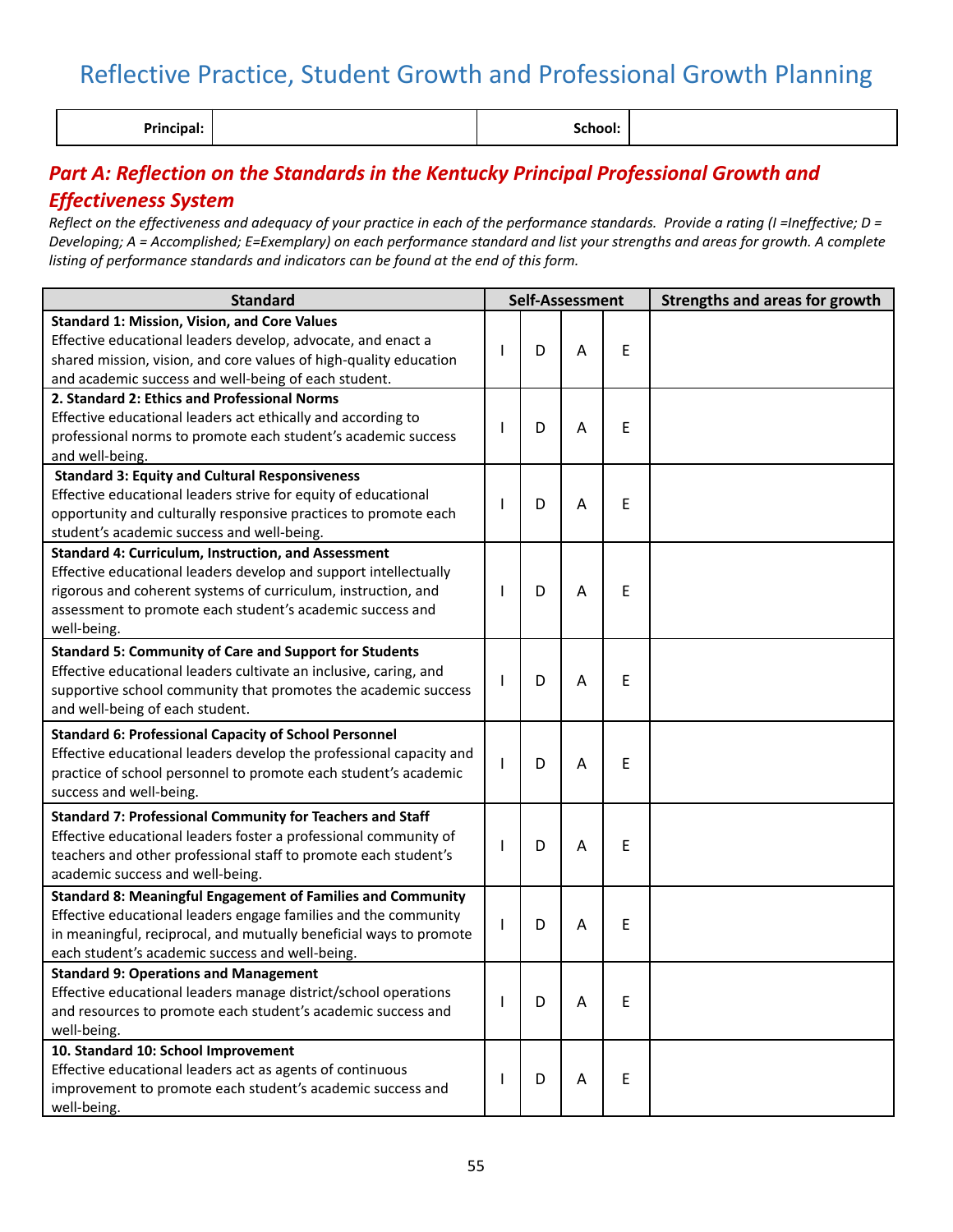Examine additional relevant data sources to make an informed decision on growth needs. Select an area of growth from the above self-reflection to focus your professional growth goals.

## *Part B: Connecting Priority Growth Needs to Professional Growth Planning*

**1) Initial Reflection:** *Based on the areas of growth identified in Self-Reflection complete this section at the beginning of the school year.*

| <b>Professional Growth Goal:</b><br>What do I want to change about my practices that will effectively impact student learning?<br>$\bullet$<br>How can I develop a plan of action to address my professional learning?<br>$\bullet$<br>How will I know if I accomplished my objective?<br>$\bullet$ |                    |                                 |  |  |
|-----------------------------------------------------------------------------------------------------------------------------------------------------------------------------------------------------------------------------------------------------------------------------------------------------|--------------------|---------------------------------|--|--|
| <b>Standard Addressed</b>                                                                                                                                                                                                                                                                           | <b>Growth Goal</b> | <b>Targeted Completion Date</b> |  |  |
|                                                                                                                                                                                                                                                                                                     |                    |                                 |  |  |
|                                                                                                                                                                                                                                                                                                     |                    |                                 |  |  |

## **2) On-going Reflection:** Complete this section at mid-year to identify progress toward each Goal

| <b>Mid-Year Reflection of Principal's Goals</b> |                                                            |                |  |  |
|-------------------------------------------------|------------------------------------------------------------|----------------|--|--|
|                                                 | (Describe mid-year goal progress and other relevant data.) |                |  |  |
|                                                 |                                                            |                |  |  |
|                                                 |                                                            |                |  |  |
|                                                 |                                                            |                |  |  |
|                                                 |                                                            |                |  |  |
|                                                 |                                                            |                |  |  |
|                                                 |                                                            |                |  |  |
|                                                 |                                                            |                |  |  |
|                                                 |                                                            |                |  |  |
|                                                 |                                                            |                |  |  |
|                                                 |                                                            |                |  |  |
|                                                 |                                                            |                |  |  |
| Mid-year review conducted on                    |                                                            |                |  |  |
| Initials:                                       |                                                            |                |  |  |
|                                                 | Principal                                                  | Superintendent |  |  |
|                                                 |                                                            |                |  |  |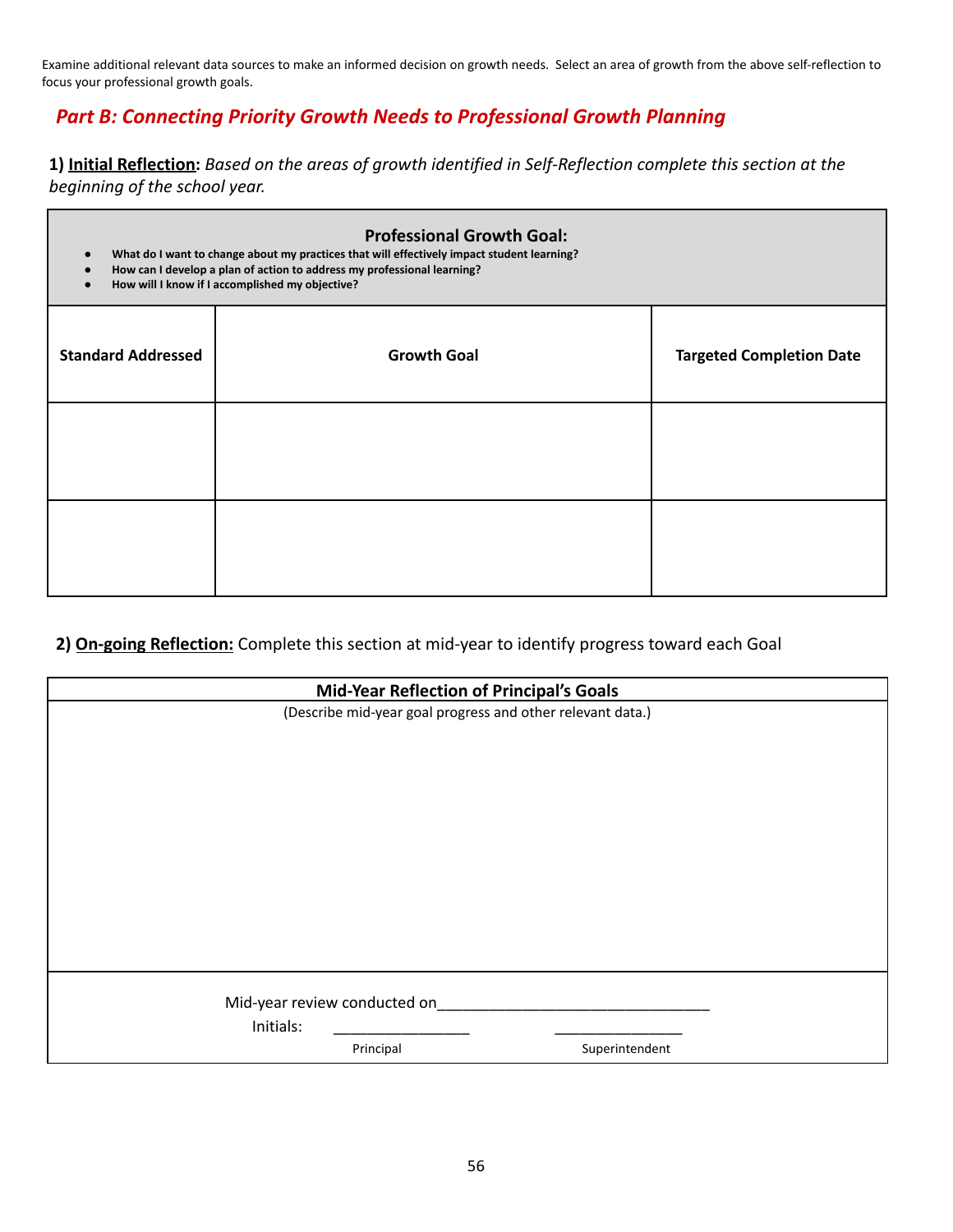**3) Summative Reflection:** *Complete this section at the end of the year to describe the level of attainment for each Professional Goal.*

| Date: | Goal 1 |
|-------|--------|
|       |        |
|       |        |
|       |        |
|       |        |
| Date: | Goal 2 |
|       |        |
|       |        |
|       |        |
|       |        |
| Date: | Goal 3 |
|       |        |
|       |        |
|       |        |
|       |        |

| <b>Next Steps:</b>                |           |         |
|-----------------------------------|-----------|---------|
|                                   |           |         |
|                                   |           |         |
|                                   |           |         |
|                                   |           |         |
|                                   |           |         |
|                                   |           |         |
|                                   |           |         |
|                                   |           |         |
| Achieved<br>Plan is:              | Continued | Revised |
| <b>Administrator's Signature:</b> | Date:     |         |
|                                   |           |         |
| Superintendent's Signature        | Date:     |         |
|                                   |           |         |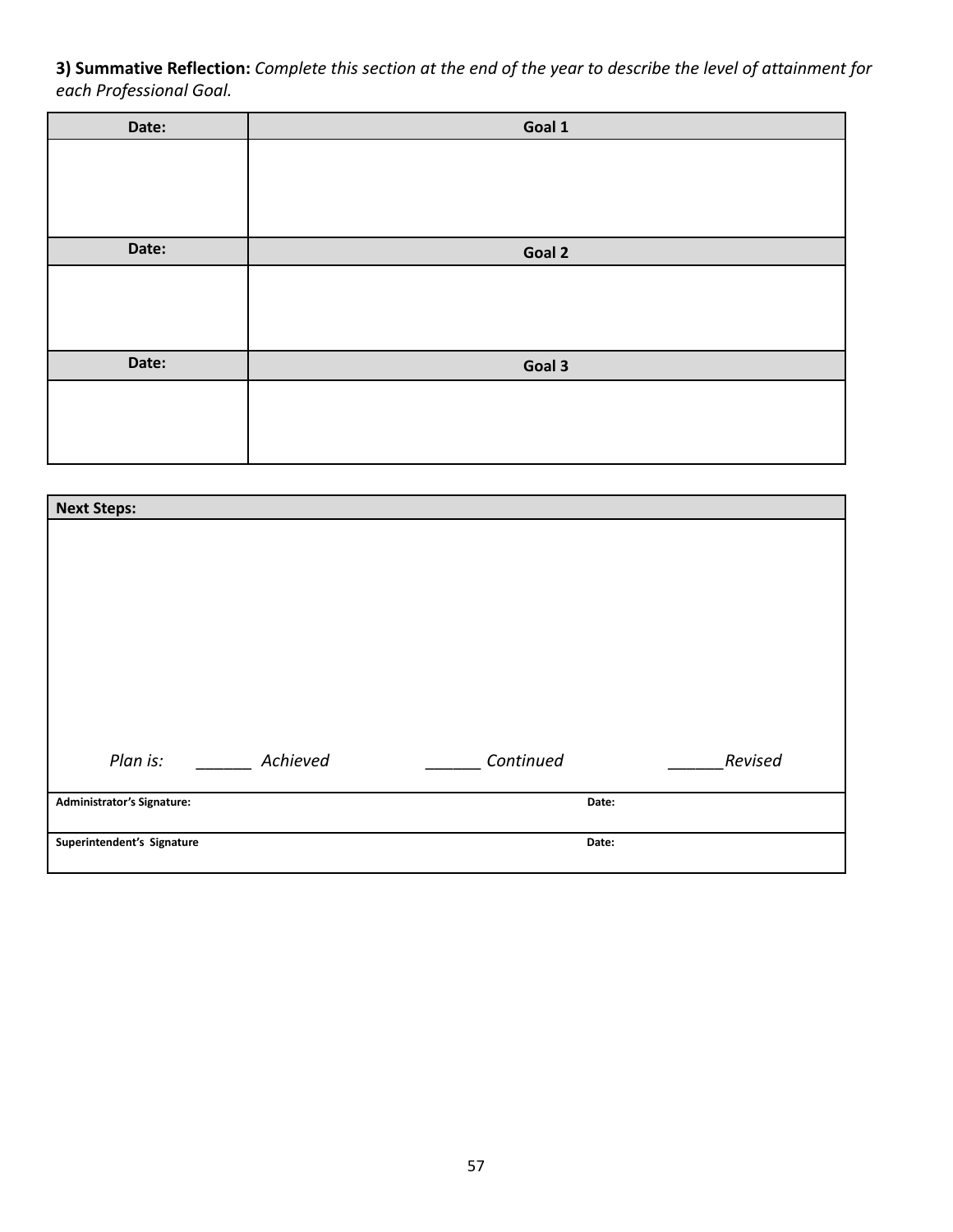| Site Visit Form           | Date:              |        |
|---------------------------|--------------------|--------|
| Rockcastle County Schools | ' Site Visit: Fall | Spring |

This form may be used by the evaluator in conducting the Principal Site Visit and Interview.



#### **Professional Growth Plan Guiding Questions:**

What actions have you taken towards meeting your PGP Goal? How have your actions impacted your school/department and/or your practice? What support do you need? What area would you consider your biggest strength? How would you like to continue growing for the 2nd part of the school year? What professional practices have had the most influence on your ability to support your students to achieve growth?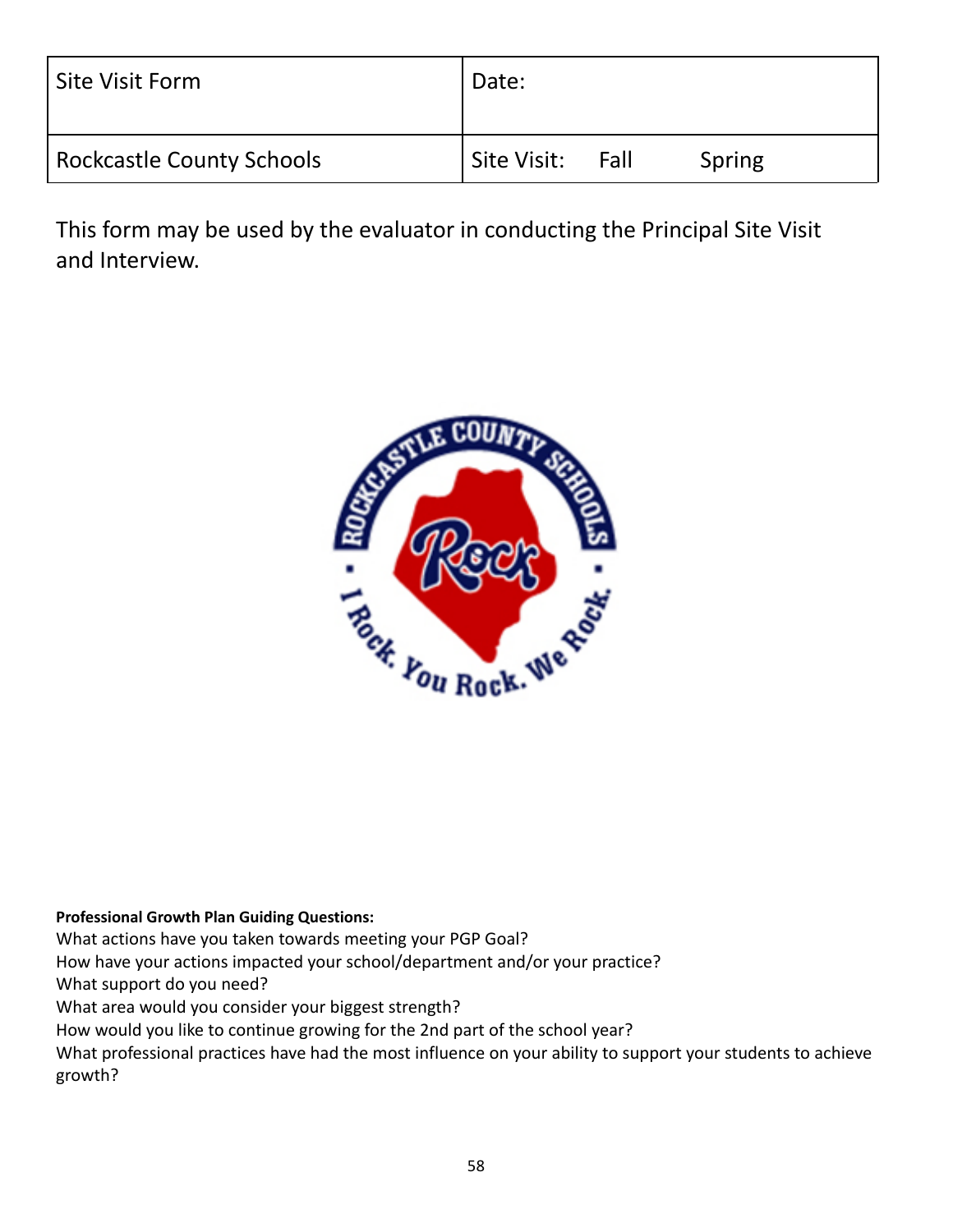## *STANDARD 1. MISSION, VISION, AND CORE VALUES*

**Effective educational leaders develop, advocate, and enact a shared mission, vision, and core values of high-quality education and academic success and well-being of each student.**

Effective leaders:

**a)** Develop an educational mission for the school to promote the academic success and well-being of each student.

**b**) In collaboration with members of the school and the community and using relevant data, develop and promote a vision for the school on the successful learning and development of each child and on instructional and organizational practices that promote such success.

**c)** Articulate, advocate, and cultivate core values that define the school's culture and stress the imperative of child-centered education; high expectations and student support; equity, inclusiveness, and social justice; openness, caring, and trust; and continuous improvement.

**d)** Strategically develop, implement, and evaluate actions to achieve the vision for the school.

**e)** Review the school's mission and vision and adjust them to changing expectations and opportunities for the school, and changing needs and situations of students.

**f)** Develop shared understanding of and commitment to mission, vision, and core values within the school and the community.

**g)** Model and pursue the school's mission, vision, and core values in all aspects of leadership.

## **Suggested Guiding Questions:**

- How do you articulate the vision and mission of your school so that it is understood?
- How will you celebrate short-term wins?
- What is the goal setting process in your school?
- How has your school community helped you to determine these goals?
- What opportunities have you used to engage your teachers in collaboration relative to vision, mission, and strategic goals?

Evidence requested by the evaluator or provided by the principal: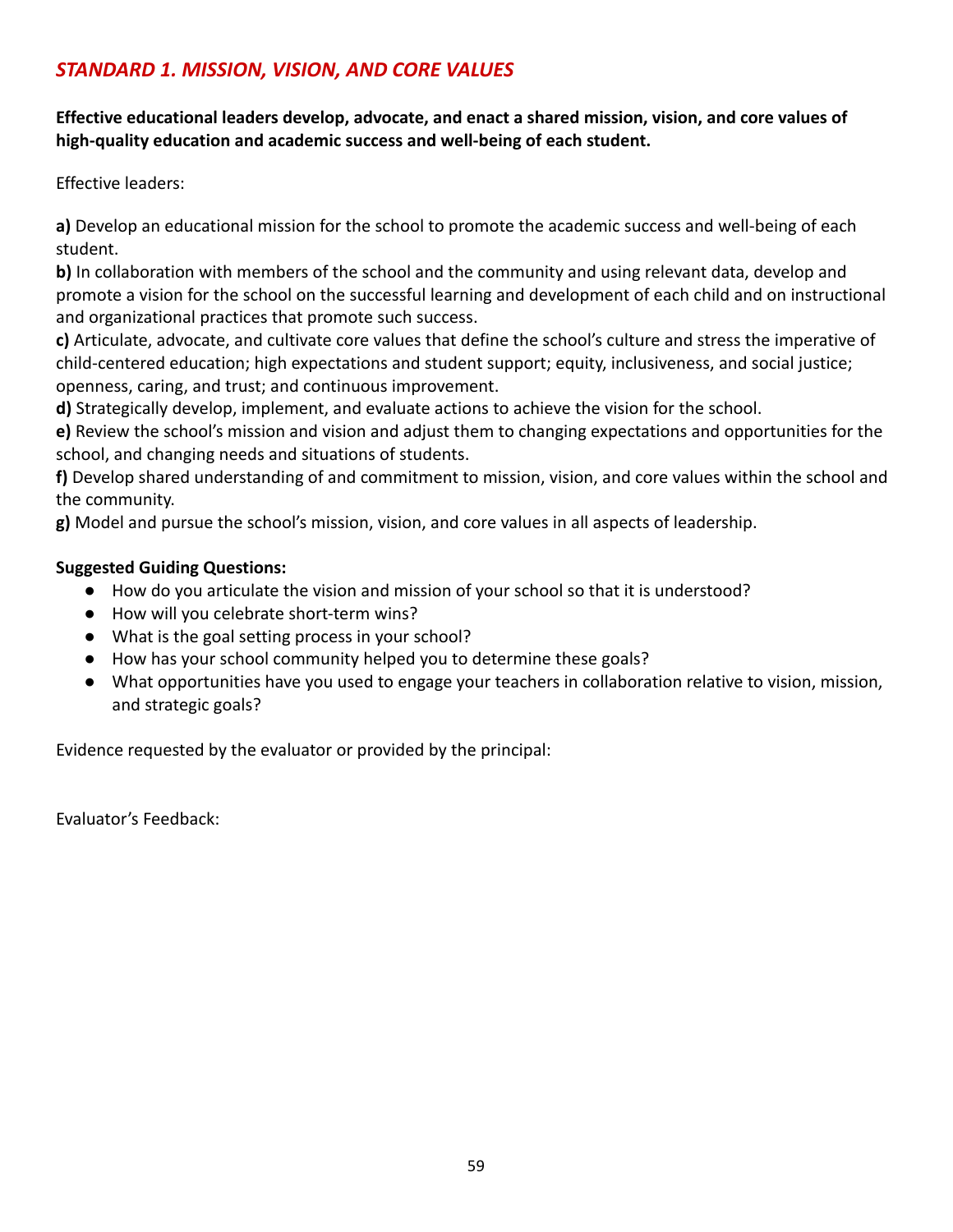## *STANDARD 2. ETHICS AND PROFESSIONAL NORMS*

**Effective educational leaders act ethically and according to professional norms to promote each student's academic success and well-being.**

Effective leaders:

**a)** Act ethically and professionally in personal conduct, relationships with others, decision-making, stewardship of the school's resources, and all aspects of school leadership.

**b)** Act according to and promote the professional norms of integrity, fairness, transparency, trust,

collaboration, perseverance, learning, and continuous improvement.

**c)** Place children at the center of education and accept responsibility for each student's academic success and well-being.

**d)** Safeguard and promote the values of democracy, individual freedom and responsibility, equity, social justice, community, and diversity.

**e)** Lead with interpersonal and communication skill, social-emotional insight, and understanding of all students' and staff members' backgrounds and cultures.

**f)** Provide moral direction for the school and promote ethical and professional behavior among faculty and staff.

Suggested Guiding Questions/Prompts

- Please give an example of a way in which you have demonstrated professionalism.
- How do you communicate professional beliefs and values to stakeholders?
- How do you lead through communication with your staff?
- How do you promote and ensure that your staff is following your professional lead and directives?

Evidence requested by the evaluator or provided by the principal: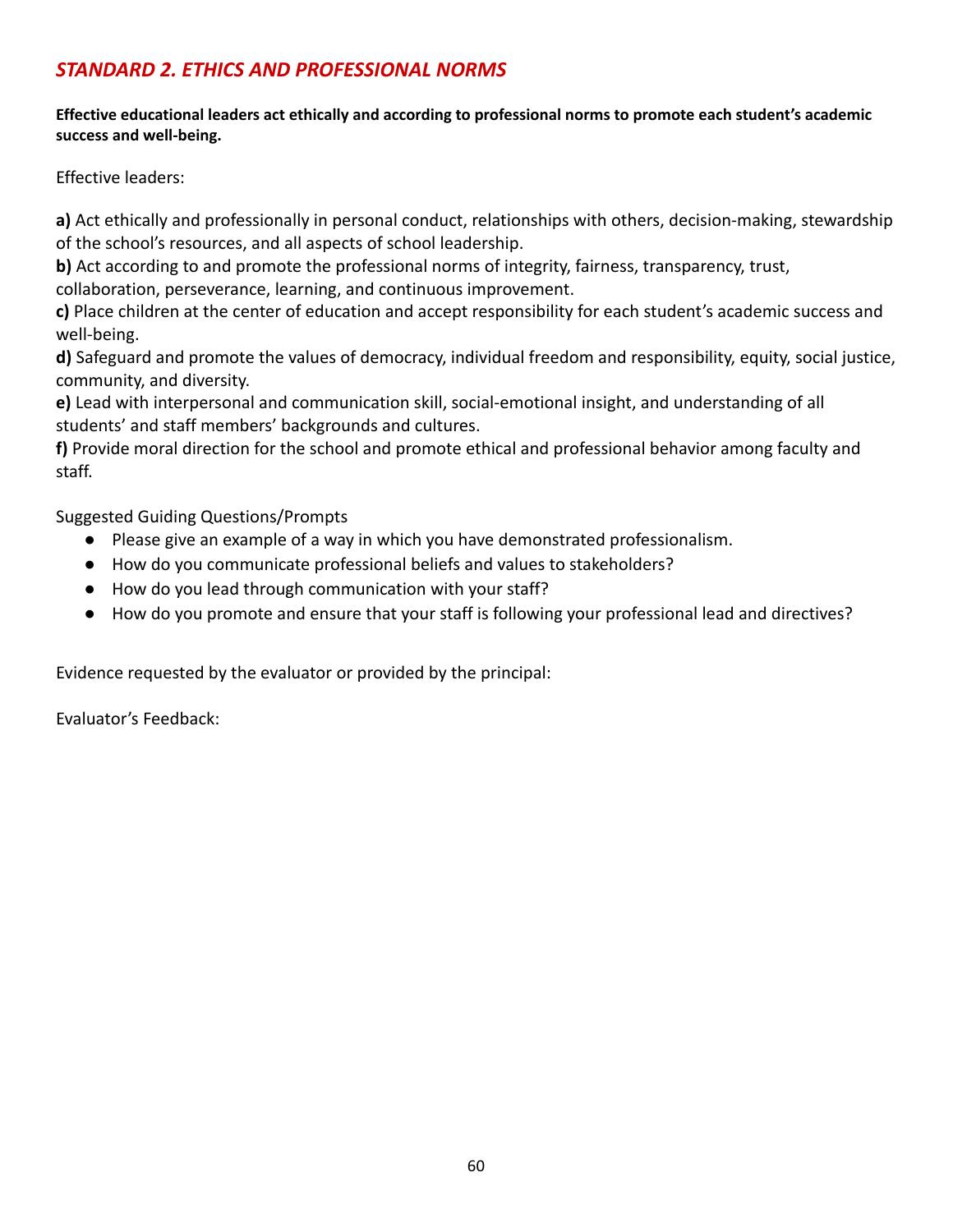## *STANDARD 3. EQUITY AND CULTURAL RESPONSIVENESS*

## **Effective educational leaders strive for equity of educational opportunity and culturally responsive practices to promote each student's academic success and well-being.**

Effective leaders:

**a)** Ensure that each student is treated fairly, respectfully, and with an understanding of each student's culture and context.

**b)** Recognize, respect, and employ each student's strengths, diversity, and culture as assets for teaching and learning.

**c)** Ensure that each student has equitable access to effective teachers, learning opportunities, academic and social support, and other resources necessary for success.

**d)** Develop student policies and address student misconduct in a positive, fair, and unbiased manner. **e)** Confront and alter institutional biases of student marginalization, deficit-based schooling, and low expectations associated with race, class, culture and language, gender and sexual orientation, and disability or special status.

**f)** Promote the preparation of students to live productively in and contribute to the diverse cultural contexts of a global society.

**g)** Act with cultural competence and responsiveness in their interactions, decision making, and practice.

**h)** Address matters of equity and cultural responsiveness in all aspects of leadership.

Suggested Guiding Questions/Prompts:

- What would be helpful for me to know about your student population?
- What steps do you have in place to ensure that all students in your school are treated fairly, respectfully, and with an understanding of their culture and home situation?
- What strategies do you use to nurture and sustain a climate of trust in your school?

Evidence requested by the evaluator or provided by the principal: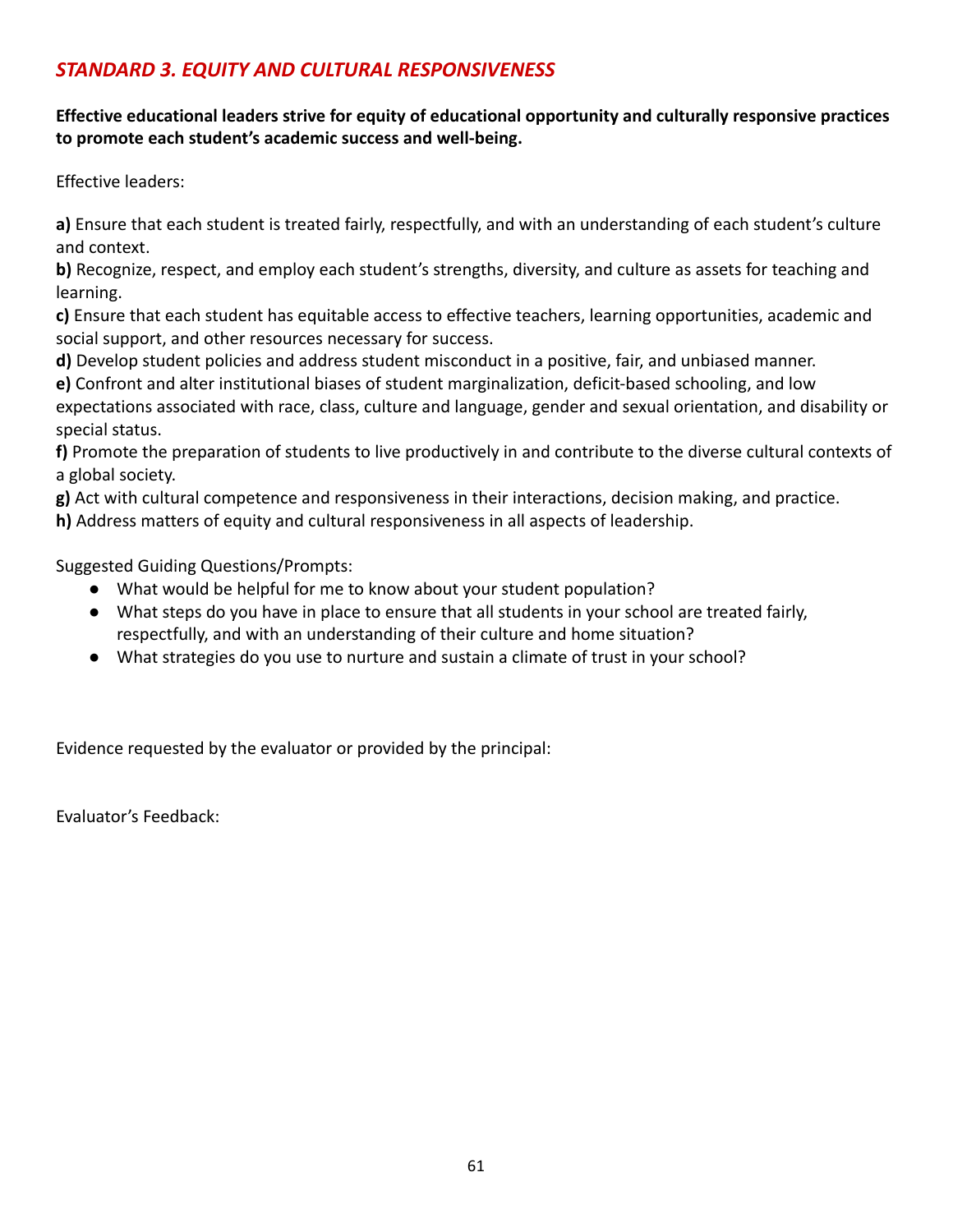## *STANDARD 4. CURRICULUM, INSTRUCTION, AND ASSESSMENT*

## **Effective educational leaders develop and support intellectually rigorous and coherent systems of curriculum, instruction, and assessment to promote each student's academic success and well-being.**

Effective leaders:

**a)** Implement coherent systems of curriculum, instruction, and assessment that promote the mission, vision, and core values of the school, embody high expectations for student learning, align with academic standards, and are culturally responsive.

**b)** Align and focus systems of curriculum, instruction, and assessment within and across grade levels to promote student academic success, love of learning, the identities and habits of learners, and healthy sense of self.

**c)** Promote instructional practice that is consistent with knowledge of child learning and development, effective pedagogy, and the needs of each student.

**d)** Ensure instructional practice that is intellectually challenging, authentic to student experiences, recognizes student strengths, and is differentiated and personalized.

**e)** Promote the effective use of technology in the service of teaching and learning.

**f)** Employ valid assessments that are consistent with knowledge of child learning and development and technical standards of measurement.

**g)** Use assessment data appropriately and within technical limitations to monitor student progress and improve instruction.

Suggested Guiding Questions/Prompts:

- Describe any innovative and effective instructional initiatives you are doing or have done this year.
- How are you monitoring and holding teachers accountable for the delivery of high quality instruction?
- How have you helped your teachers to become more effective instructors?
- What is your greatest barrier to increased student achievement and what efforts are you making to address the barriers?
- How are you helping your teachers to be experts in the curriculum?
- How are you ensuring that your teachers are effectively implementing Google Classroom for ensure teaching and learning are taking place at a high level?

Evidence requested by the evaluator or provided by the principal: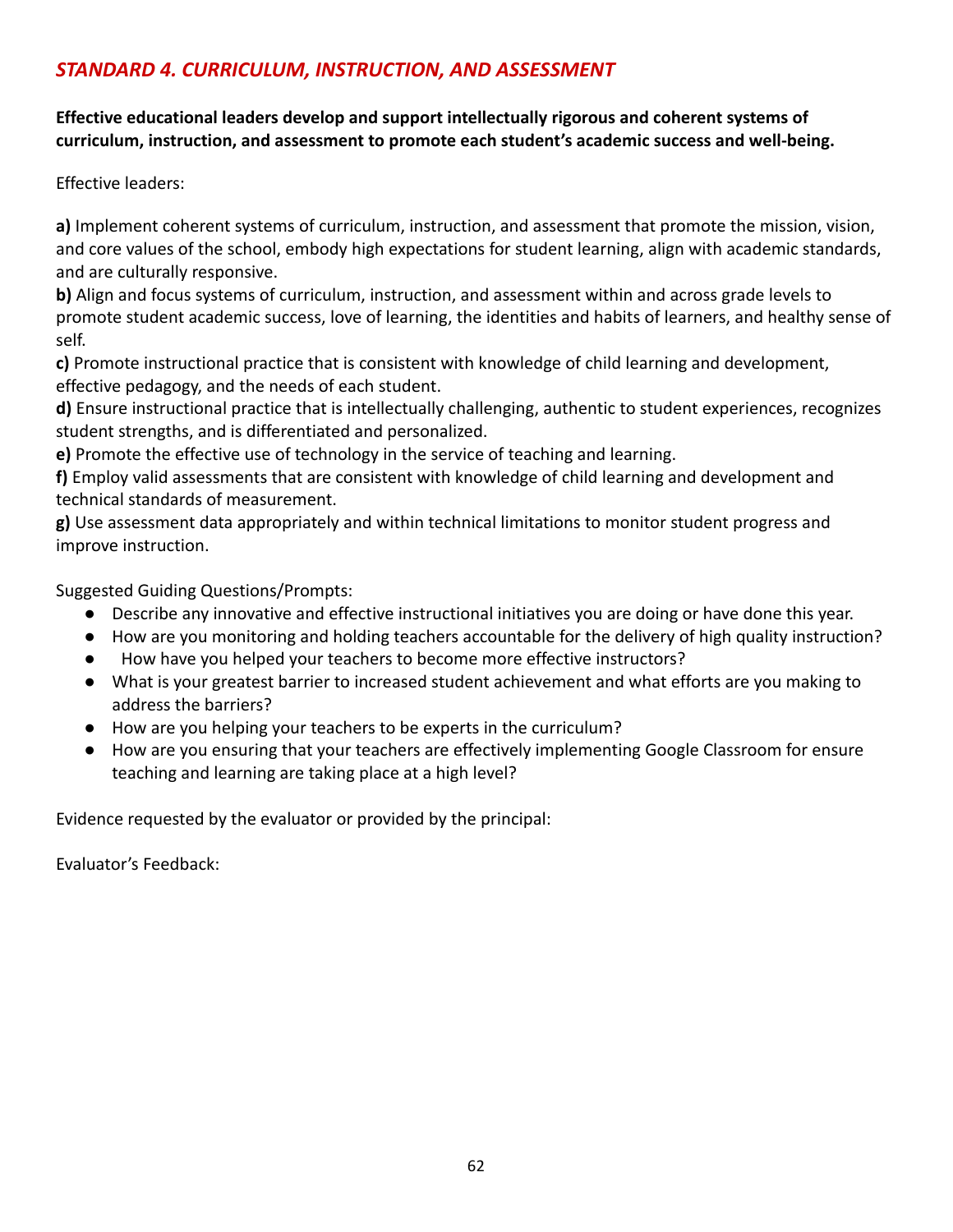## *STANDARD 5. COMMUNITY OF CARE AND SUPPORT FOR STUDENTS*

## **Effective educational leaders cultivate an inclusive, caring, and supportive school community that promotes the academic success and well-being of each student.**

Effective leaders:

**a)** Build and maintain a safe, caring, and healthy school environment that meets the academic, social, emotional, and physical needs of each student.

**b)** Create and sustain a school environment in which each student is known, accepted and valued, trusted and respected, cared for, and encouraged to be an active and responsible member of the school community.

**c)** Provide coherent systems of academic and social supports, services, extracurricular activities, and accommodations to meet the range of learning needs of each student.

**d)** Promote adult-student, student-peer, and school-community relationships that value and support academic learning and positive social and emotional development.

**e)** Cultivate and reinforce student engagement in school and positive student conduct.

**f)** Infuse the school's learning environment with the cultures and languages of the school's community.

Suggested Guiding Questions/Prompts:

Evidence requested by the evaluator or provided by the principal: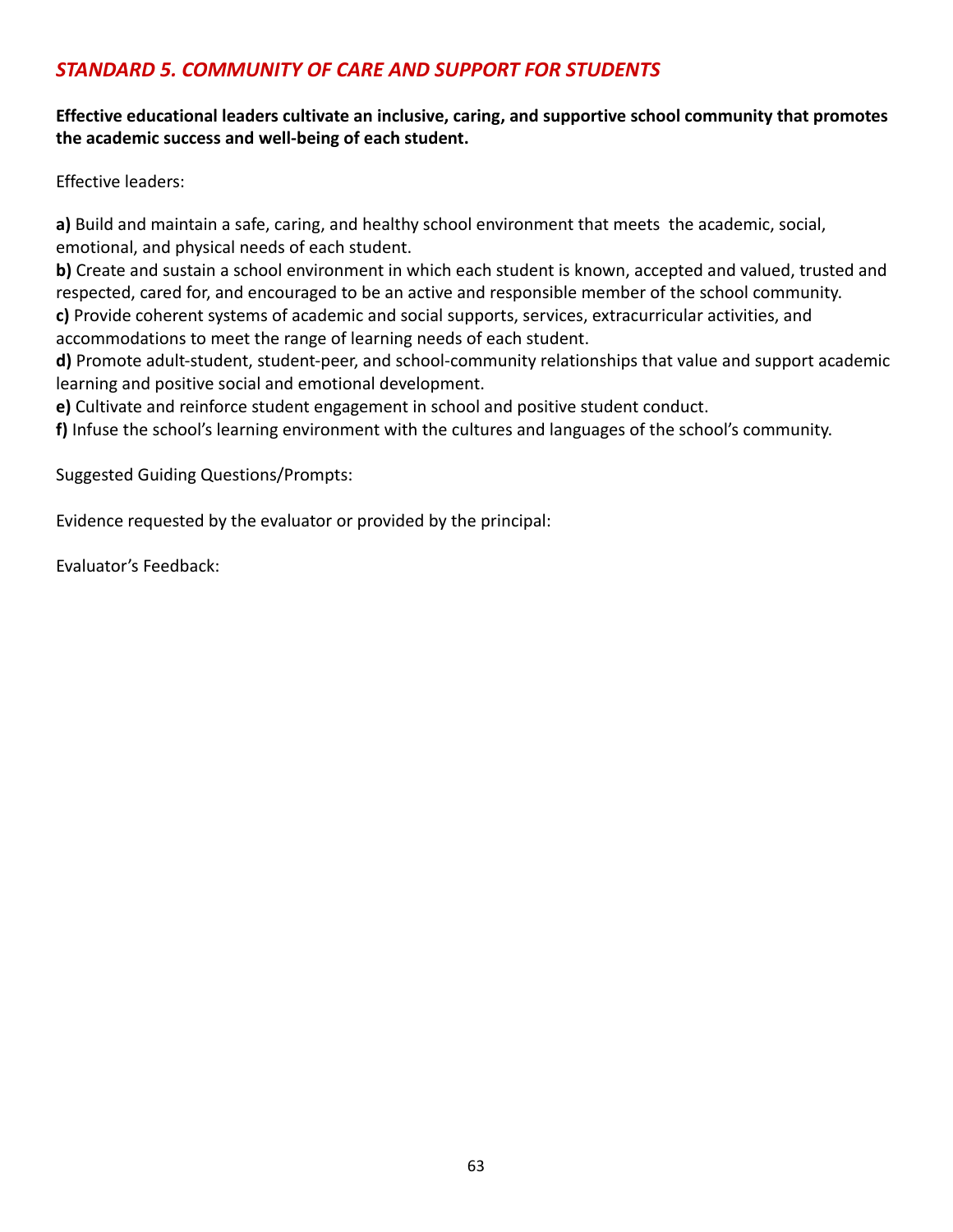## *STANDARD 6. PROFESSIONAL CAPACITY OF SCHOOL PERSONNEL*

## **Effective educational leaders develop the professional capacity and practice of school personnel to promote each student's academic success and well-being.**

Effective leaders:

**a)** Recruit, hire, support, develop, and retain effective and caring teachers and other professional staff and form them into an educationally effective faculty.

**b)** Plan for and manage staff turnover and succession, providing opportunities for effective induction and mentoring of new personnel.

**c)** Develop teachers' and staff members' professional knowledge, skills, and practice through differentiated opportunities for learning and growth, guided by understanding of professional and adult learning and development.

**d)** Foster continuous improvement of individual and collective instructional capacity to achieve outcomes envisioned for each student.

**e)** Deliver actionable feedback about instruction and other professional practice through valid, research-anchored systems of supervision and evaluation to support the development of teachers' and staff members' knowledge, skills, and practice.

**f)** Empower and motivate teachers and staff to the highest levels of professional practice and to continuous learning and improvement.

**g)** Develop the capacity, opportunities, and support for teacher leadership and leadership from other members of the school community.

**h)** Promote the personal and professional health, well-being, and work-life balance of faculty and staff. **i)** Tend to their own learning and effectiveness through reflection, study, and improvement, maintaining a healthy work-life balance.

Suggested Guiding Questions/Prompts:

- How do you ensure that curriculum standards are taught and mastered by students?
- How do you monitor teachers' performance and provide constructive feedback to them?
- How have you strived to improve the teachers' effective instructional practices this school year?
- How are you using PLC meetings to improve instructional outcomes

Evidence requested by the evaluator or provided by the principal: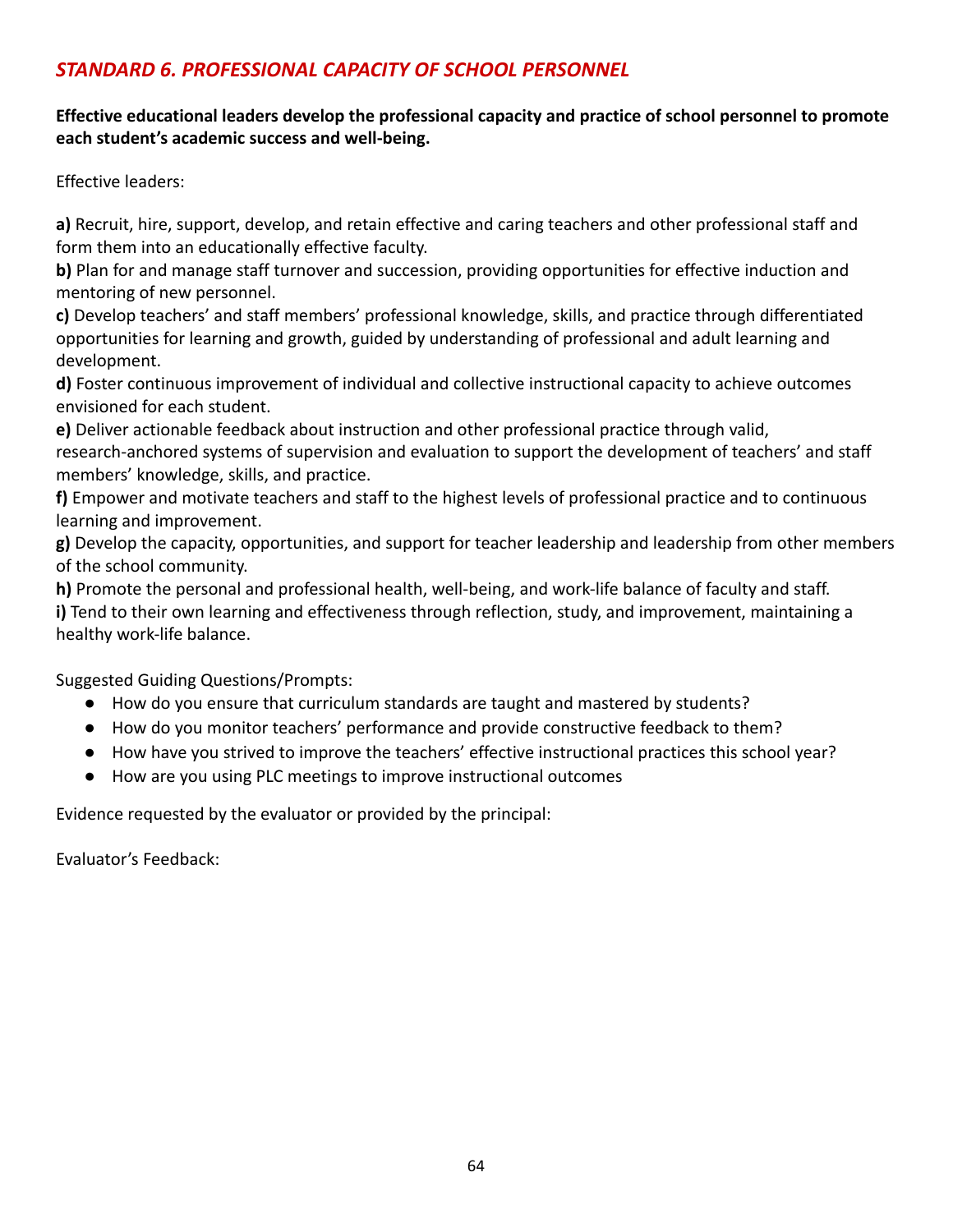## *STANDARD 7. PROFESSIONAL COMMUNITY FOR TEACHERS AND STAFF*

## **Effective educational leaders foster a professional community of teachers and other professional staff to promote each student's academic success and well-being.**

Effective leaders:

**a)** Develop workplace conditions for teachers and other professional staff that promote effective professional development, practice, and student learning.

**b**) Empower and entrust teachers and staff with collective responsibility for meeting the academic, social, emotional, and physical needs of each student, pursuant to the mission, vision, and core values of the school. **c)** Establish and sustain a professional culture of engagement and commitment to shared vision, goals, and objectives pertaining to the education of the whole child; high expectations for professional work; ethical and equitable practice; trust and open communication; collaboration, collective efficacy, and continuous individual and organizational learning and improvement.

**d)** Promote mutual accountability among teachers and other professional staff for each student's success and the effectiveness of the school as a whole.

**e)** Develop and support open, productive, caring, and trusting working relationships among leaders, faculty, and staff to promote professional capacity and the improvement of practice.

**f)** Design and implement job-embedded and other opportunities for professional learning collaboratively with faculty and staff.

**g)** Provide opportunities for collaborative examination of practice, collegial feedback, and collective learning. **h)** Encourage faculty-initiated improvement of programs and practices.

Suggested Guiding Questions/Prompts:

- How are you monitoring that teachers are ensuring that students' academic, emotional, social, and physical needs are met?
- How are you encouraging and promoting professional growth among your staff?
- How are you creating a workplace environment that fosters professional learning?
- What are you doing to support your teachers and staff in becoming more instructionally effective?

Evidence Requested by the evaluator or provided by the principal: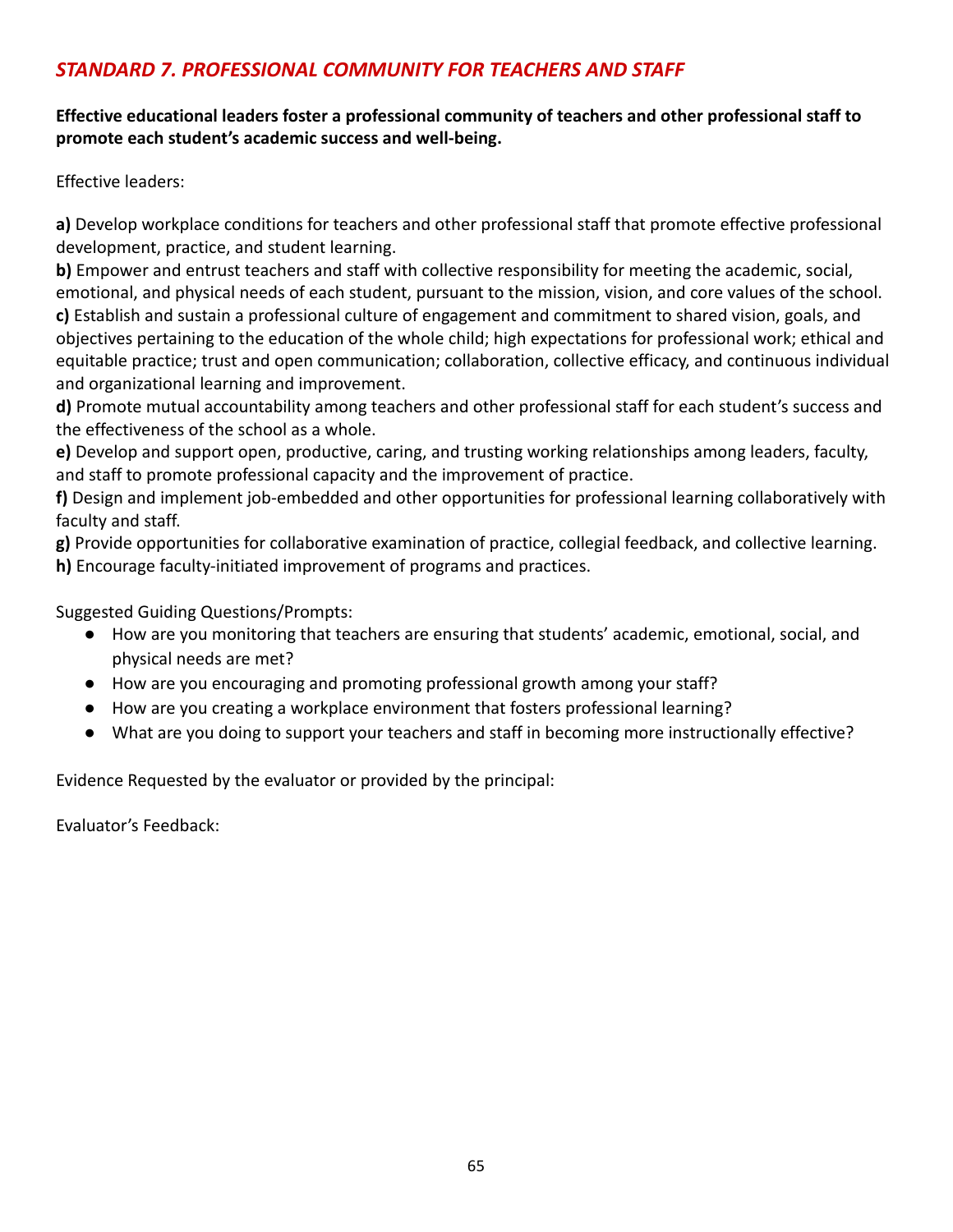## *STANDARD 8. MEANINGFUL ENGAGEMENT OF FAMILIES AND COMMUNITY*

## **Effective educational leaders engage families and the community in meaningful, reciprocal, and mutually beneficial ways to promote each student's academic success and well-being.**

Effective leaders:

**a)** Are approachable, accessible, and welcoming to families and members of the community.

**b)** Create and sustain positive, collaborative, and productive relationships with families and the community for the benefit of students.

**c)** Engage in regular and open two-way communication with families and the community about the school, students, needs, problems, and accomplishments.

**d)** Maintain a presence in the community to understand its strengths and needs, develop productive relationships, and engage its resources for the school.

**e)** Create means for the school community to partner with families to support student learning in and out of school.

**f)** Understand, value, and employ the community's cultural, social, intellectual, and political resources to promote student learning and school improvement.

**g)** Develop and provide the school as a resource for families and the community.

**h)** Advocate for the school and district, and for the importance of education and student needs and priorities to families and the community.

**i)** Advocate publicly for the needs and priorities of students, families, and the community.

**j)** Build and sustain productive partnerships with public and private sectors to promote school improvement and student learning.

Suggested Guiding Questions/Prompts:

Evidence requested by the evaluator or provided by the principal: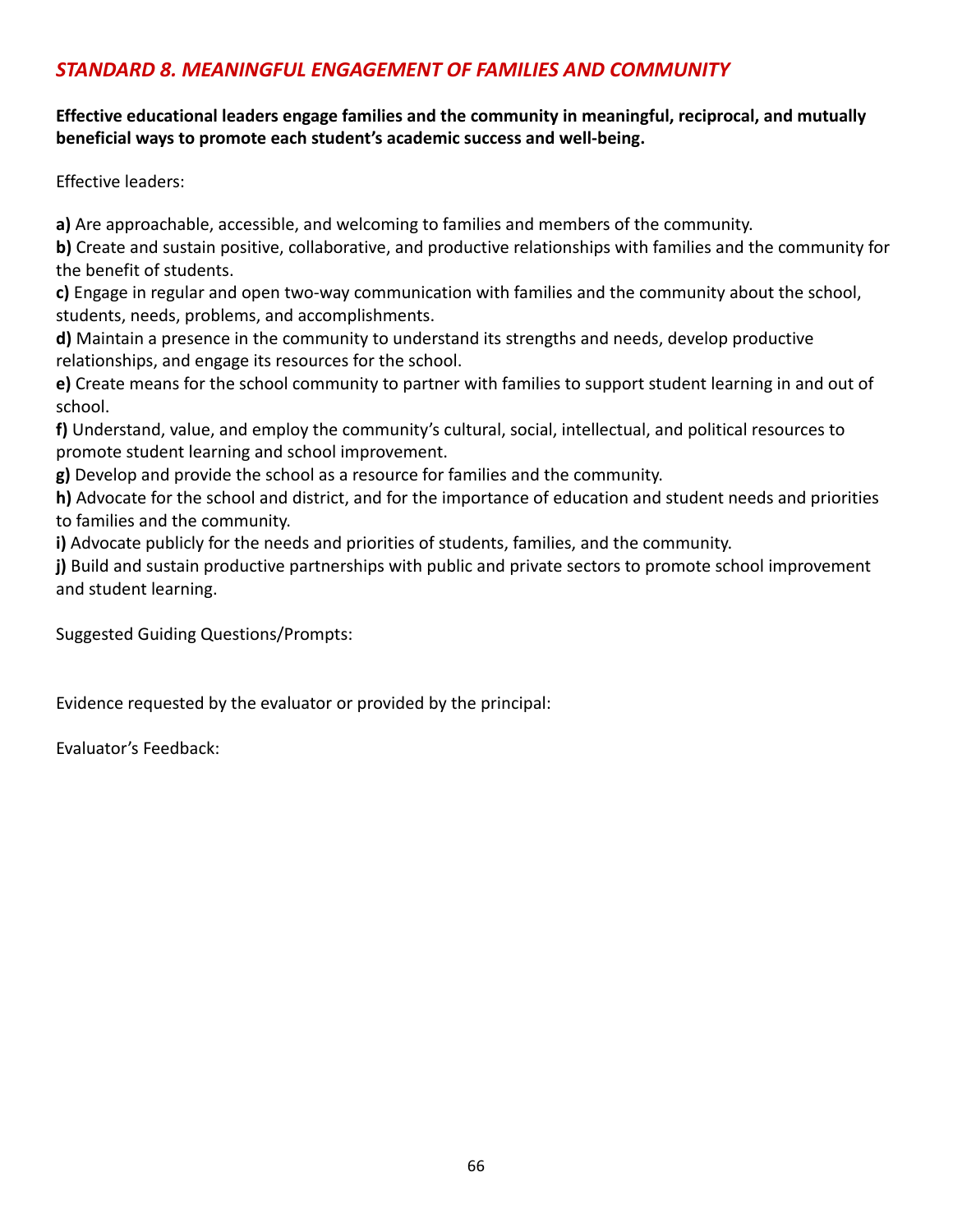## *STANDARD 9. OPERATIONS AND MANAGEMENT*

**Effective educational leaders manage school operations and resources to promote each student's academic success and well-being.**

Effective leaders:

**a)** Institute, manage, and monitor operations and administrative systems that promote the mission and vision of the school.

**b)** Strategically manage staff resources, assigning and scheduling teachers and staff to roles and responsibilities that optimize their professional capacity to address each student's learning needs.

**c)** Seek, acquire, and manage fiscal, physical, and other resources to support curriculum, instruction, and assessment; student learning community; professional capacity and community; and family and community engagement.

**d)** Are responsible, ethical, and accountable stewards of the school's monetary and non-monetary resources, engaging in effective budgeting and accounting practices.

**e)** Protect teachers' and other staff members' work and learning from disruption.

**f)** Employ technology to improve the quality and efficiency of operations and management.

**g)** Develop and maintain data and communication systems to deliver actionable information for classroom and school improvement.

**h)** Know, comply with, and help the school community understand local, state, and federal laws, rights, policies, and regulations so as to promote student success.

**i)** Develop and manage relationships with feeder and connecting schools for enrollment management and curricular and instructional articulation.

**j)** Develop and manage productive relationships with the central office and school board.

**k)** Develop and administer systems for fair and equitable management of conflict among students, faculty and staff, leaders, families, and community.

**l)** Manage governance processes and internal and external politics toward achieving the school's mission and vision.

Suggested Guiding Questions/Prompts:

Evidence requested by the evaluator or provided by the principal: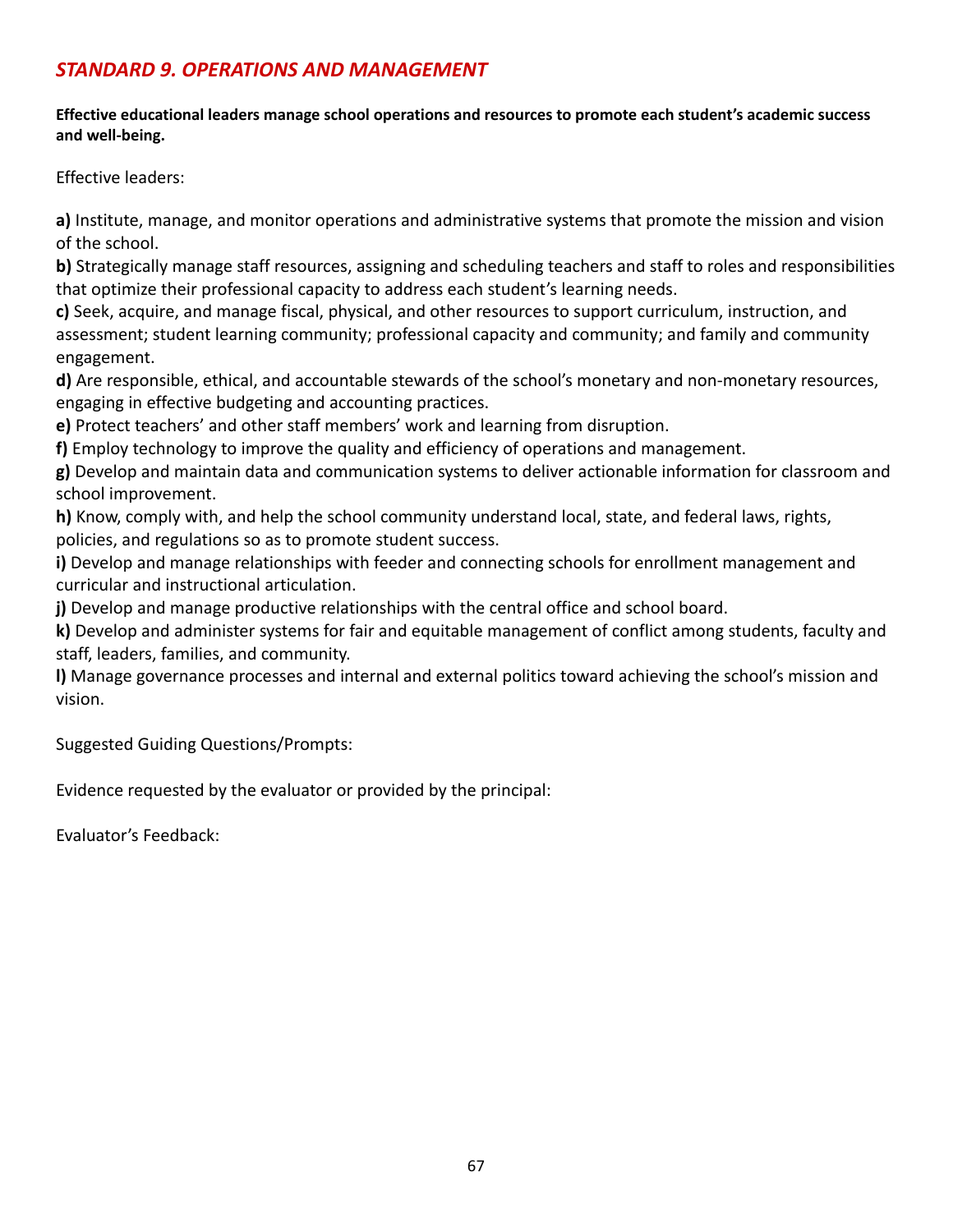## *STANDARD 10. SCHOOL IMPROVEMENT*

## **Effective educational leaders act as agents of continuous improvement to promote each student's academic success and well-being.**

Effective leaders:

**a)** Seek to make school more effective for each student, teachers and staff, families, and the community.

**b)** Use methods of continuous improvement to achieve the vision, fulfill the mission, and promote the core values of the school.

**c)** Prepare the school and the community for improvement, promoting readiness, an imperative for improvement, instilling mutual commitment and accountability, and developing the knowledge, skills, and motivation to succeed in improvement.

**d)** Engage others in an ongoing process of evidence-based inquiry, learning, strategic goal setting, planning, implementation, and evaluation for continuous school and classroom improvement.

**e)** Employ situationally-appropriate strategies for improvement, including transformational and incremental, adaptive approaches and attention to different phases of implementation.

**f)** Assess and develop the capacity of staff to assess the value and applicability of emerging educational trends and the findings of research for the school and its improvement.

**g)** Develop technically appropriate systems of data collection, management, analysis, and use, connecting as needed to the district office and external partners for support in planning, implementation, monitoring, feedback, and evaluation.

**h)** Adopt a systems perspective and promote coherence among improvement efforts and all aspects of school organization, programs, and services.

**i)** Manage uncertainty, risk, competing initiatives, and politics of change with courage and perseverance, providing support and encouragement, and openly communicating the need for, process for, and outcomes of improvement efforts.

**j)** Develop and promote leadership among teachers and staff for inquiry, experimentation and innovation, and initiating and implementing improvement.

Suggested Guiding Questions/Prompts:

- How are you ensuring that continuous improvement is taking place in your school?
- How are you monitoring school data to promote the PDSA model?
- How are you utilizing the PLC model to improve student learning?

Evidence requested by the evaluator or provided by the principal:

| <b>Evaluator's Feedback:</b>  |                   |
|-------------------------------|-------------------|
| <b>Evaluatee's Signature:</b> | <b>Fall Date:</b> |
|                               |                   |
| <b>Evaluator's Signature:</b> | <b>Fall Date:</b> |

| Evaluatee's Signature: | <b>Spring Date:</b> |
|------------------------|---------------------|
| Evaluator's Signature: | <b>Spring Date:</b> |